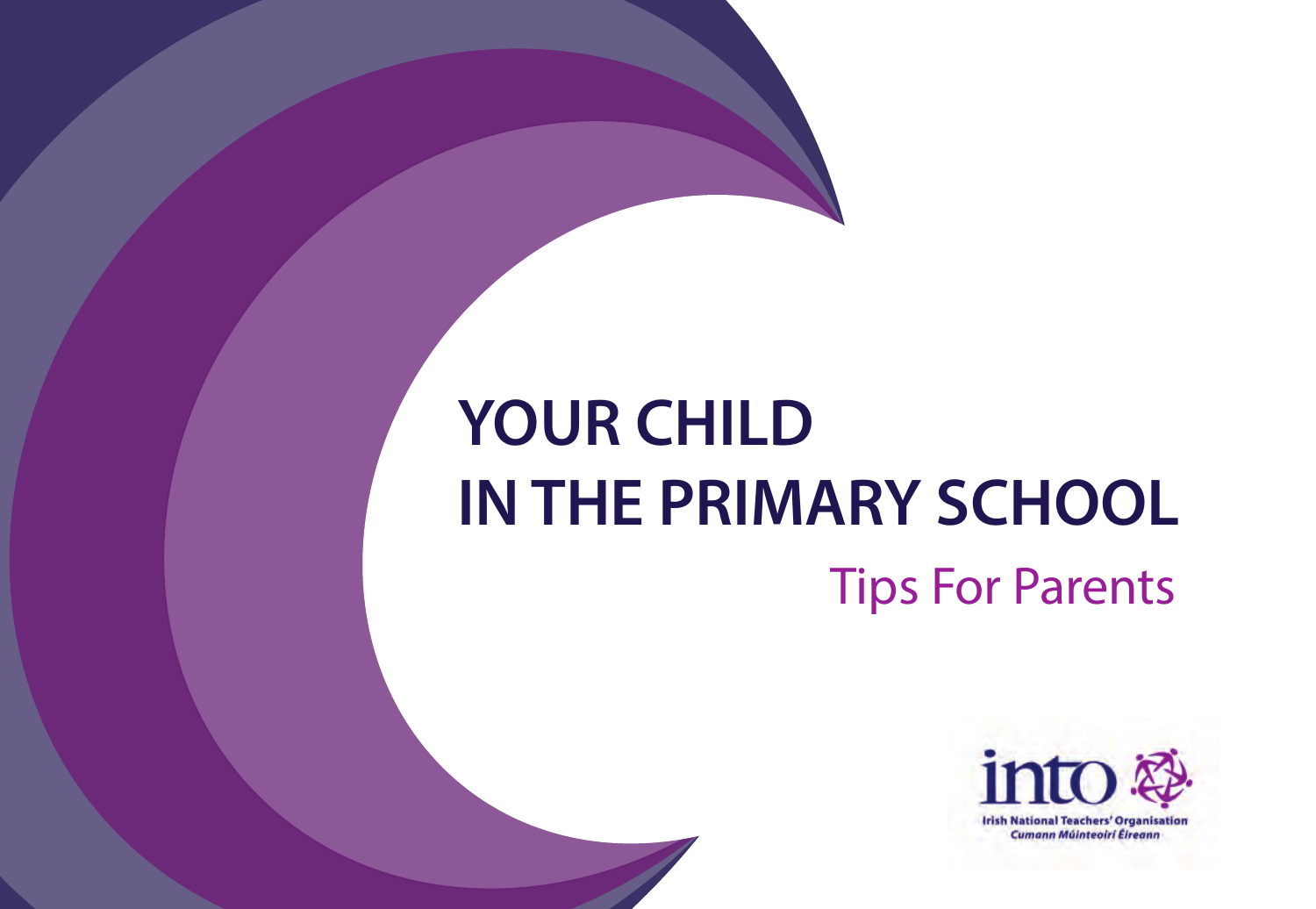### **Foreword**

Dear Parent,

Your child is about to start school. Think of it! New friends, a new place, new sounds, new rules, more people; it is a whole new world. That is the first day. Every school day after that will be part of that new world of maturing, learning and growing.

We hope that this publication will give you an understanding of the modern primary school and how it works. Primary teachers believe that sharing the details of the day-to-day workings of the primary school is the first step in building a partnership between parents and teachers. Throughout the country teachers work closely with parents and recognise the importance of keeping parents fully involved and informed about primary school. This is a practical example of partnership between school and home.

We hope that you will find this booklet useful.

John Boyle.

John Boyle General Secretary Irish National Teachers' Organisation

Updated and redesigned July 2019

Irish National Teachers' Organisation Cumann Múinteoirí Éireann 35 Parnell Square 35 Cearnóg Parnell Dublin 1 **Baile Átha Cliath 1** 

Fax: (01) 872 2462 Fax: (01) 872 2462

[Web: www.into.ie Gréasán: www.into.ie](www.into.ie) Email: info@into.ie example and the Ríomhphost: info@into.ie Tel: (01) 804 7700 Guthán: (01) 804 7700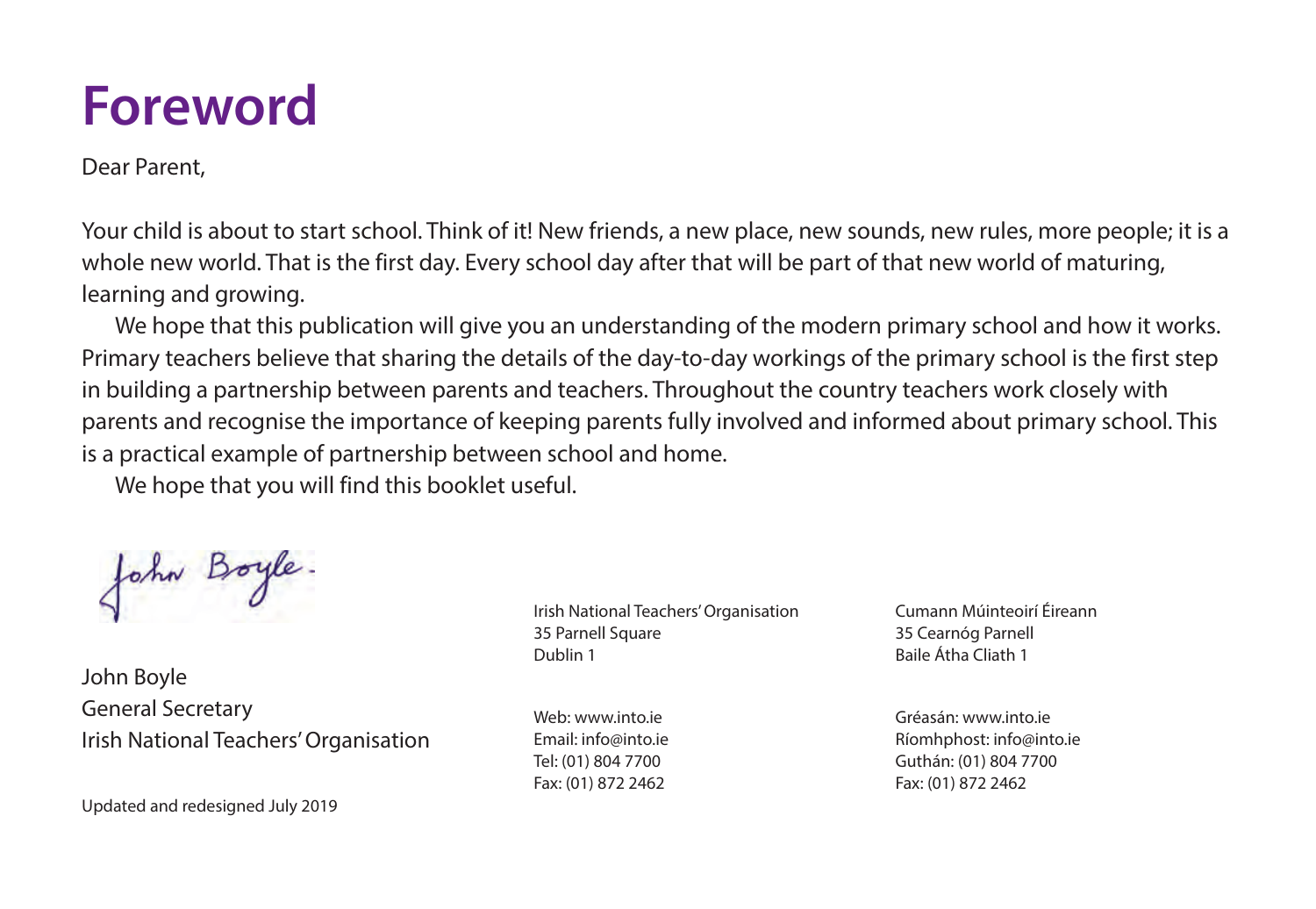## <span id="page-2-0"></span>**Table of contents**

| From home to school                          | 1  |
|----------------------------------------------|----|
| Help prepare your child for learning         | 2  |
| Preparation for school                       | 13 |
| Making life manageable for the junior infant | 15 |
| The curriculum                               | 16 |
| Children with special educational needs      | 18 |
| The first day                                | 19 |
| The school day                               | 21 |
| School year 2019-2020                        | 22 |
| School attendance                            | 23 |
| Help with uniforms and books                 | 24 |
| Healthy eating                               | 25 |
| Health and hygiene                           | 31 |
| <b>Bullying</b>                              | 34 |
| Interculturalism                             | 38 |
| Homework                                     | 40 |
| Home-school communication                    | 42 |
| The board of management                      | 43 |
| If you are new to Ireland                    | 44 |

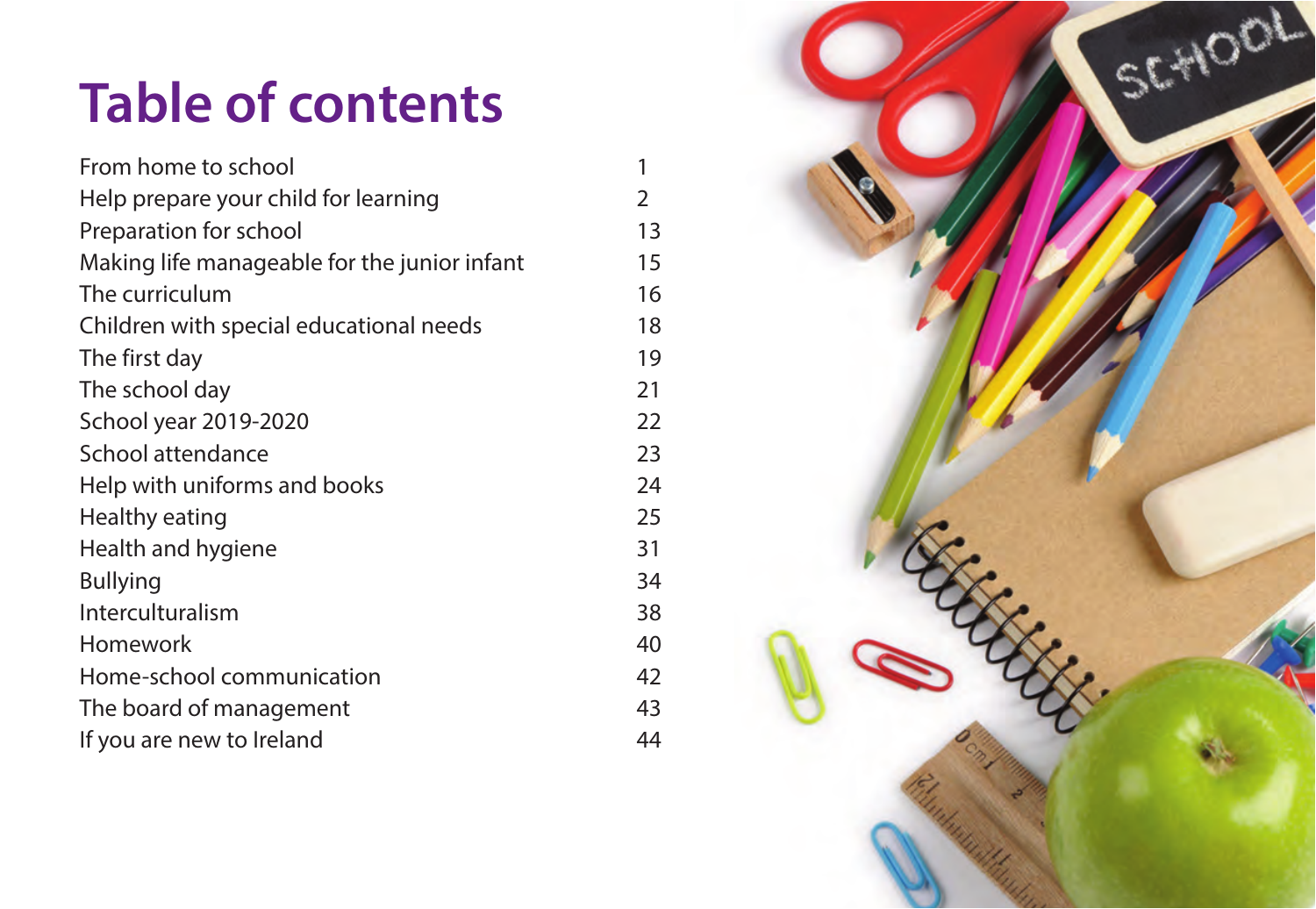### <span id="page-3-0"></span>**From home to school**

From birth, children learn naturally and informally from their parents and from the world around them. In school, children will start to read and write at their own pace. Just as they walk and talk at different ages – they also read and write when they are ready.

It is not necessary for children to be able to read or write before coming to school. It is far more important that they look forward to starting school.

Children usually begin primary school between four and five years of age. All children are entitled to free primary and post primary education.

The primary school, or national school, usually has a junior infants

and a senior infants class, followed by first to sixth classes. There are many different types of primary schools and parents can choose the school they feel suits their child best.

You should check to see if there are places available – but be prepared that there may be a chance there is a waiting list or no space for your child. Research other schools around your area and make contact with them to find a place.

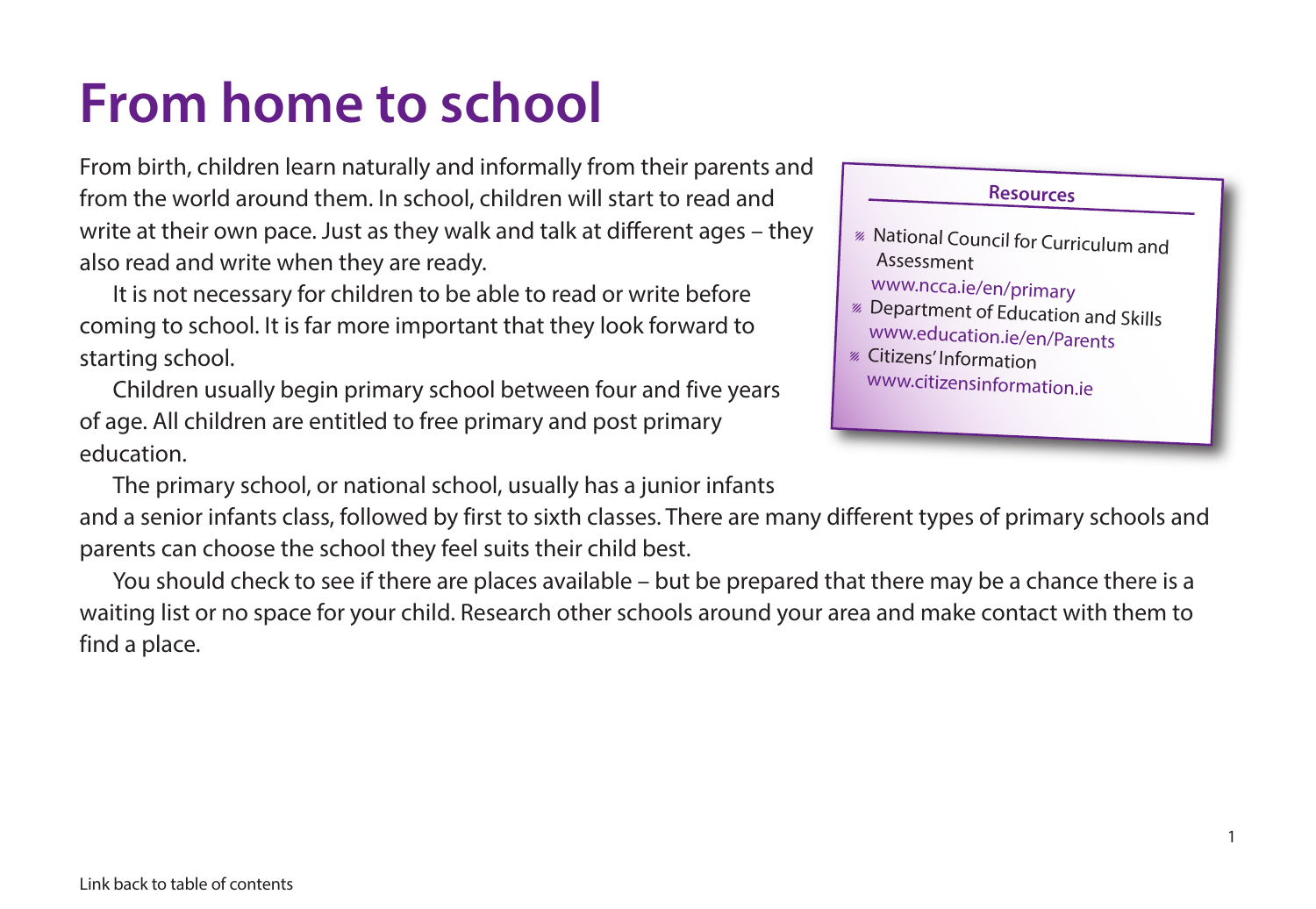### <span id="page-4-0"></span>**Help prepare your child for learning**

- $\%$  Positive attitude it is important to create a positive attitude towards learning. If children have this, then they will try to become involved in the learning process.
- Curiosity the natural inquisitiveness of children is central to learning. Children are encouraged to ask more questions when they get positive responses.
- Self confidence if children are confident about their abilities then they will be more willing to take on new challenges.
- Listening children should be encouraged to develop good listening skills. Instruction and directions are a big part of school life so children need to be good listeners.
- $*$  Interacting with others children need to learn key skills like how to share and take turns. They also need to learn respect for others and to be aware of the feelings of others.
- Independence in order to take part in school life children need to have a good level of independence.

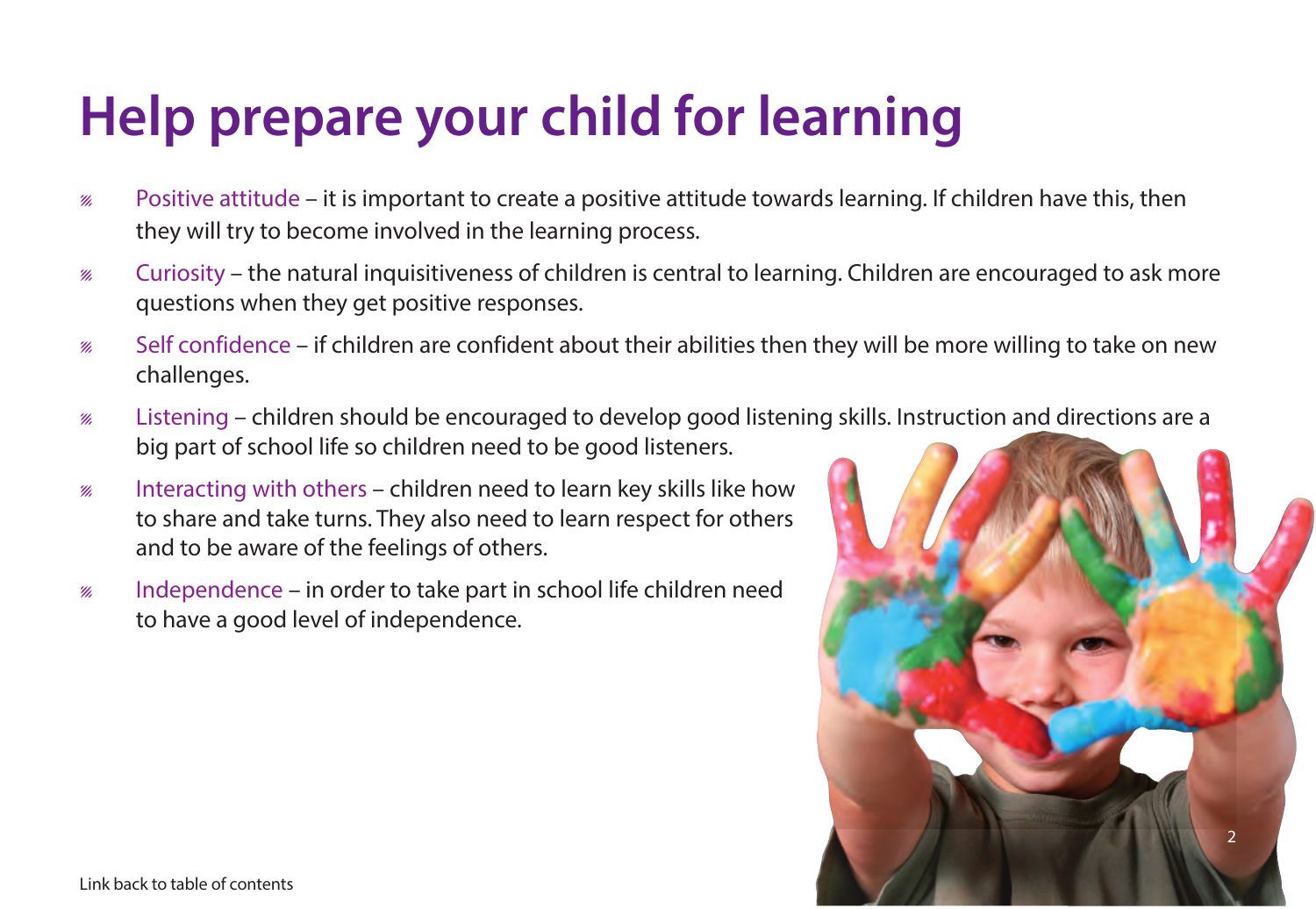The following will help you develop your child's management of new skills:

#### **Play**

Children learn through play and should be given lots of opportunities to:

- Act out roles pretending they are someone else. Children love to pretend that they are nurses, doctors, mothers, fathers or shopkeepers, all of which helps them to use language.
- $\mathscr{C}$  Play with objects sand, water, jigsaws, boxes and bricks and other toys.
- $\mathscr{C}$  Engage in physical play ball games, skipping or chasing games.

Choose toys carefully. Children should have blocks to build, simple jigsaws or basic construction toys. Encourage them to build and make use of odds and ends such as paper-plates, used packets, cartons or egg boxes.

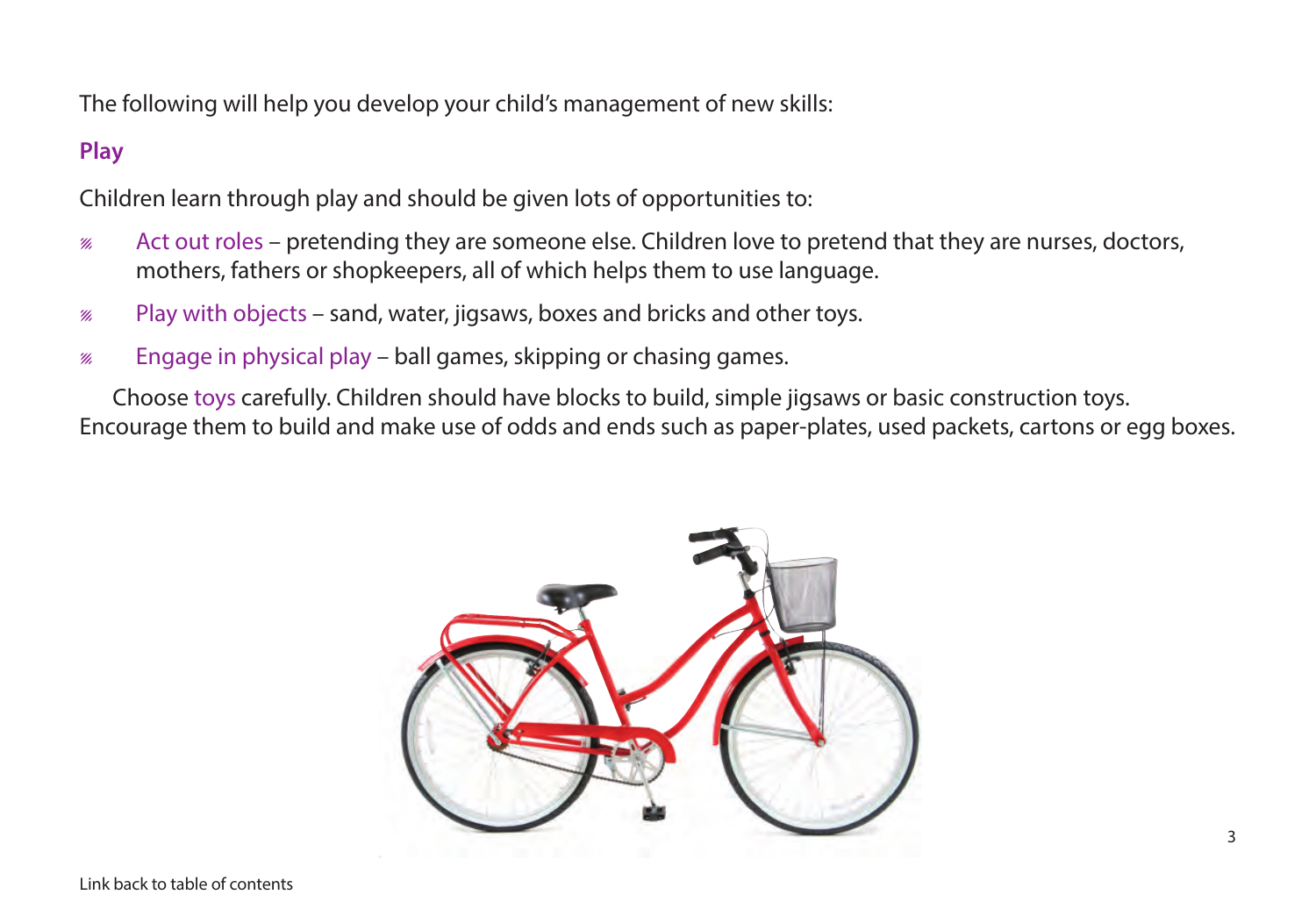#### **Language**

The importance of language in education cannot be over-emphasised. Language is essential for developing reading and writing and is also a vital part of the social and emotional development of children. In developing your child's language skills encourage your child to:

| <b><i>*</i></b> Listen. | <b>1888</b> Explain.      | % Tell.                 |
|-------------------------|---------------------------|-------------------------|
| <b>1888</b> Talk.       | <b>EXECUTE:</b> Question. | <b><i>*</i></b> Retell. |

Listen to children and encourage them to talk. Give them time to explain or describe events to you. Avoid interrupting, even if you know what they are going to say. When talking to your child, don't economise with words. Don't use baby talk.

Activities that may assist to develop language include:

• Encourage your child to name objects in a room or place that are of a particular size, shape or texture:

what shape is the book on the shelf?

what does the rug feel like?

• Ask your child to describe a particular incident which has taken place such as: what did you see at the zoo today? what happened at the dentist today?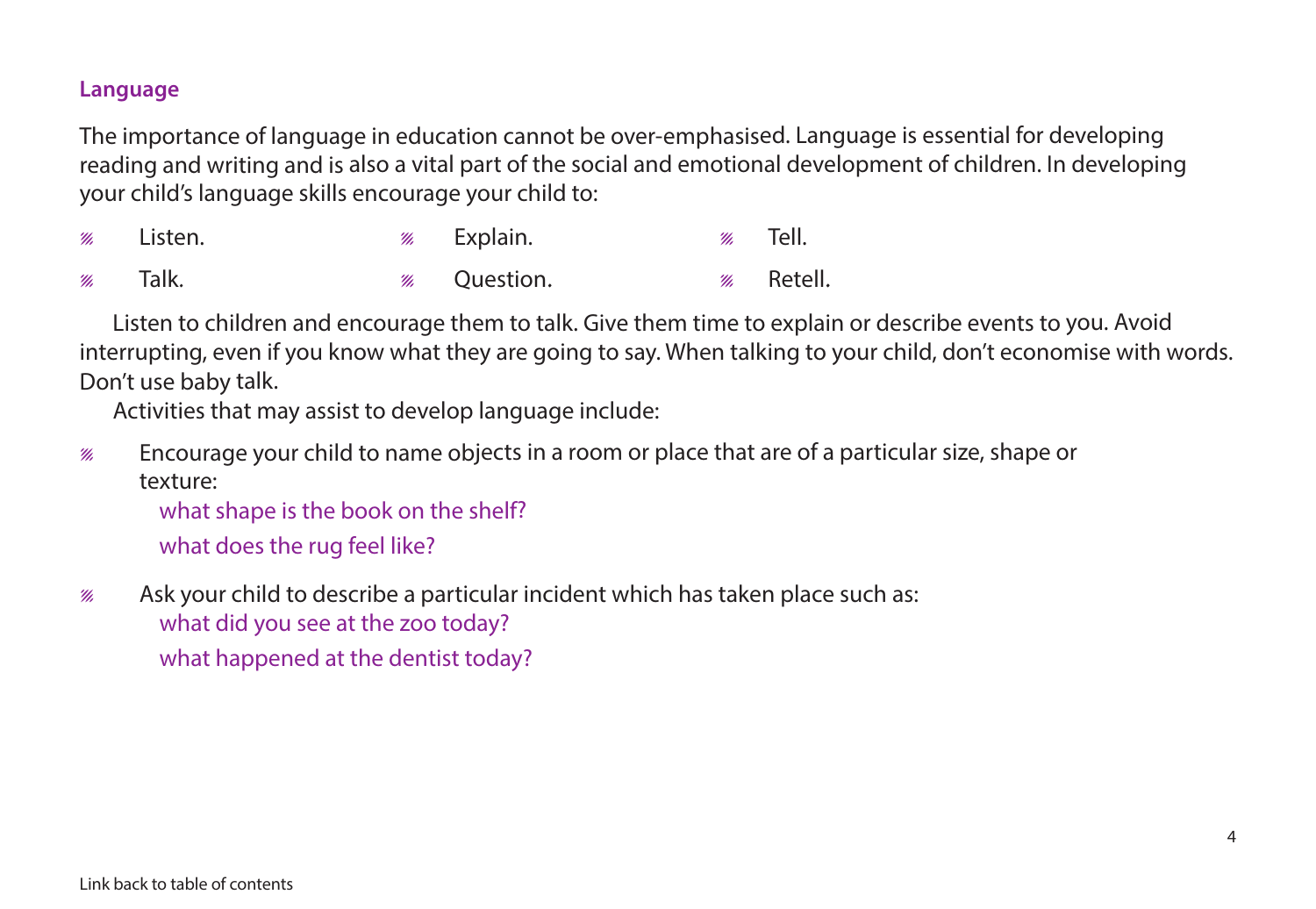- Ask your child to categorise objects: name all the food on the table; name all the vegetables in the fridge; name all items in the fridge that are not vegetables.
- Assist your child to use language to reason in various situations: why do you wear a coat in cold weather? why do you need to put on suncream in warm weather?
- Help your child to use language to describe past, present and future events: what will you do when you go to the playground? what happens when we go to the supermarket?
- Encourage your child to express his/her feelings: how did you feel when your dog died?
- Use of language in reacting to various situations: what would you do if granny gave you lots of money?

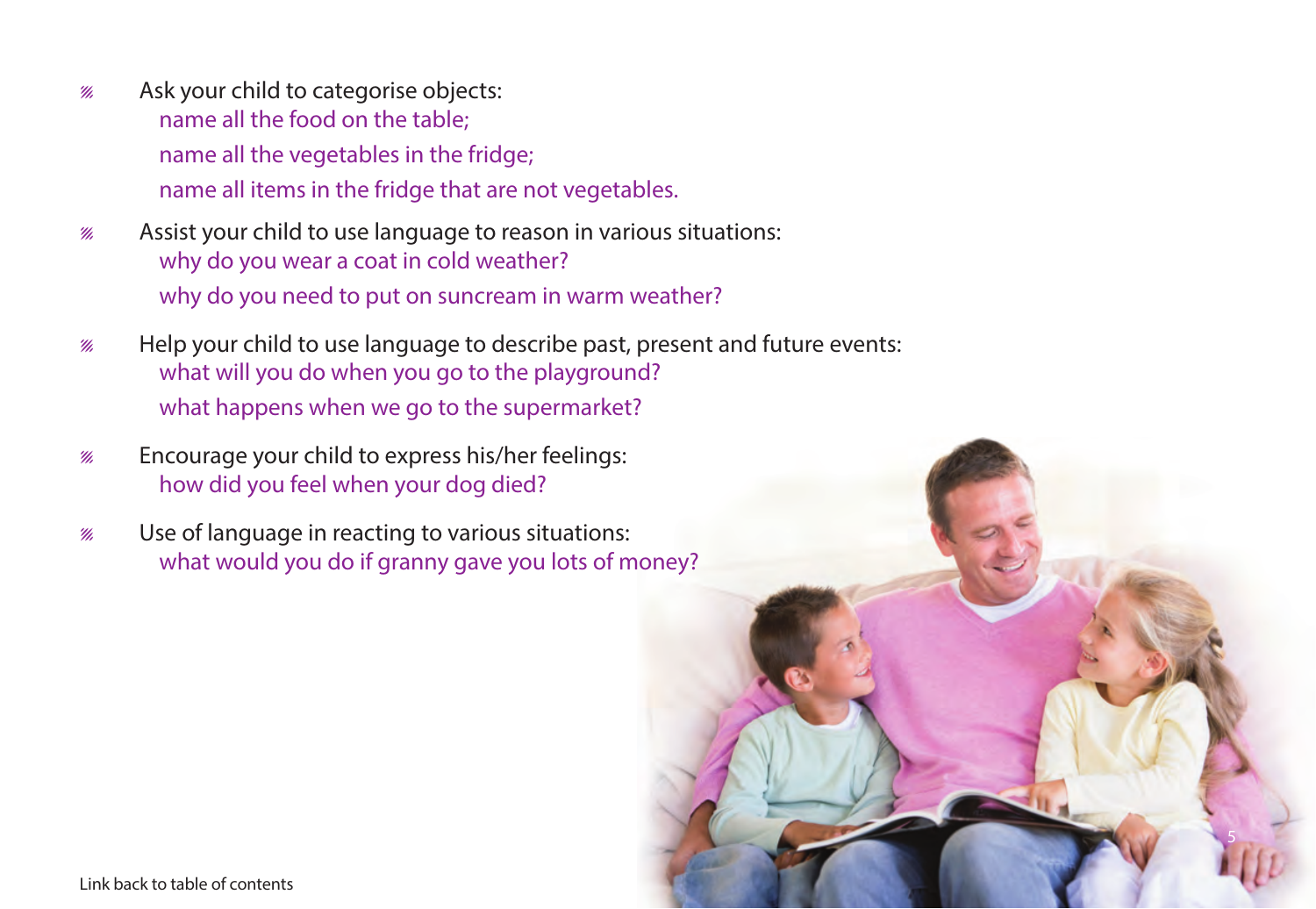Help children to use language to solve problems, to give directions, to tell you about things that have happened to them during the day.

- Rhymes and riddles are a good way of encouraging language development.
- $\mathscr{C}$  Reading to your child also assists language development.

Irish, as both language and subject, is most often new to children beginning school. From time to time, use words or short sentences in Irish to help introduce children to the Irish language. This will help them handle a second language. Familiarity with expressions such as 'más é do thoil é' (please), 'go raibh maith agat' (thank you), and 'maith an cailín/buachaill' (good boy/girl), will be a help to them with school.

Help your child to identify colours. This could also lend itself quite easily to the use of Irish as it may involve single word terms only, such as 'dearg' (red), 'buí' (yellow) or 'bán' (white).

Children with English as an additional language need much practise and repetition. Encourage them to view children's programmes on TV, learn nursery rhymes, use English when playing with friends and label items around the house in English (e.g. fridge, cup, plate).

Children learn their first language in the home, and it is important that children develop their language skills in their mother tongue at home. Research shows that it is not unusual for non-English speaking pupils to enter a 'silent period' when they begin school. This could be caused when a child suddenly finds themselves surrounded by a different language, different surroundings and different people. As language skills are transferable, children will gradually learn and acquire their new language in school.

A language support teacher may be available. You should check with your child's school.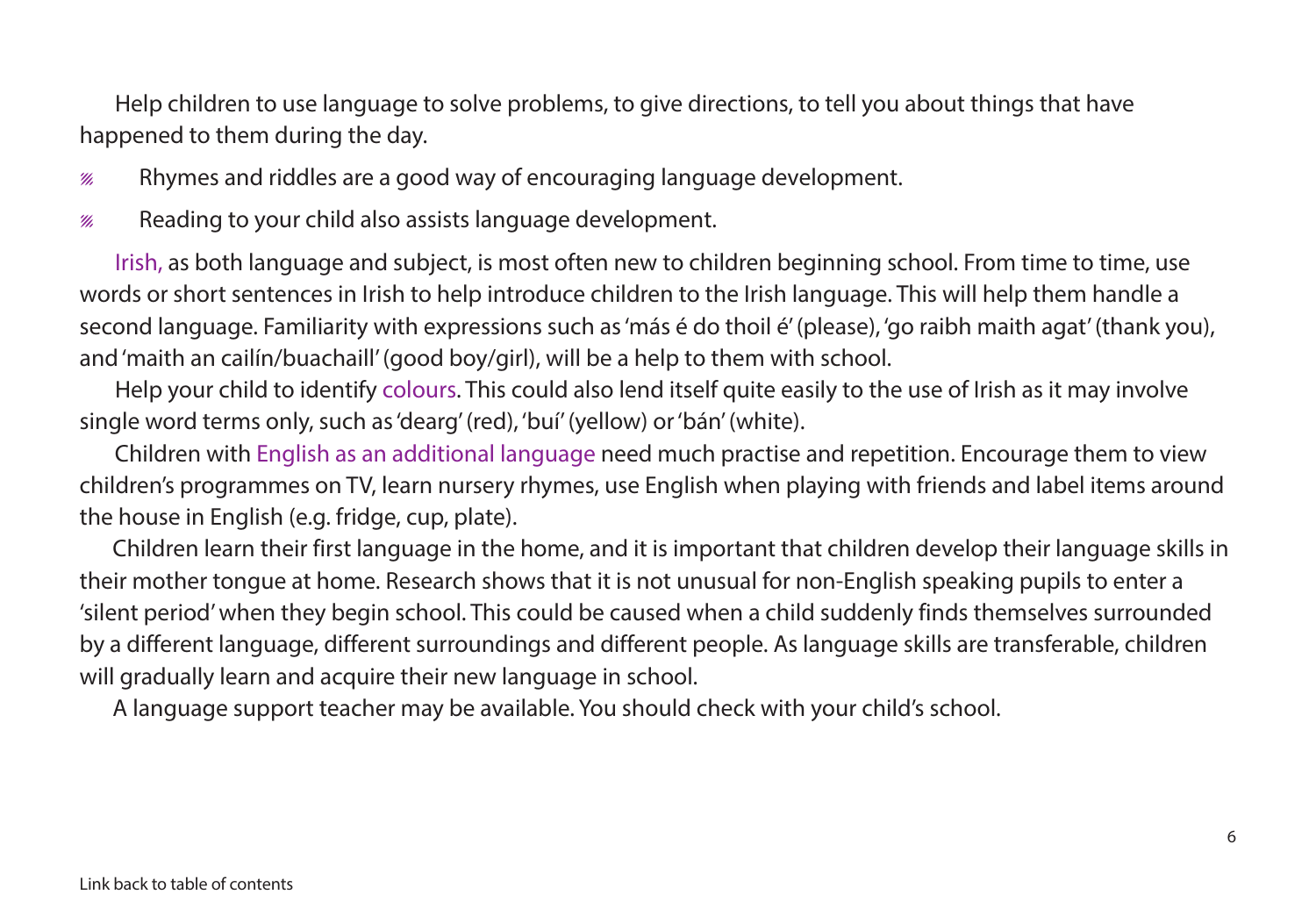#### **Reading**

Read to your child regularly. This encourages a love of books and creates an interest in reading, making it a lifelong learning experience. Ensure that reading is an enjoyable experience. Don't prolong reading when your child has lost interest – short enjoyable experiences are best.

 Again, reading to children in Irish or English may serve a positive end in making their more formal encounter with a second language that bit easier for them. (Remember to keep it simple!)

Pay attention to the mechanics of reading, such as holding the book and turning the pages. Let your finger go under the words as you read from left to right. The child's main interest will be in pictures so allow time to examine and talk about them.

Encourage them to repeat what happened in the story and to talk about their favourite bit. Play 'what do you think would have happened if...!' games, or 'what would you have done if you were...?'

If your child has English as an additional language it is important that you choose suitable reading material. Check with your school for advice.

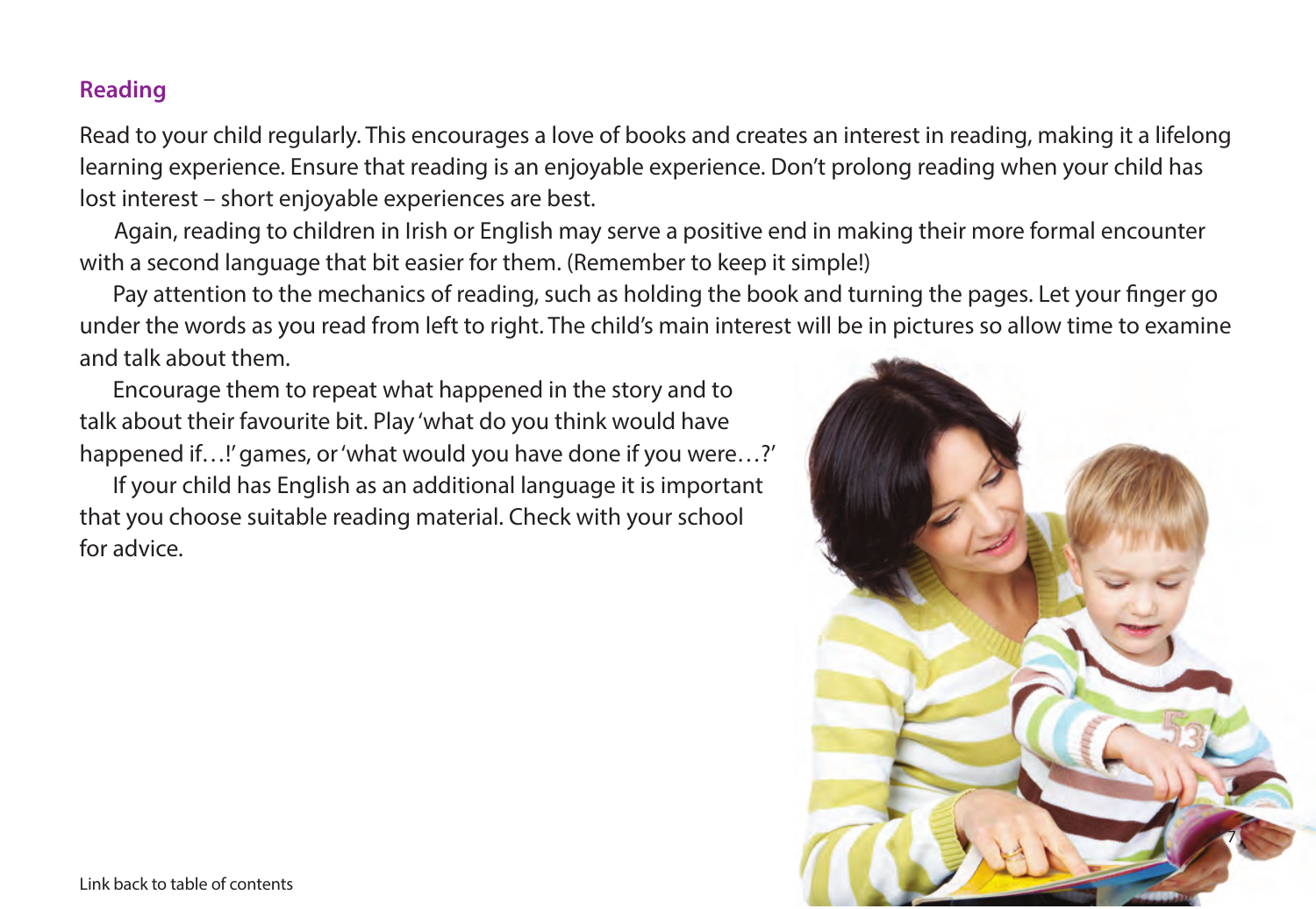### **Writing**

Young children need to develop the right muscles in their hands before they can begin to write properly. You can help this development by encouraging them to do things that involve using their hands such as drawing, cutting paper or using plasticine clay.

You can give them:

- $\mathscr W$  large sheets of paper and chubby crayons for scribbling, drawing, colouring in, tracing or copying;
- scissors for cutting paper (be sure to use scissors that are safe for children to use);
- $\mathscr{C}$  activities which involve pouring, stirring, mixing or rolling (playdough);
- dolls or teddys with clothes that can be buttoned, laced, zipped and tied;
- encourage them to dress themselves.

 Allow your child to use the hand he/she chooses naturally. Being left handed will not cause any problems in school!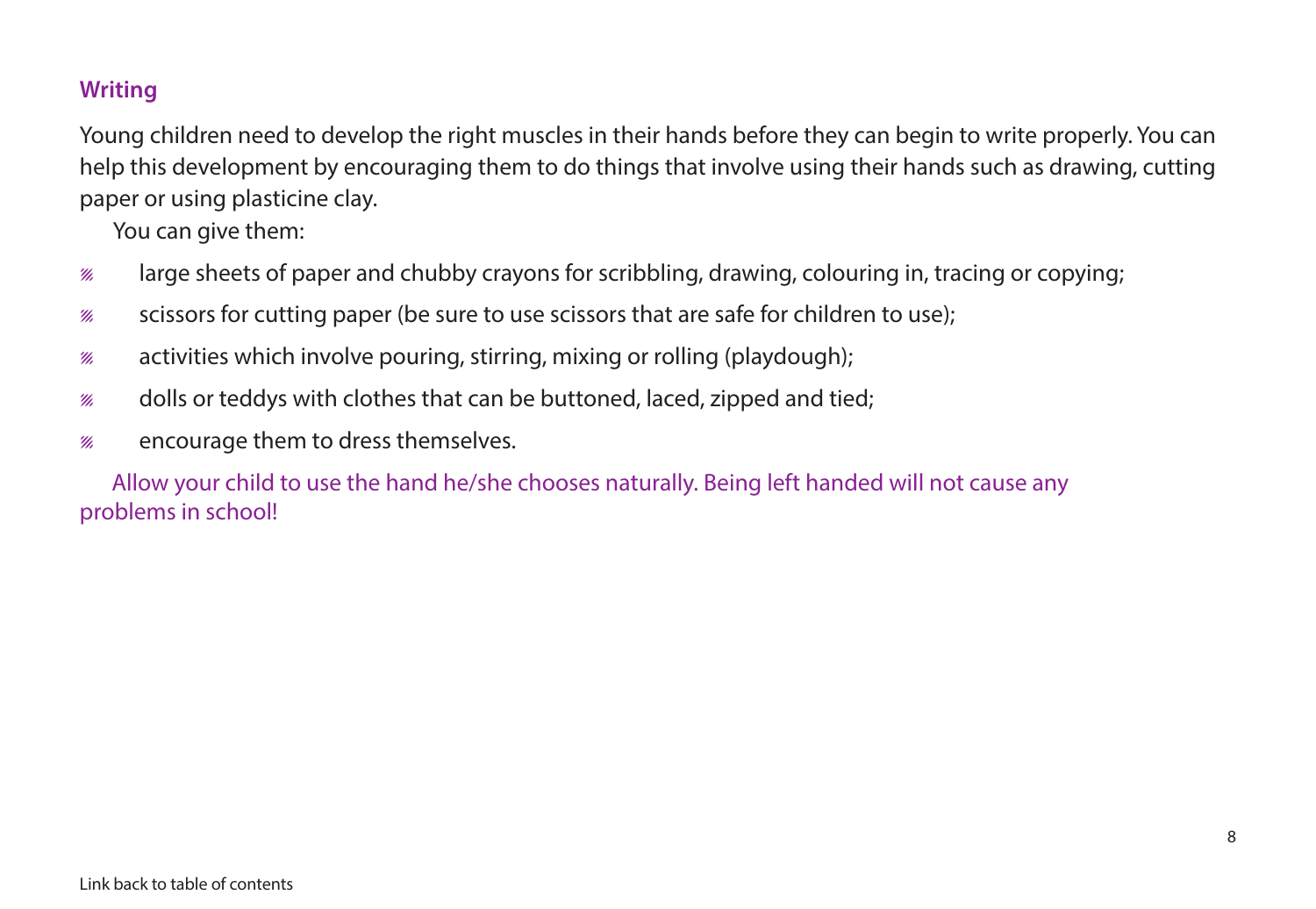#### **Maths**

You can help your child become familiar with the ideas they will need to understand when they start maths in school. Allow your child to help you sort cutlery, set the table, count out the correct number of spoons or forks. Allow your child to help you divide sweets among friends. Help your child to sort and match objects on the basis of:

- $\frac{1}{2}$  size place all the small objects in the box;
- $%$  shape put all the round objects on the table;
- $\%$  colour put all the red items on the chair:
- $*$  texture put all the smooth items in the box;
- $*$  function collect all the items which roll together;
- $*$  material gather all the wooden items together.

 Again, the incidental use of the Irish number terms is easy here as, just like with colours, it entails the use of single words as 'aon' (one), 'dó' (two) or 'trí' (three).

Encourage your child to collect things on walks, like shells, cones, pebbles, nuts and feathers. They can have fun later sorting and classifying the different objects. Try the same thing with collections of buttons, badges or lids, and other odds and ends from around the house.

Use language with your child that will help them to understand the concepts of 'more', 'less', 'the same', 'different', 'longer than', 'shorter than' and other useful comparisons.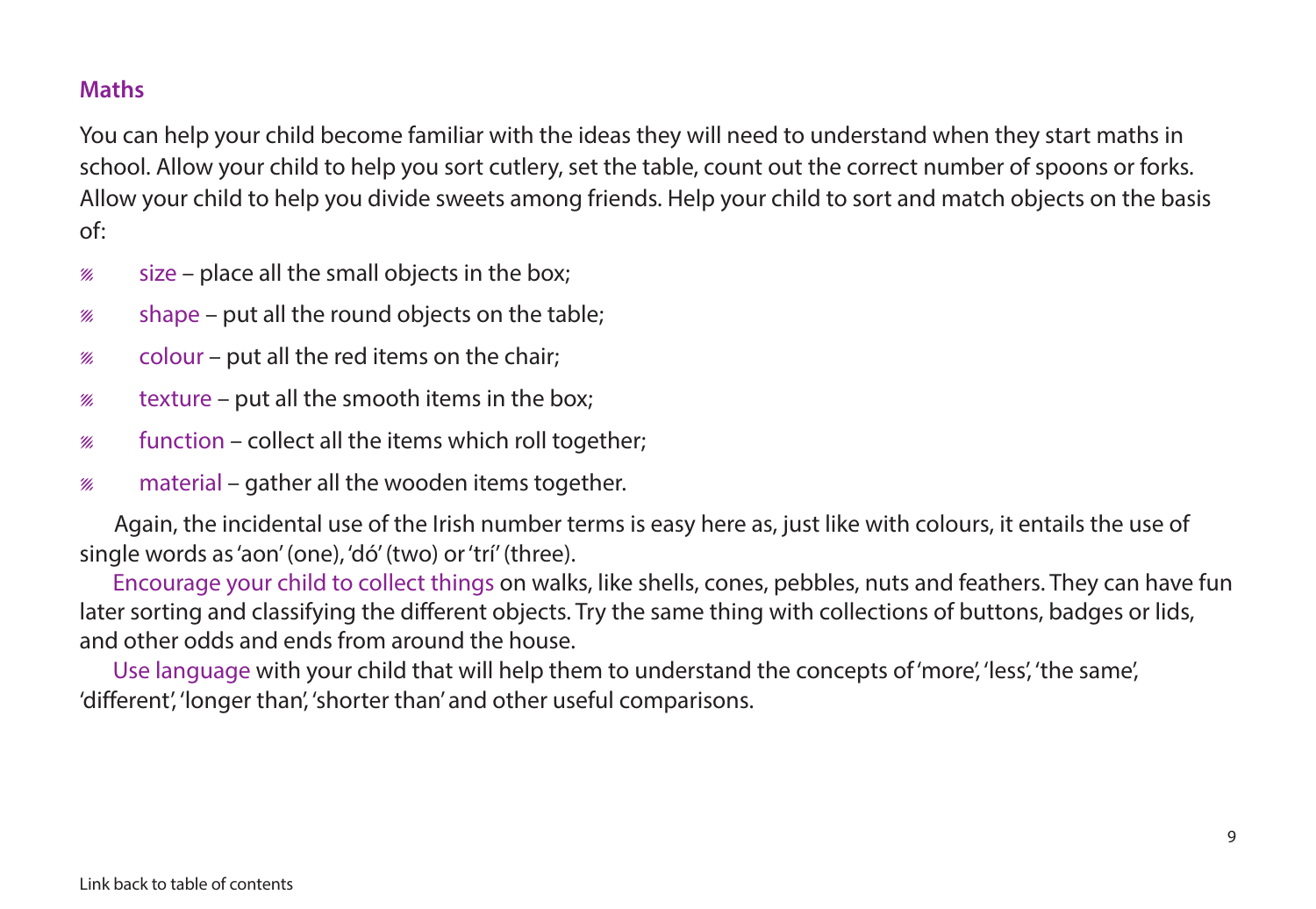#### **Confidence and self esteem**

If children are confident about their abilities and capabilities then they will be more willing to take on new challenges. Parents can build their children's self esteem by becoming aware of and noticing their abilities, talents,

interests and skills and then drawing attention to them. Praise children frequently and give them opportunities to demonstrate their abilities.

Praise and encouragement shape behaviour and promote learning. When children are praised they learn that they are special, can take pride in their achievements and become aware of their talents and abilities. If parents view children in a positive manner then they will view themselves in a positive light also. When children are aware that parents approve of their actions or activities then their level of self esteem will be enhanced.

### **Using language to build self esteem**

A very important factor in the development of children's self esteem is the language used by parents. The many interactions that parents have each day with their children provide children with feedback. It pays dividends, therefore, if children are given feedback in the language of self esteem.

Such feedback contains three elements:

- A description of the behaviour.
- Parents' reaction to the behaviour.
- Acknowledgement of feeling.

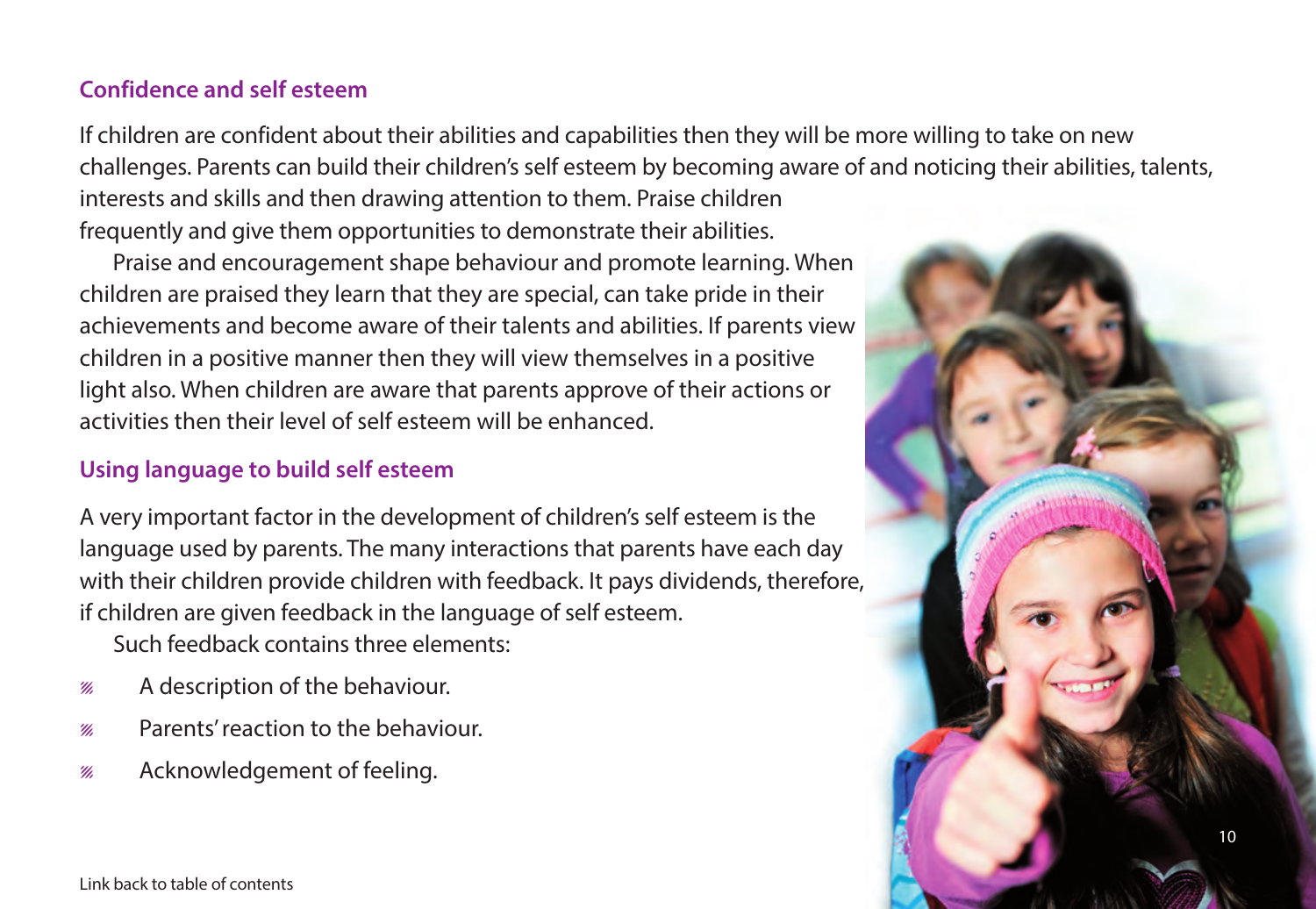It is important to point out the difference between the child's worth and his/her behaviour. In other words, a child is not a good child because s/he tidies the kitchen or a bad child because s/he spills milk on the carpet. Children are good because they are special to the parents who love and care about them. By describing behaviour, children get an accurate picture of how their actions affect others, rather than confusing their behaviour with their basic worth as individuals.

The following example outlines how the language of self esteem can be used to correct children. 'I notice books and toys all over the kitchen floor' (description of behaviour). 'When the kitchen is tidy we will have dinner' (reason for behavioural change). 'I know you are tired and hungry at the moment' (acknowledgement of feeling). 'I want the toys put away and the books placed neatly on the shelves' (statement of expectation).

These steps involve direct clear communication and avoid language which could undermine a child's self esteem.

The use of the language of self esteem in correcting children is worthwhile as children are more likely to respond favourably when they are given reasons for the correction.

If children participate in the daily routine at home they will feel confident about dealing with the school situation. If you are constantly saying, "Don't touch" you are saying, "Don't learn". If your children feel you have confidence in them they will feel they can achieve.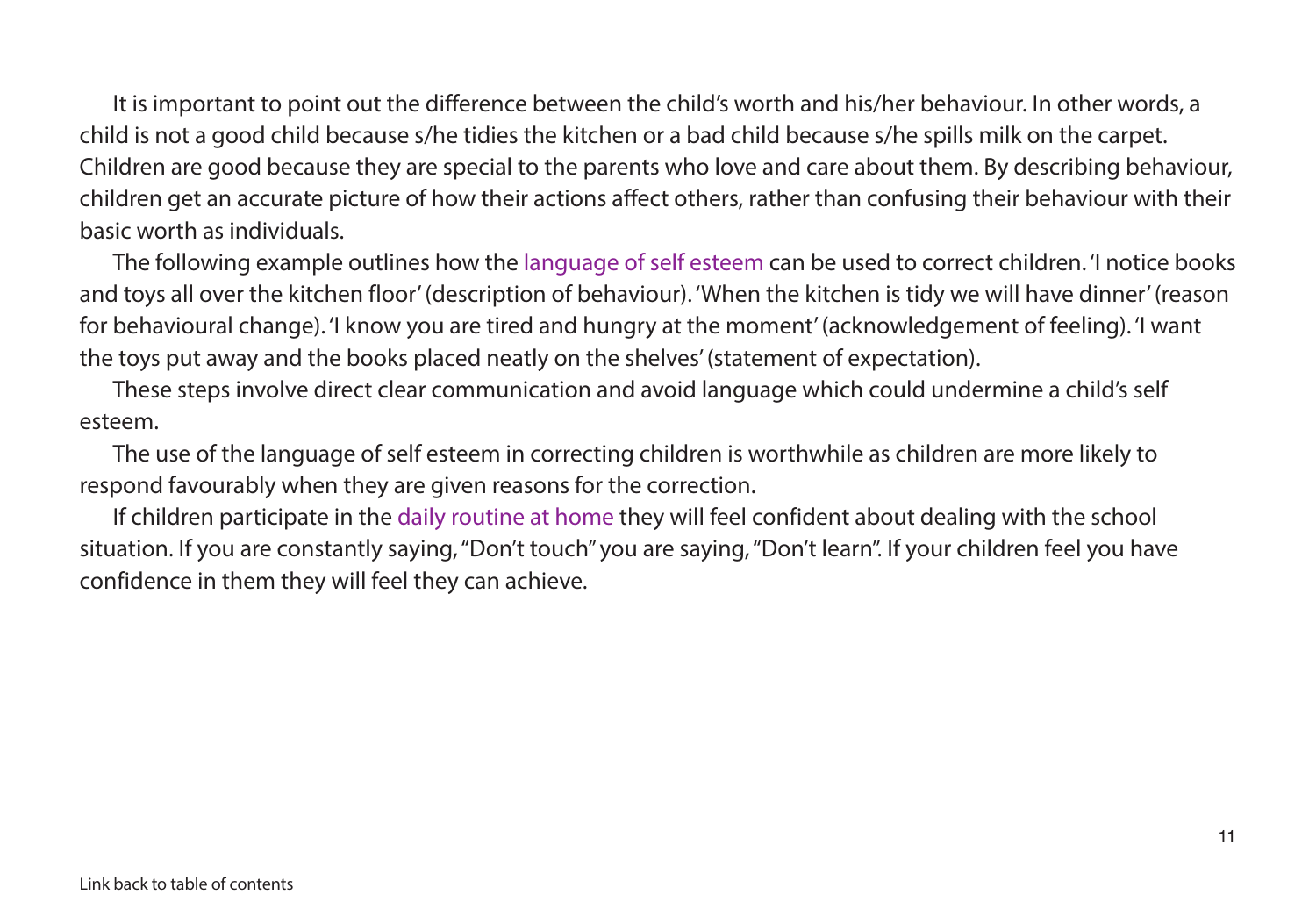#### **Resources**

- [Department of Education and Skills](www.education.ie)  www.education.ie
- [National Council for Curriculum and](www.ncca.ie/en/primary/resources-for-parents)  Assessment www.ncca.ie/en/primary/resources -for-parents
- Schooldays [www.schooldays.ie/articles/primary](www.schooldays.ie/articles/primary-irish-resources) -irish-resources
- [National Parents' Council](www.npc.ie) www.npc.ie
- Help my Kid Learn <www.helpmykidlearn.ie>
- Handwriting for Kids <www.handwritingforkids.com>
- Read Today <www.readtoday.com>
- [Reception and Integration Agency](www.ria.gov.ie) www.ria.gov.ie
- [Jesuit Refugee Service Ireland](www.jrs.ie) www.jrs.ie
- Early Childhood Ireland <www.earlychildhoodireland.ie>
- [Literacy Association of Ireland](www.literacyireland.com) www.literacyireland.com
- Children's Books Ireland <www.childrensbooksireland.ie>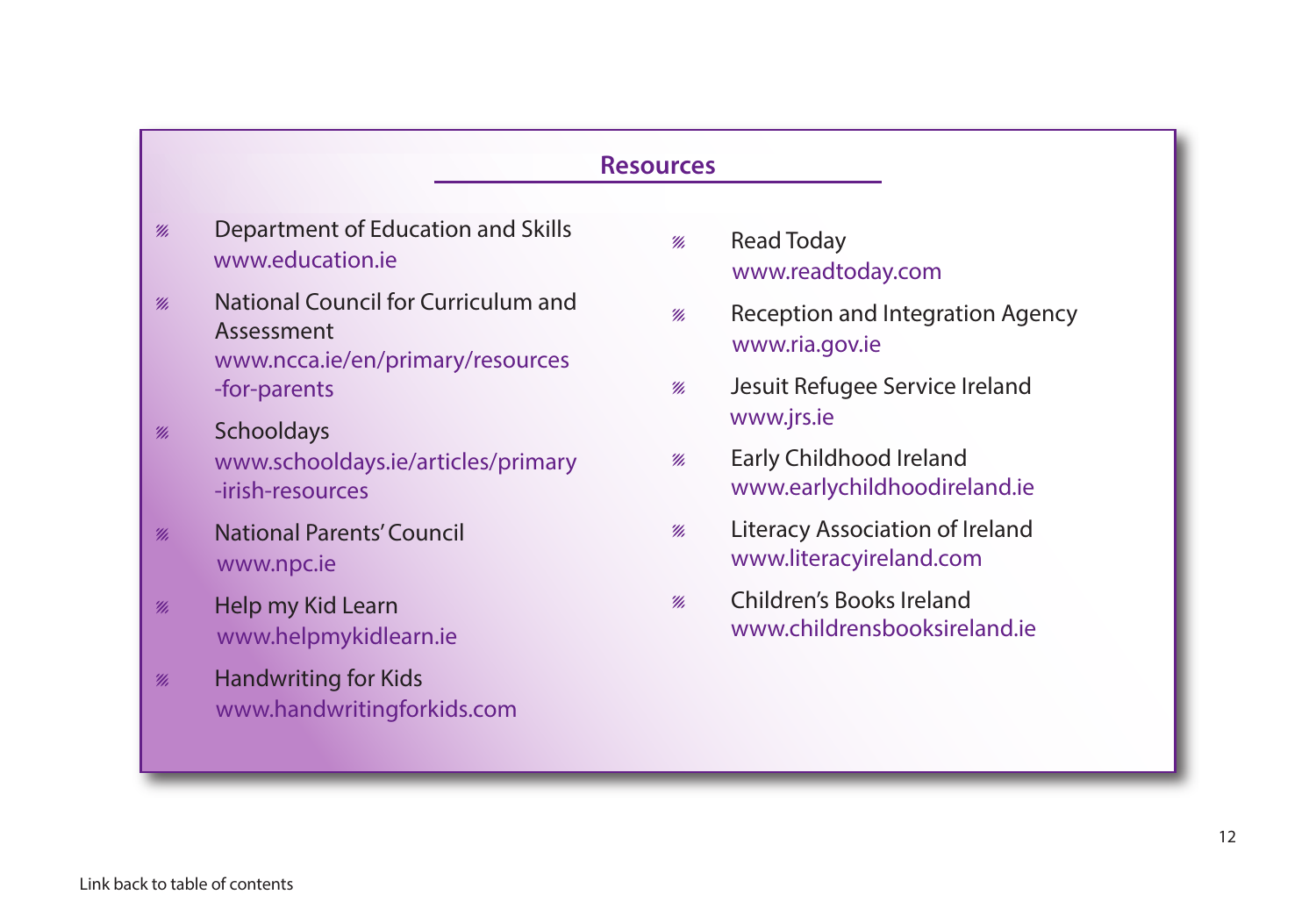### <span id="page-15-0"></span>**Preparation for school**

Starting school can sometimes be a time of anxiety for parents. Parents can do much to reduce such anxiety – both for themselves and their child. This preparation should begin some months before the child starts and should be carried out gradually.

It is an enormous change for a child to have to share a room with up to 30 other children and one adult. However, there is much that parents can do. The following may help:

- An initial visit to the school is a good idea. Meet the principal and the teacher of infants. Show your child the school building, the cloakroom, the classroom, where the toilets are and the playground.
- Talk to your child about your own school days. If you haven't got a funny memory of your first day at school, make one up!
- Emphasise the opportunities for making friends and for getting involved in new activities. However, don't 'hype up' school life. Approach this talk with a calm attitude and treat it as normal.
- Introduce your child to another junior infant, if possible have her/him around to play during the holidays. It is important for your child to see some familiar faces on the first day.
- Children should be able to put on and take off coats and hang them up, use the toilet and flush it properly, wash their hands and tidy up their crayons and colouring books. Play 'pretend school' with your child. Help to practice putting things in and out of the school bag and to open and close their lunchbox.
- Teach them to use a handkerchief or tissue, share toys and take turns.
- Label all your children's clothes and belongings clearly and help them to identify their own belongings.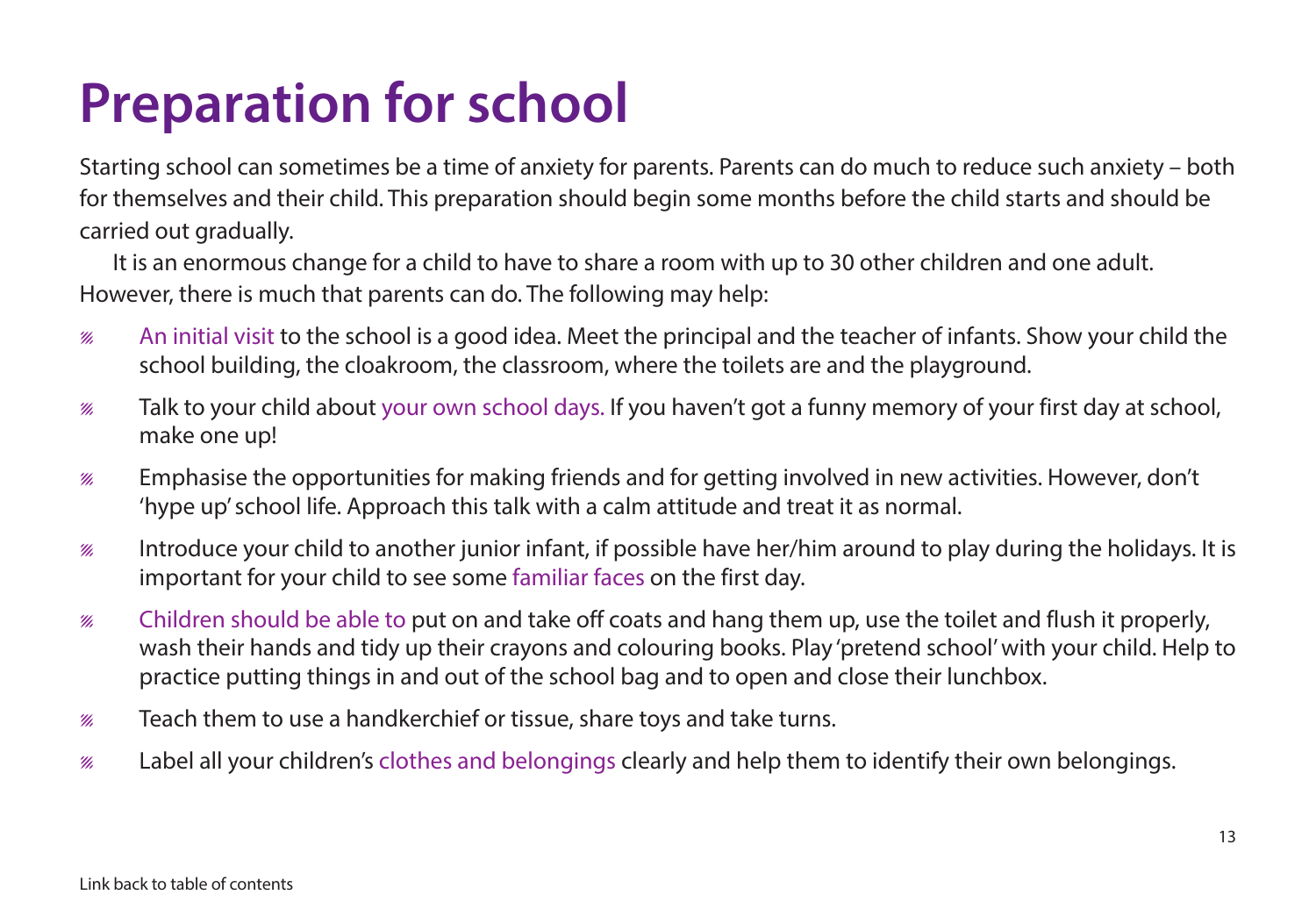- Your child should know his/her home address. You should also provide the school with the name and telephone number of a person to be contacted if you are not at home. Explain this arrangement to your child.
- Allow your children to do things independently.
- Encourage confidence by having them dress themselves. Allow time for this in the morning.
- Don't criticise if things are not exactly to your liking, such as buttons that are not perfect or a tie that is slightly crooked.
- Praise their efforts at every opportunity.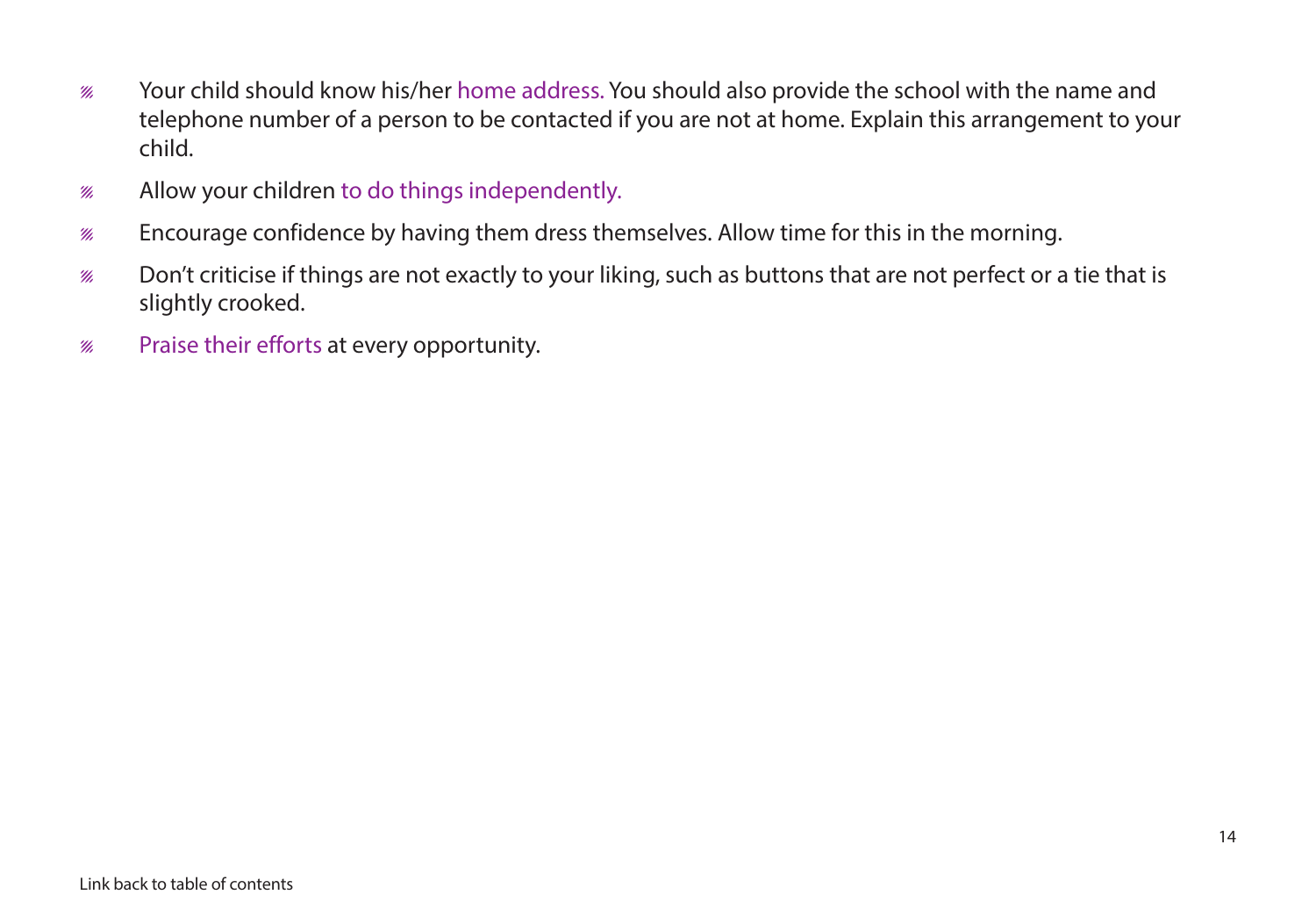## <span id="page-17-0"></span>**Making life manageable for the junior infant**

Children cannot be independent if they cannot manage the equipment you provide. Give some thought to the items your child needs to get through the school day:

- $\%$  If children cannot tie laces and needs to change shoes perhaps for PE shoes with a velcro fastener will enable them to change quickly and independently.
- Ask yourself whether or not children can manage their clothes by themselves. Zips may be easier than buttons for example. Elasticated trousers can be easier than zips or buttons.
- If your child needs to bring a lunch choose a lunch box and flask that s/he can open easily. Carton drinks are easier and safer than bottles. Again make sure that the school bag can hold these.
- Give some thought to lunches too. If your child wants to bring oranges to school, for example, only peeled oranges should be included. Set yogurts may help avoid unnecessary spills.
- Try to get your child up a little earlier, as this will ensure a stress free morning.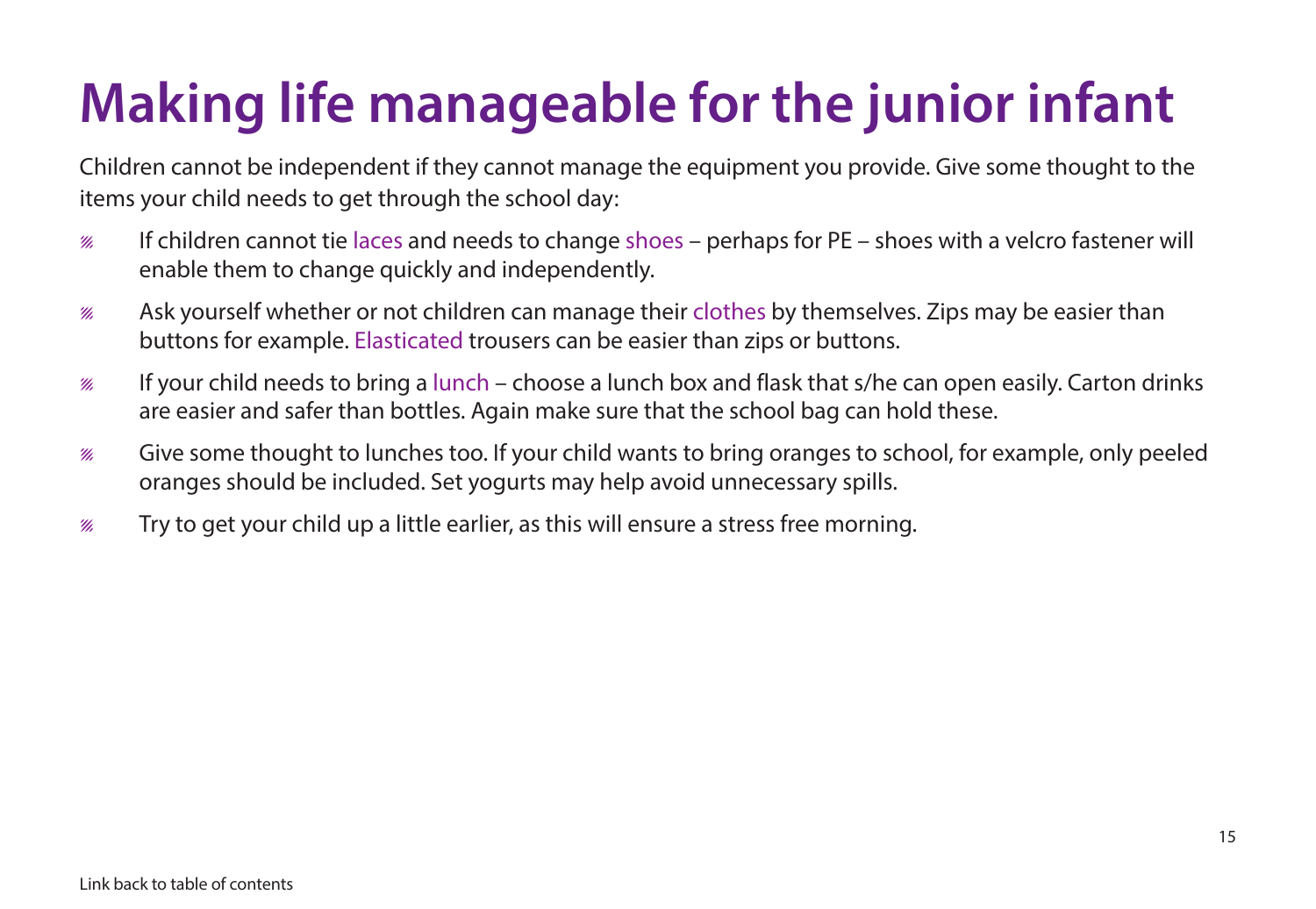## <span id="page-18-0"></span>**The curriculum**

The primary school curriculum is designed to meet the different educational needs of the modern child. The curriculum takes a particular view of the child and of education. It celebrates the uniqueness of the child and seeks to develop each child's potential to the full. It provides a wide range of learning experiences that help the child to acquire particular knowledge, ideas and skills that will promote their development at every stage.

The curriculum aims to:

- $*$  develop each child's potential to the full;
- encourage a love of learning; and
- $\mathscr{C}$  help children develop skills they will use all their lives.



#### **Resources**

- National Council for Curriculum and Assessment
	- [www.ncca.ie/en/primary/resources-for](https://www.ncca.ie/en/primary/resources-for-parents)**parents**
- Curriculum Online [www.curriculumonline.ie/Primary](https://www.curriculumonline.ie/Primary)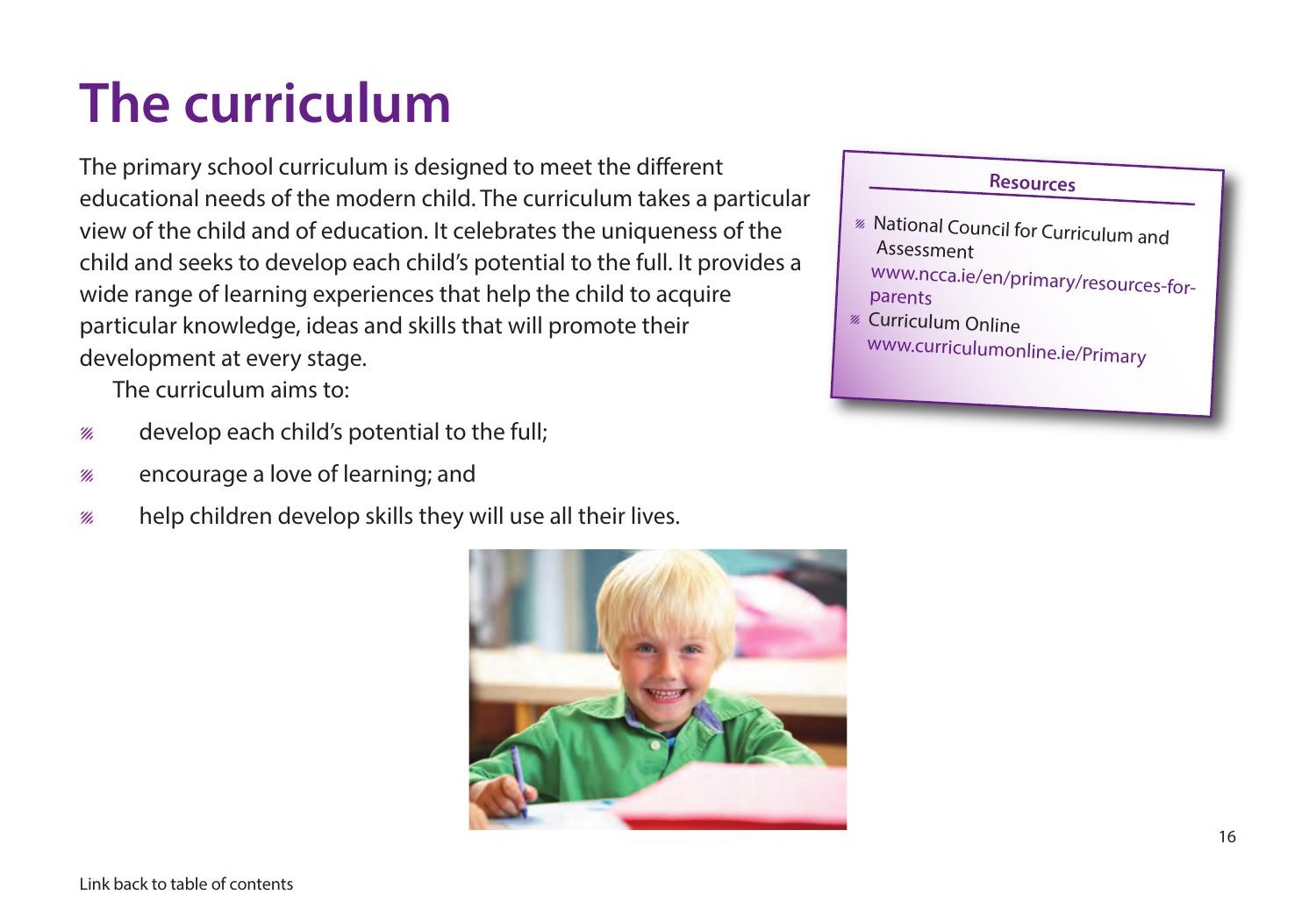

Note: Religious or ethical education is the responsibility of the different school patron bodies.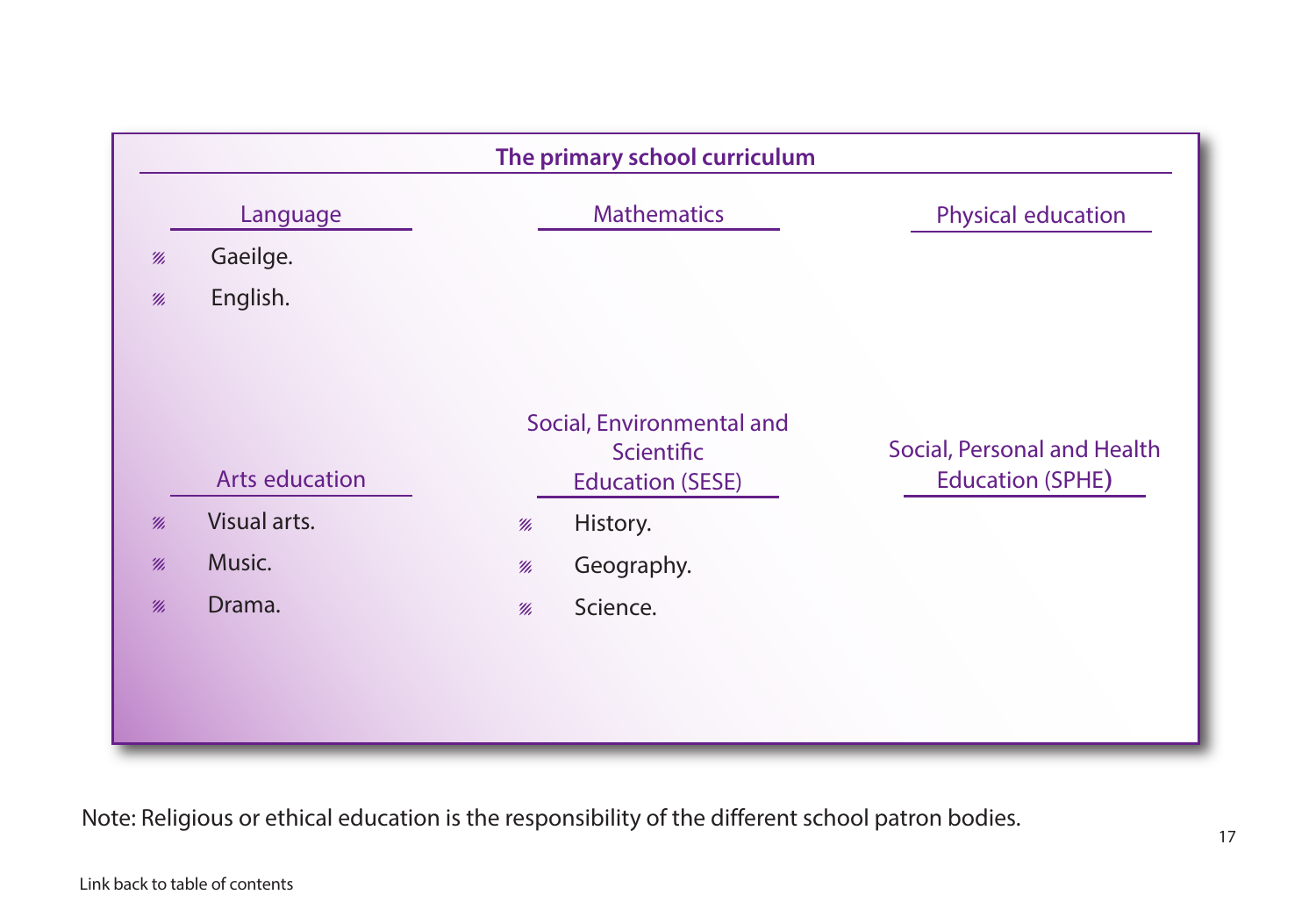### <span id="page-20-0"></span>**Children with special education needs**

All schools have an additional teaching allocation to meet the needs of pupils with special educational needs. Schools' allocations are determined by their educational profile.

 Special Needs Assistants (SNA) are also allocated to schools where pupils with special educational needs are enrolled.

 At present Special Educational Needs Organisers (SENO) process schools' applications for SNA.

 The National Educational Psychological Service (NEPS) through their network of educational psychologists also provides advice and support to schools. Parents of pupils with special educational needs should discuss their child's needs with the school principal.

 The National Council for Special Education (NCSE) is also available to support parents.

#### **Resources**

- Department of Education and Skills www.education.ie/en/Schools-Colleges/Services/National-Educational-[Psychological-Service-NEPS-/NEPS-Home-](www.education.ie/en/Schools-Colleges/Services/National-Educational-Psychological-Service-NEPS-/NEPS-Home-Page.html)Page.html
- Citizens Information www.citizensinformation.ie/en/ education/primary\_and\_post\_ [primary\\_education/going\\_to\\_primary\\_](www.citizensinformation.ie/en/education/primary_and_post_primary_education/going_to_primary_school/special_needs_education_primary_schools.html) school/special\_needs\_education\_ primary\_schools.html
- [National Council for Special Education](https://ncse.ie/for-parents) www.ncse.ie/for-parents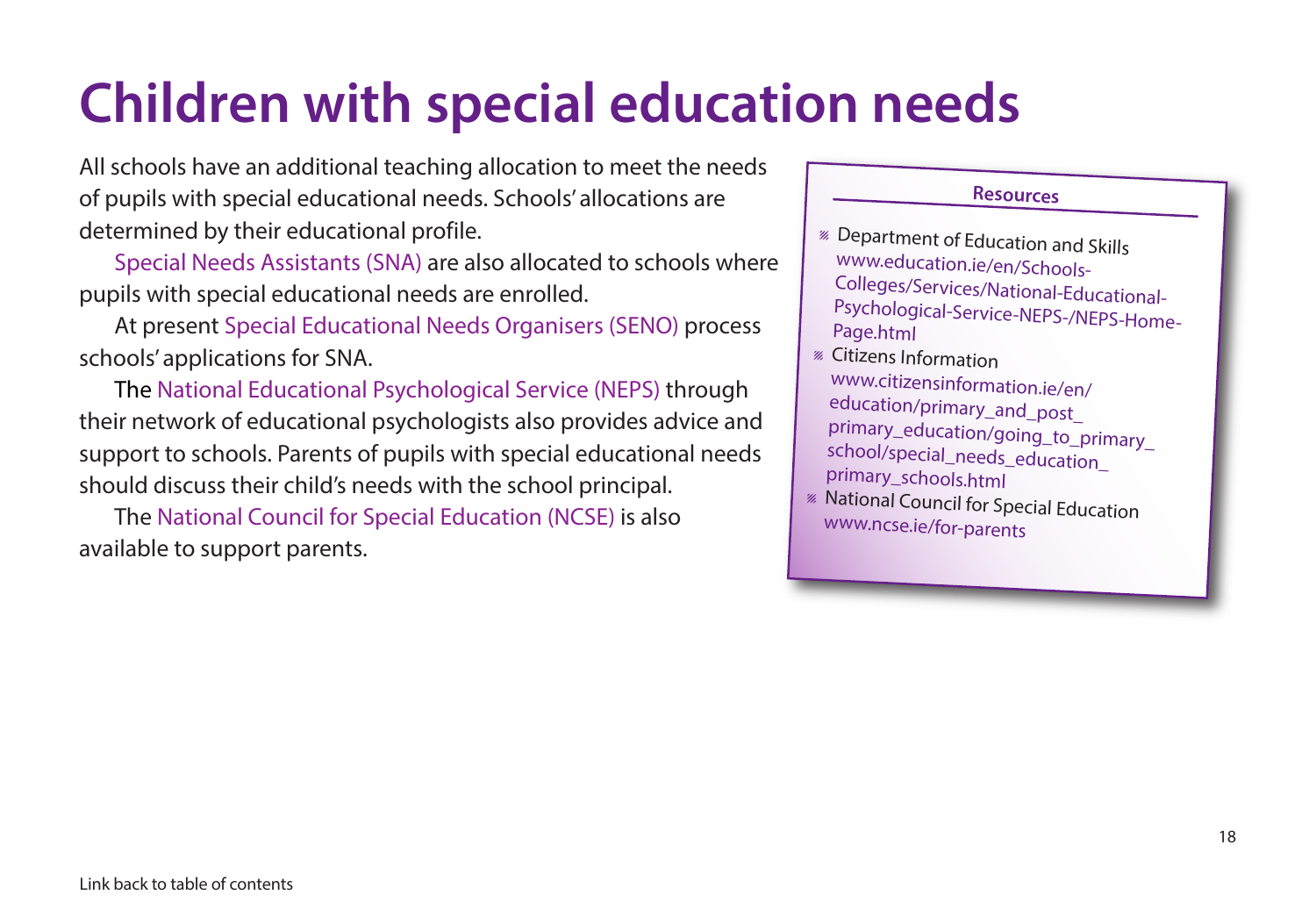## <span id="page-21-0"></span>**The first day**

It is important that you establish a good routine early. Check that all items – uniform, bag – are ready for the morning. Do this in a calm fashion and don't have your child over-excited or anxious going to bed. Give plenty of time in the morning for dressing, washing and eating a good breakfast. It is important that your child arrives at school before class starts as children can find it intimidating to walk into a class already in progress.

On the big day, if you are feeling upset, don't show it. Leave your child with the teacher, and tell the child you will be back at the appropriate time to collect him/her. If your child is upset, trust the teacher. The teacher is experienced and knows how to comfort an anxious child. Sometimes a small toy from home can be a comfort.

When the child arrives in school s/he will meet many children. There may be the familiar faces of friends from the neighbourhood as well as former classmates from pre-school. There will also be new faces.

It is important that you arrive on time to collect your child from school. Children will become upset if they see other children being collected and feel they are being left behind.

It takes time for children to adapt to school life and routine. Don't expect too much too soon. Talk to them about what happened and allow them to respond in their own way. If you ask "What did you learn today?" you will most likely be told, "Nothing!". Most of the work at infant level is activity based and children do not understand 'learning' in the same way that adults do. If, however, you ask "What did you do?", "Did you sing?", "Did you draw?", you will have more success.

If you feel that your child is worried about something that is school-related, talk to the teacher.

Your child will be tired coming home from school and, occasionally, may sleep for an hour or so when they arrive home. It is important to set a routine of a quiet time together and early to bed.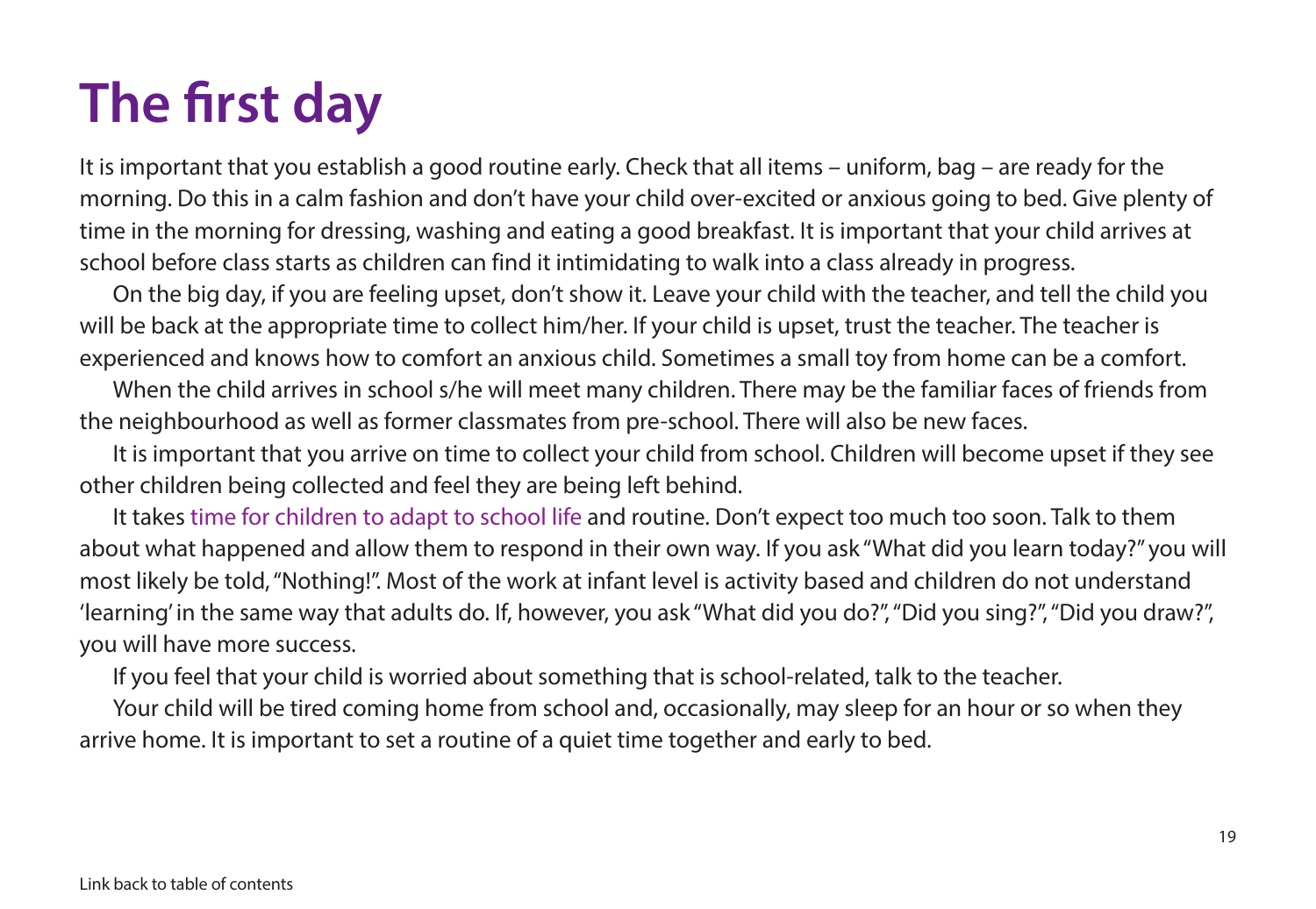#### **Dealing with the emotional side**

- Ensure you talk to your child and let them know what will happen on their 'big day'.
- Encourage your child to talk to you about their fears and try your best to reassure them.
- The first day of school will be emotional for both you and your child allow your child to cry.
- $\mathscr{C}$  Do not overstay five minutes is plenty of time in the classroom!
- Explain to your child that it is time for you to leave, and that you will be back soon.
- Ensure you are early for pick up, as your child may become stressed if they do not see you when school is finished.
- $\mathscr{C}$  Getting support from other parents may be helpful in the early days.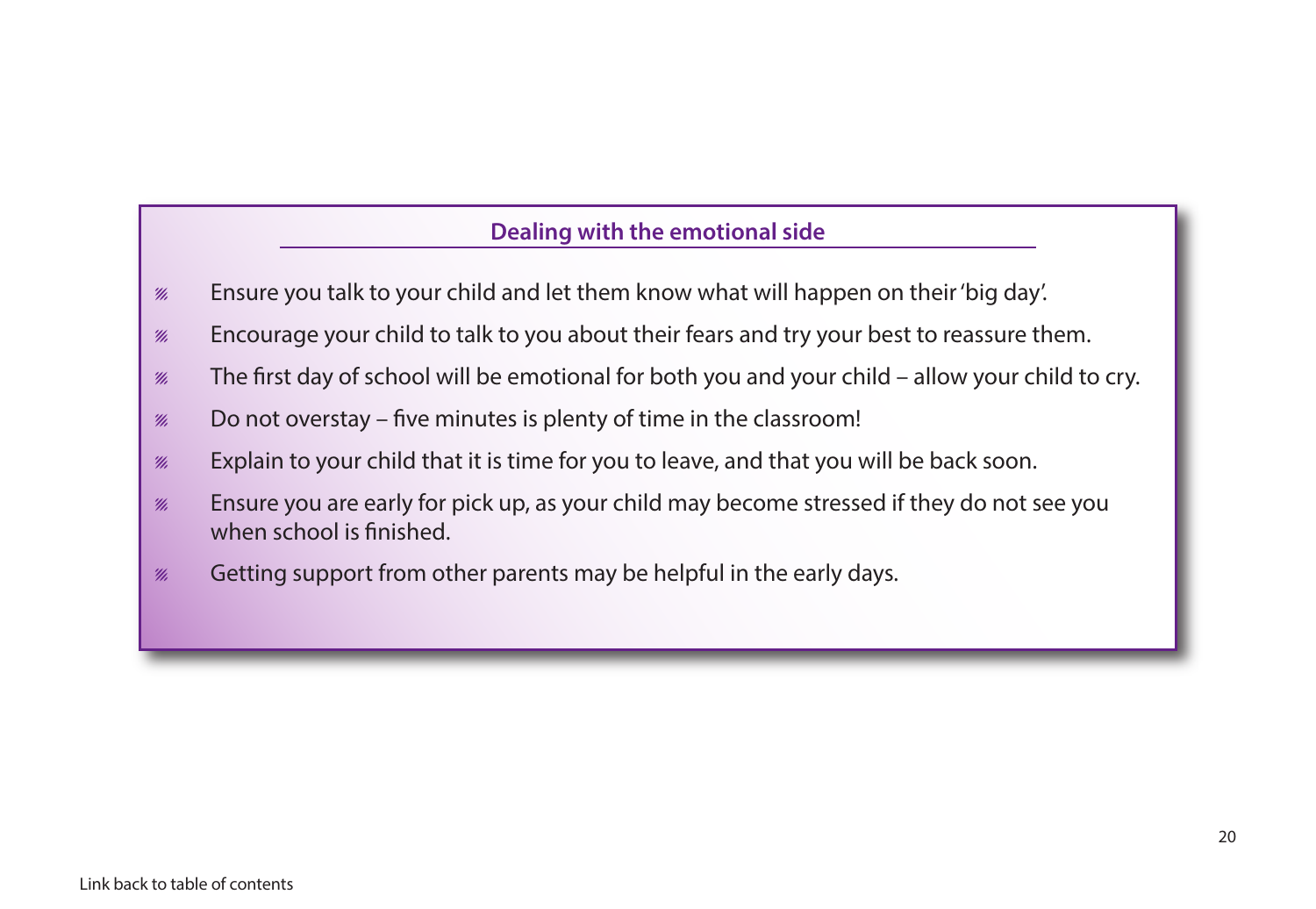## <span id="page-23-0"></span>**The school day**

The length of the school day in primary school in five hours and forty minutes. There is normally a 'little break' around 11am, and a 'big break' around 12.30pm. The length of the school day may be reduced by an hour for children in junior and senior infants. Ensure you are well familiarised with the opening and closing times of the school, and keep check of the dates of school closures, etc. Parents must

accept responsibility for their children when it is necessary to allow them home during school hours.

All parents will be aware that even the most closely supervised children will have accidents occasionally. This is true of both home and school. If your child has an accident at school the teachers will respond in a caring and professional manner.

Teachers often feel that parents have been misled on the issue of compensation for accidental injuries. There is no automatic entitlement to compensation for accidents in the school anymore than there is for accidents in the home or elsewhere.

### **The school year**

The primary school year has three terms. The first term is from the end of August/beginning of September to Christmas, the second is from early January to late-March/April (Easter) and the third is from Easter to the end of June each year. In order to avoid problems for families, breaks at Christmas, Easter and mid-term in the first and second terms have been standardised.

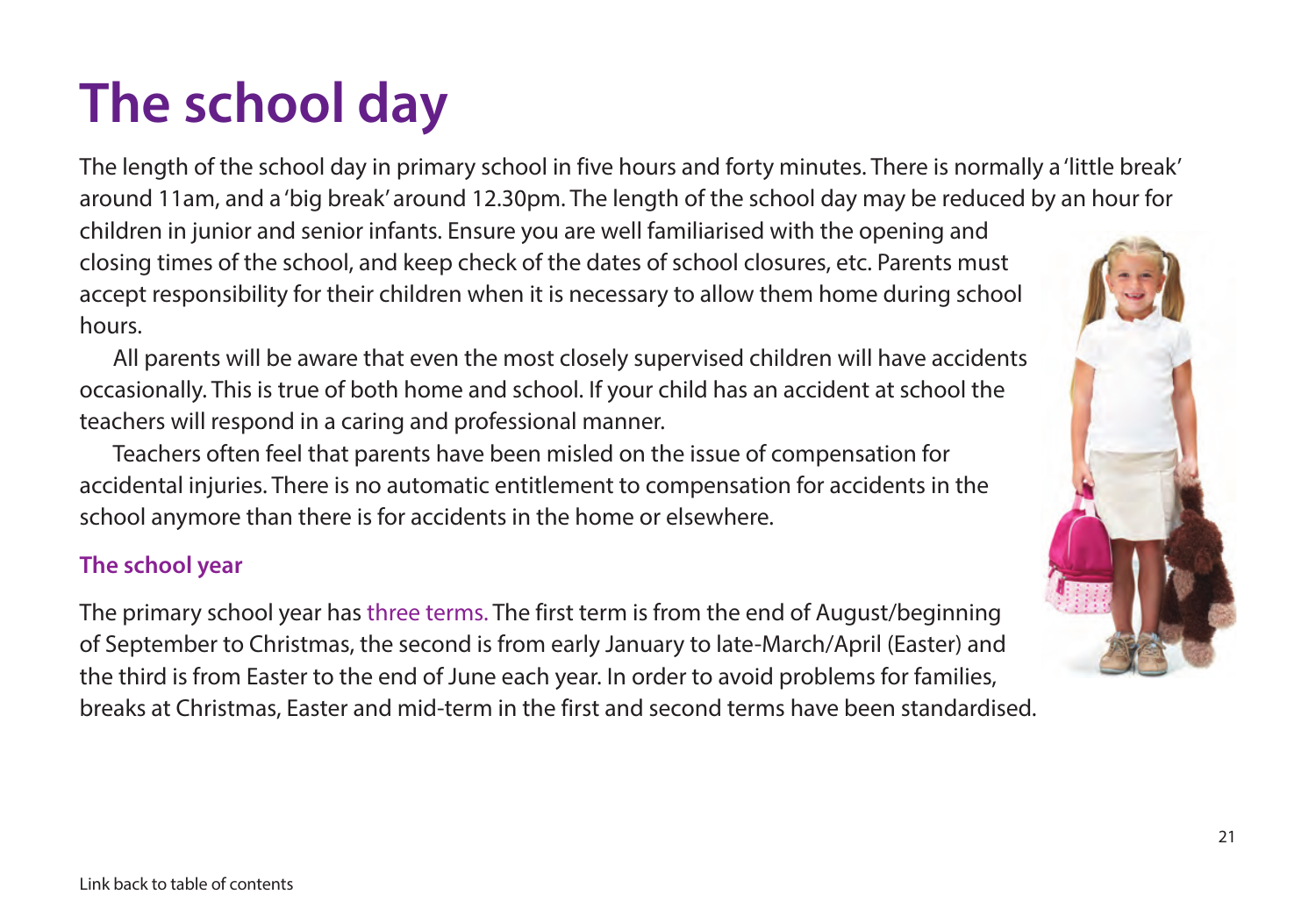# <span id="page-24-0"></span>**School year 2019-2020**

**October 2019 – mid-term break.** All schools will close from Monday, 28 October to Friday, 1 November 2019 inclusive.

**Christmas 2019.** Schools will close on Friday, 20 December 2019 which will be the final day of the school term. Schools will re-open on Monday, 6 January 2020.

**February 2020 – mid-term break.** All primary schools will close on Thursday, 20 February 2020 and Friday, 21 February 2020. (Primary schools may use three discretionary days to extend this break to an alternative option of a five day break for the period from Monday, 17 February 2020 to Friday, 21 February 2020 inclusive.)

#### **Resources**

- [Department of Education and Skills](https://www.education.ie/en/Parents) www.education.ie/en/Parents
- School Days [www.schooldays.ie/articles/school](http://www.schooldays.ie/articles/school-calendar)calendar
- INTO year planner [www.into.ie/ROI/InfoforTeachers/](www.into.ie/ROI/InfoforTeachers/SchoolYear/INTOYearPlanner) SchoolYear/INTOYearPlanner

**Easter 2020.** All schools will close on Friday, 3 April 2020 which will be the final day of the school term. All schools will re-open on Monday, 20 April 2020.

 In addition, a small number of discretionary days are available to schools to close as suits local circumstances. Each school usually produces a list of days when the school will close for holidays or for other reasons. Parents are given a copy of this list. If your school has a website, do check it regularly for updates regarding closures, half days, etc. If the school has to close unexpectedly or finish the school day early your child will be given a note, in advance, from the school. Make sure you look in your child's school bag every day for such notes.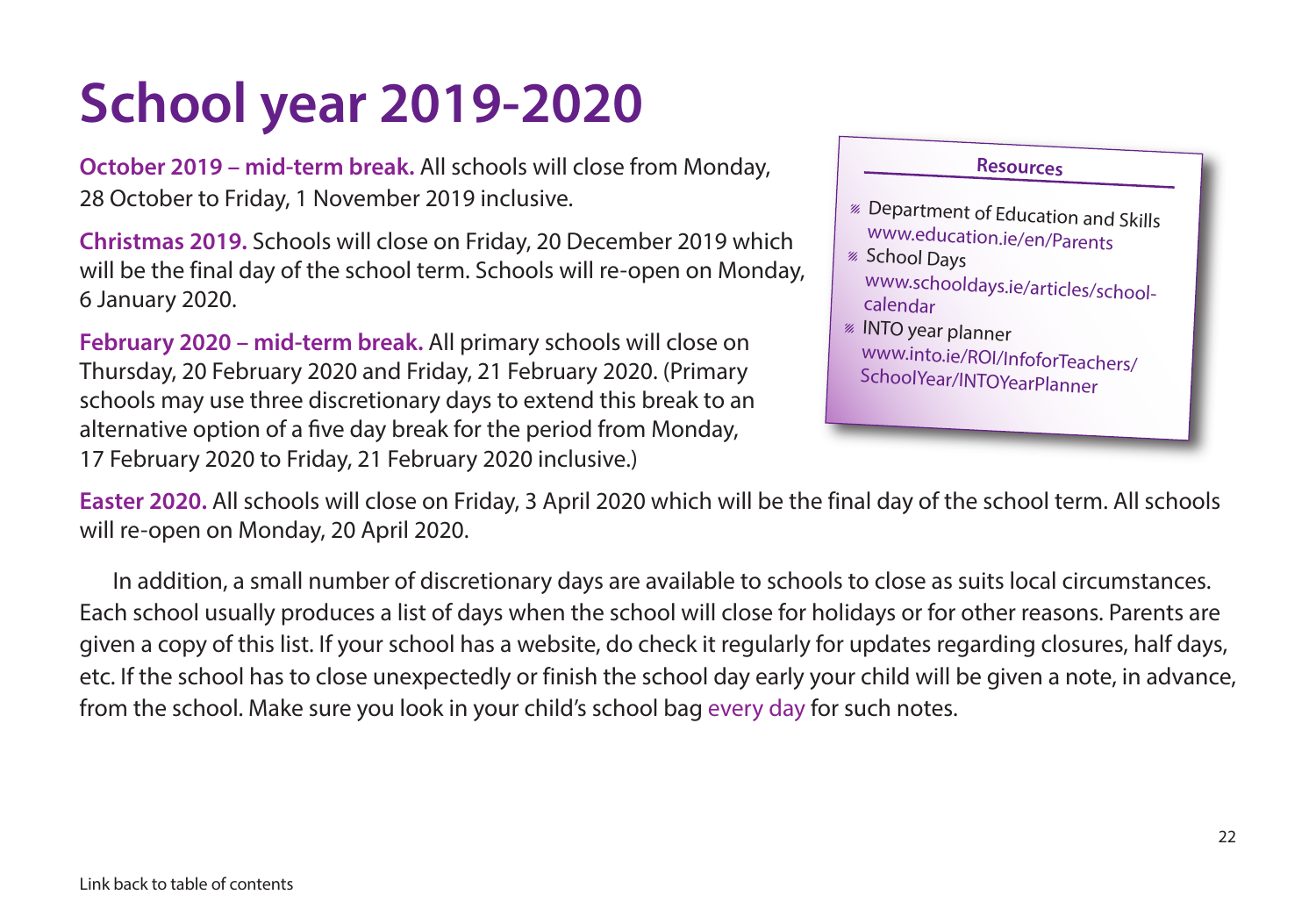### <span id="page-25-0"></span>**School attendance**

Under the Education Welfare Act (2000), you must make sure that your child attends school regularly. If your child cannot attend school for any reason at all, a signed note must be given to the school, explaining why your child missed school.

The school is required to notify the statutory Educational Welfare Services if your child misses more than 20 days of school. An education welfare officer may then meet with you to discuss how you can make sure your child is in class regularly.

| <b>Resources</b>                                                             |
|------------------------------------------------------------------------------|
| $\mathbb{Z}$ Tusla<br>www.tusla.ie/services/educational-<br>welfare-services |
|                                                                              |

Although very rare, parents can be taken to court and fined/imprisioned if they fail to cooperate with an education welfare officer with regard to their child's attendance.

It is strongly advised that you do not take a child out of school for holidays. Taking a holiday, even a short one, during term time means that your child will miss very important school time. On return, it may be difficult for your child to catch up with the work s/he may have missed.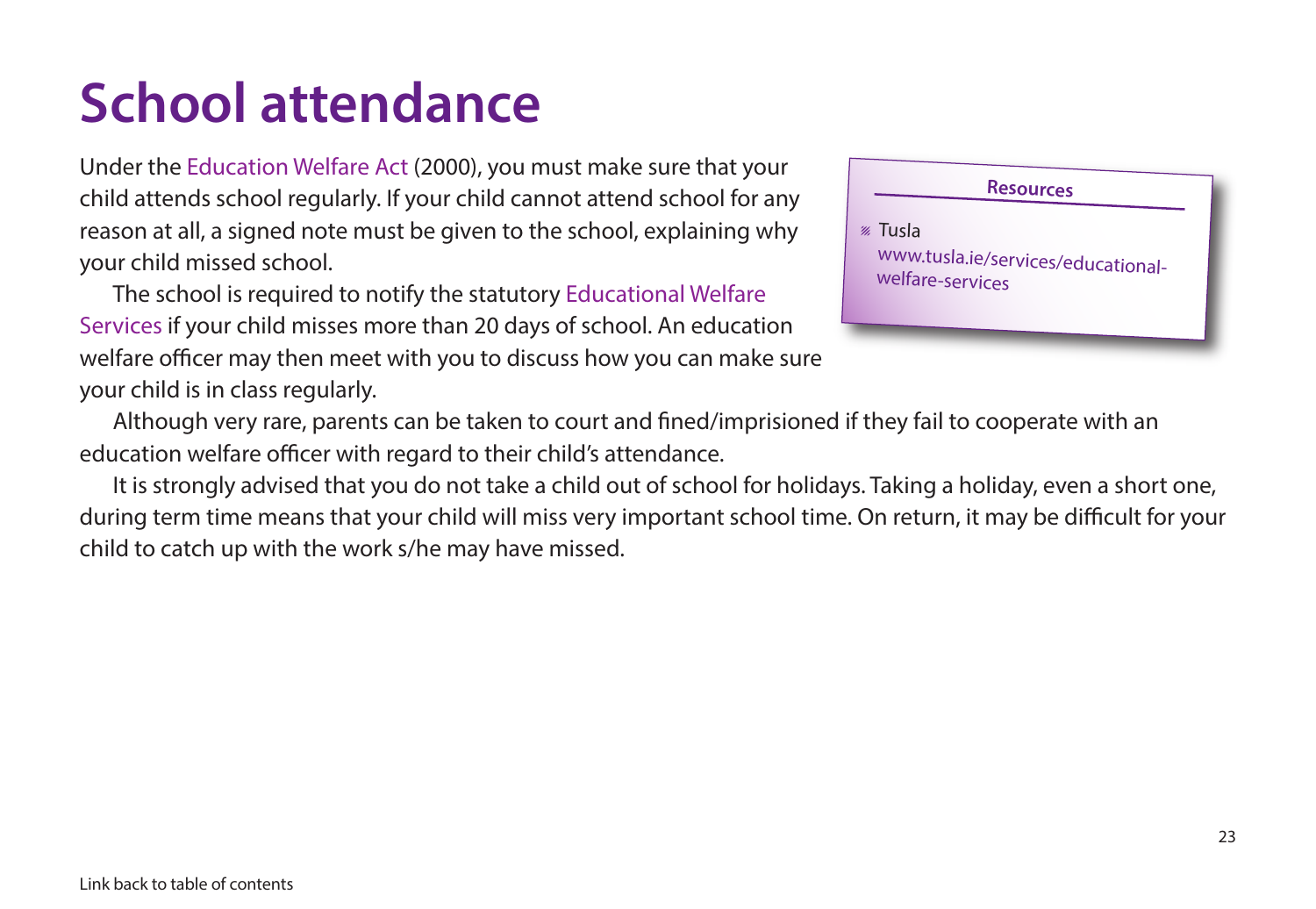### <span id="page-26-0"></span>**Help with uniforms and books**

Most schools require pupils to wear a school uniform as part of their admissions policy. Wherever possible generic rather than branded items will be specified by the school. If you feel you will struggle with the costs of school uniforms, you may be entitled to receive help from the Department of Employment Affairs and Social Protection. The Back to School Clothing and Footwear Allowance can help towards the cost of uniforms and books for children.

Assistance is also available to help cover the cost of school books. The Department of Education and Skills has funds allocated to \provide assistance with the cost of books. The scheme is available for families who find themselves in financial hardship, due to unemployment, illness, single parenthood, large families or other problems such as alcohol abuse. To find out more about the various schemes available, visit [www.hse.ie.](https://www.hse.ie/eng/)

Many schools have also implemented a book rental scheme which allows parents to rent their children's school books for that specific year.

#### **Resources**

- [Department of Employment Affairs and](http://www.welfare.ie/en/Pages/Back-to-School-Clothing-and-Footwear-Allowance.aspx) Social Protection
- www.welfare.ie/en/Pages/Back-to-School-Clothing-and-Footwear-Allowance.aspx
- [Health Service Executive](https://www.hse.ie/eng/)  www.hse.ie
- [Department of Education and Skills](https://www.education.ie/en/)  www.education.ie
- Citizens Information www.citizensinformation.ie/en/social\_ welfare/social\_welfare\_payments/ social\_welfare\_payments\_to\_families\_and \_[children/back\\_to\\_school\\_clothing\\_and\\_](https://www.citizensinformation.ie/en/social_welfare/social_welfare_payments/social_welfare_payments_to_families_and_children/back_to_school_clothing_and_footwear_allowance.html) footwear\_allowance.html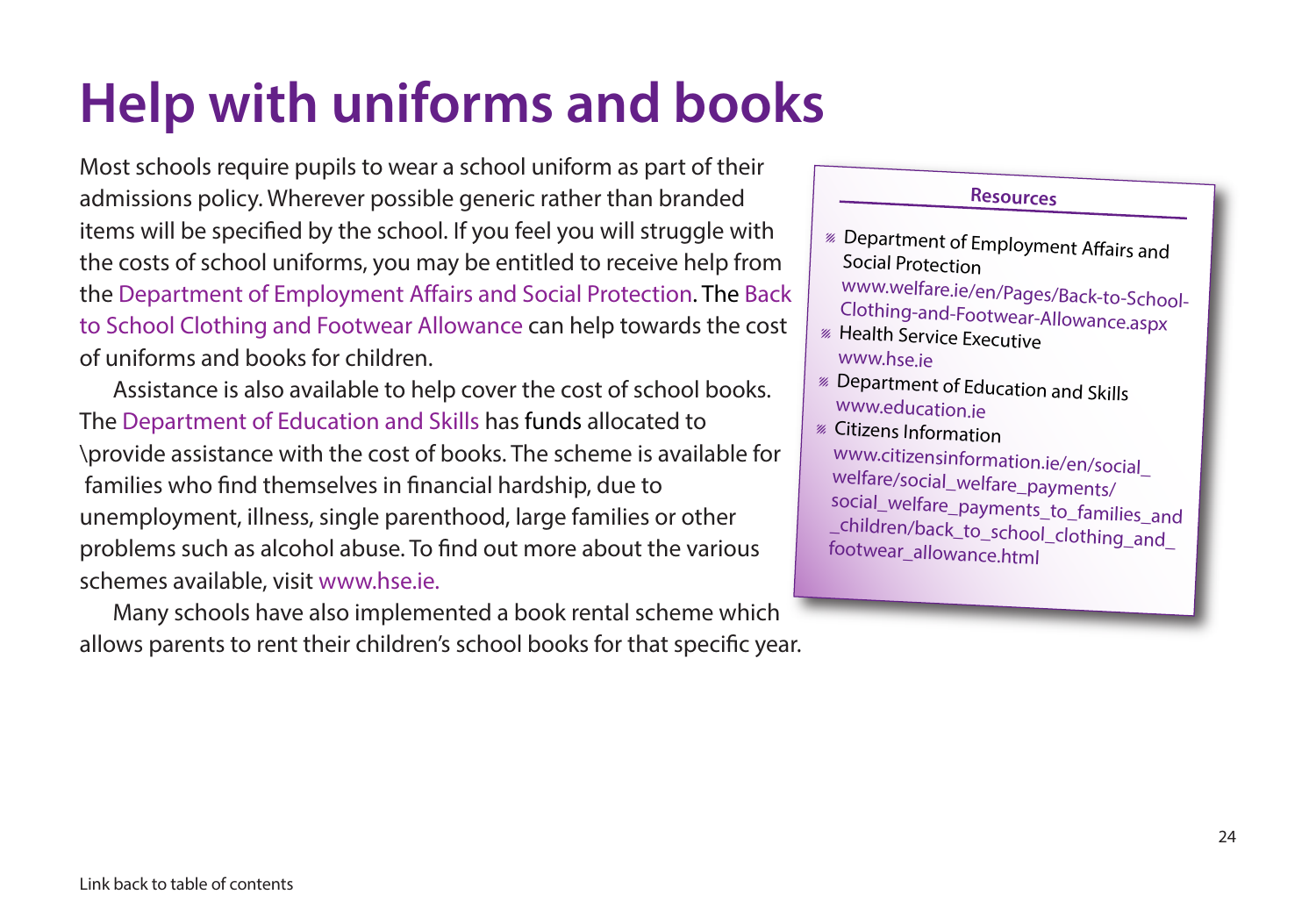# <span id="page-27-0"></span>**Healthy eating**

Children form their eating habits for life from an early age, so it is important that you start them on the right road. A good diet, plenty of sleep and exercise are essential for a growing child. Allow plenty of time in the morning for your child to eat a healthy breakfast. Choose lunches carefully. Sandwiches and fruit are healthier than sweets and biscuits. Some schools have a 'no sweets' policy. If this is the case you should comply with this and explain it simply to your child. Health education is part of the school curriculum. In school, children will be encouraged to make good choices in relation to food. Your choice for them should not conflict with this.

 Eating habits, started in childhood, will influence your child's chances of a healthy life. A good variety of nourishing foods is important from the start to ensure a healthy growing child.

Children's lunches sometimes tend to be low in fibre and high in fat and sugar. To change your child's eating habits for the better, it is best to do so gradually. Start by substituting sweets or biscuits with pieces of fresh fruit one day a week in order to make your child's lunch more healthy and better for teeth. Then move on to two,

three, and four days a week before eventually doing so for the full schoolweek.

The food pyramid will help you choose a healthy and varied diet for your child.

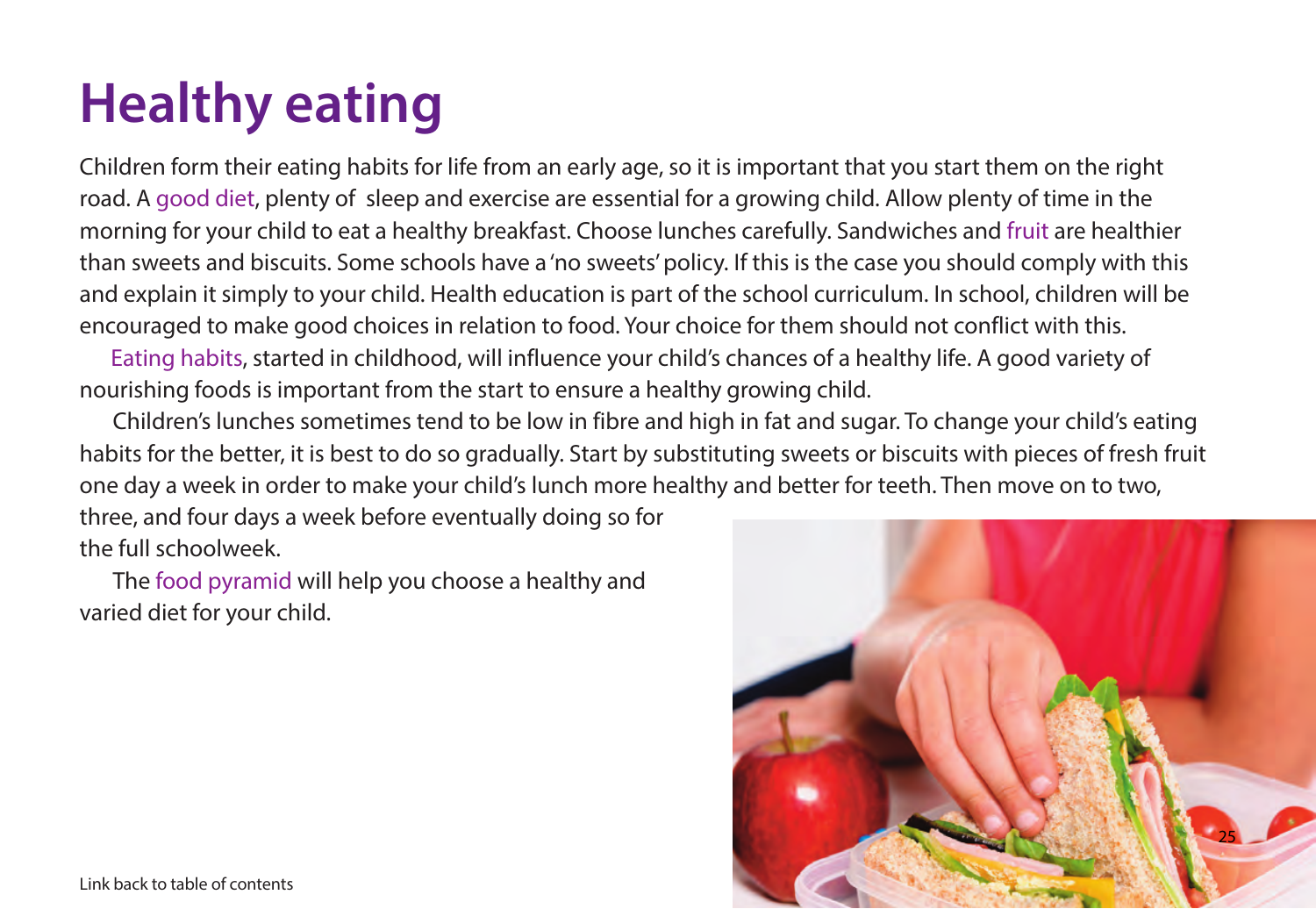### **Healthy Food for Life**

www.healthyireland.ie

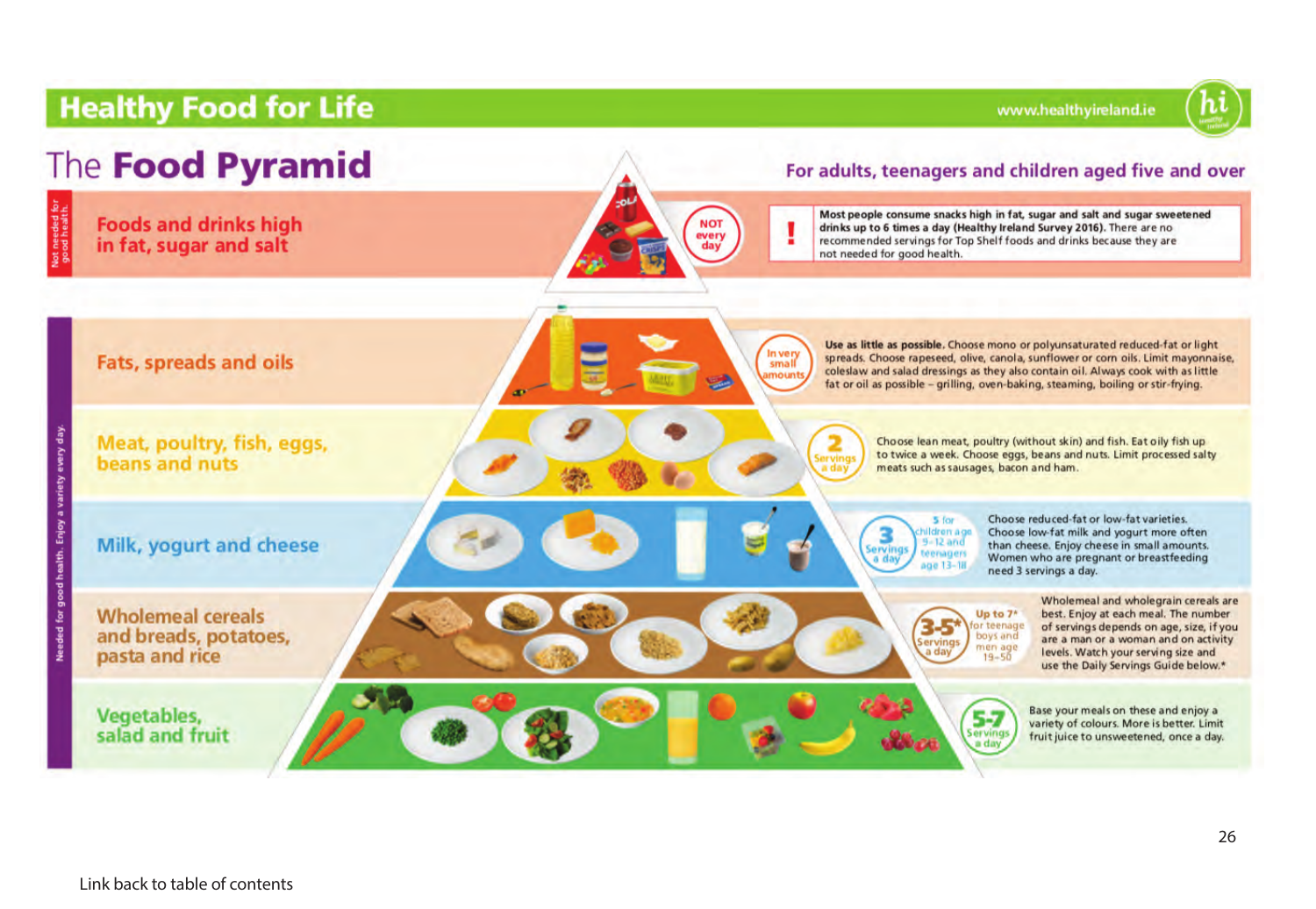#### **Breakfast**

For school children, breakfast is perhaps the most important meal of the day. Not only does breakfast break the child's long overnight fast and help concentration, it also lays down the foundation for healthy eating for the rest of the day. Try a wholegrain or bran-type cereal with chopped fresh fruit on top with milk, an orange or unsweetened fruit juice and some wholemeal bread, toasted or plain.

### **Lunch**

Lunch should provide one-third of your child's food requirements for the day. The simplest and most effective way to plan a healthy lunch is to include in your child's lunchbox one food from each of the four main shelves in the food pyramid: bread, cereals, potatoes; fruit and vegetables; milk, cheese, yogurt; and meat, fish and alternatives.

#### **Seven steps to creating healthy, varied and interesting lunchboxes**

- Include a wide variety of foods: starchy foods, protein, dairy and fruit and vegetables.
- $\%$  Try to offer different foods every day no one wants to be eating a ham sandwich five days a week!
- $\%$  Vary the types of bread: e.g. pitta bread, bagels, wholemeal rolls keep a stock in the freezer.
- $\%$  Cook extra rice/pasta in the evening these can make interesting salads.
- Theme your lunchbox on a different country: e.g. Italian try a pasta salad; Mexican filled flour tortilla wraps.
- Home-made soup (in a Thermos flask) is great for cold days, while salads are light and refreshing for warmer weather. Both are packed with essential vitamins and minerals.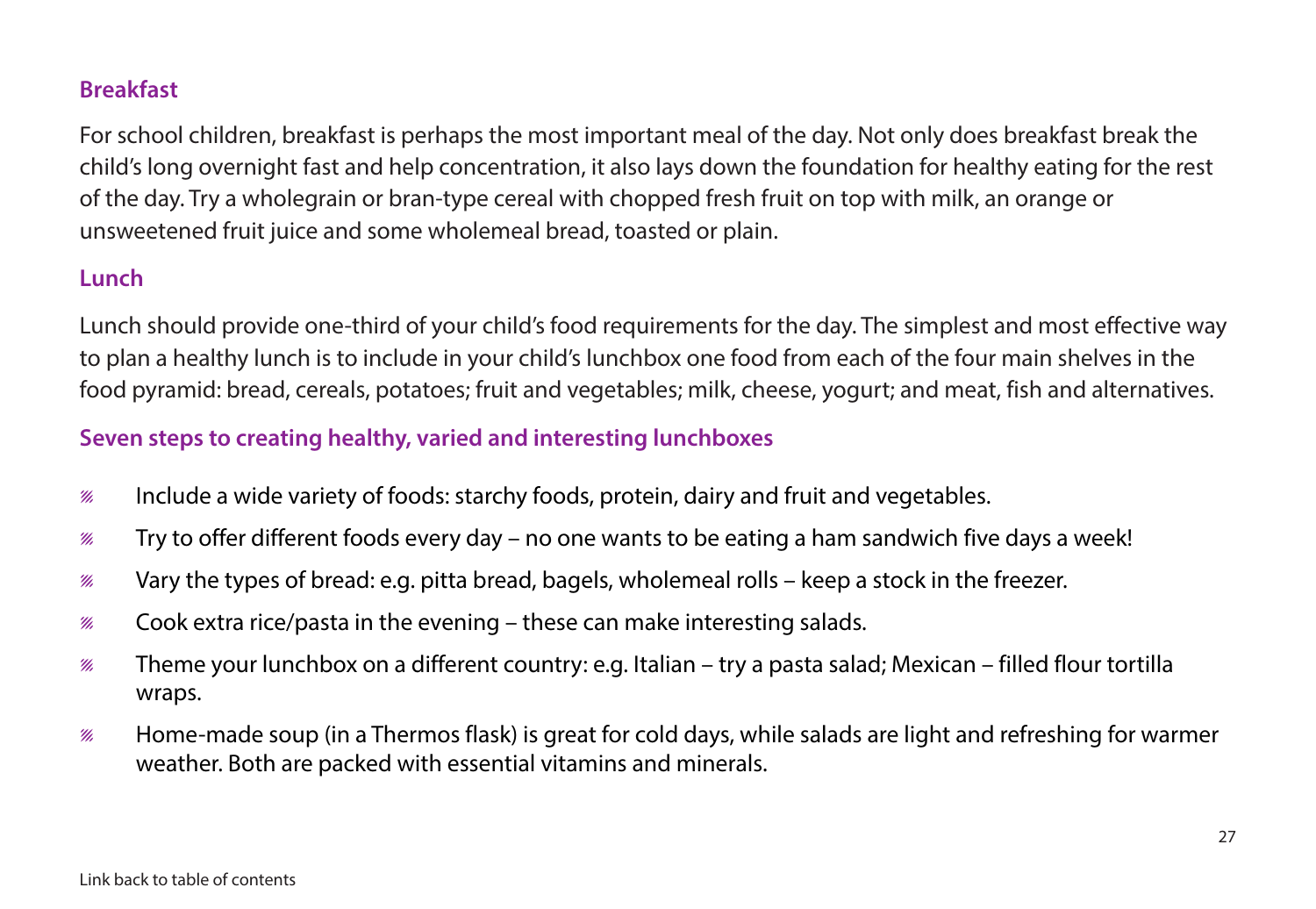$\%$  Fluids are important for children – up to six cups of fluid should be encouraged daily. Milk and water are the best options. Straws and brightly coloured drinks bottles can make rehydrating more interesting!

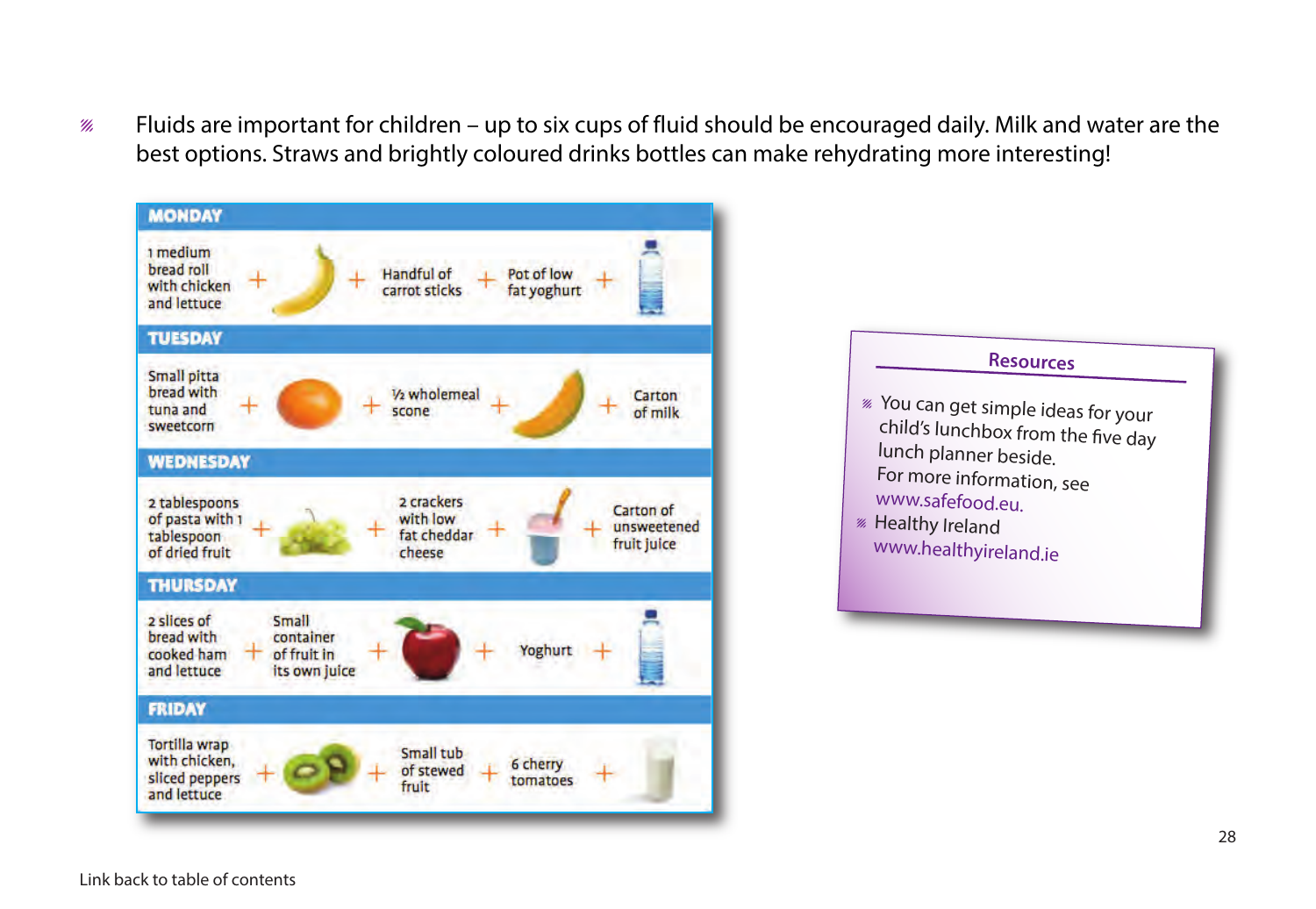#### **Tips to get children to eat more fruit and vegetables**

- Children often prefer fruit to vegetables. As long as they eat a variety of fruit each day, they will get all of the vitamins and minerals they need.
- Bring your children shopping and, when you can, let them choose their own fruit and vegetables. That way they feel in control of what they eat and will get a sense of being 'grown up'.
- Children love easy to eat fruit like mandarins, small apples and bananas. Keep your fruit basket well topped up!
- Children often prefer raw vegetables. So offer carrot or cucumber sticks, tomatoes or any favourite raw vegetable as snacks! These can also be wrapped and put into lunch boxes. To encourage children to eat vegetables, hide them! Grate vegetables into stews, soups and casseroles. Offer children sweet vegetables like sweetcorn and carrots in preference to strong tasting vegetables like cabbage or parsnip.
- Add chopped fruit to breakfast cereals.
- For a simple dessert at any time of the day, chop an apple, banana or orange together for a tasty fruit salad that children will love. Preparing it themselves adds to their enjoyment.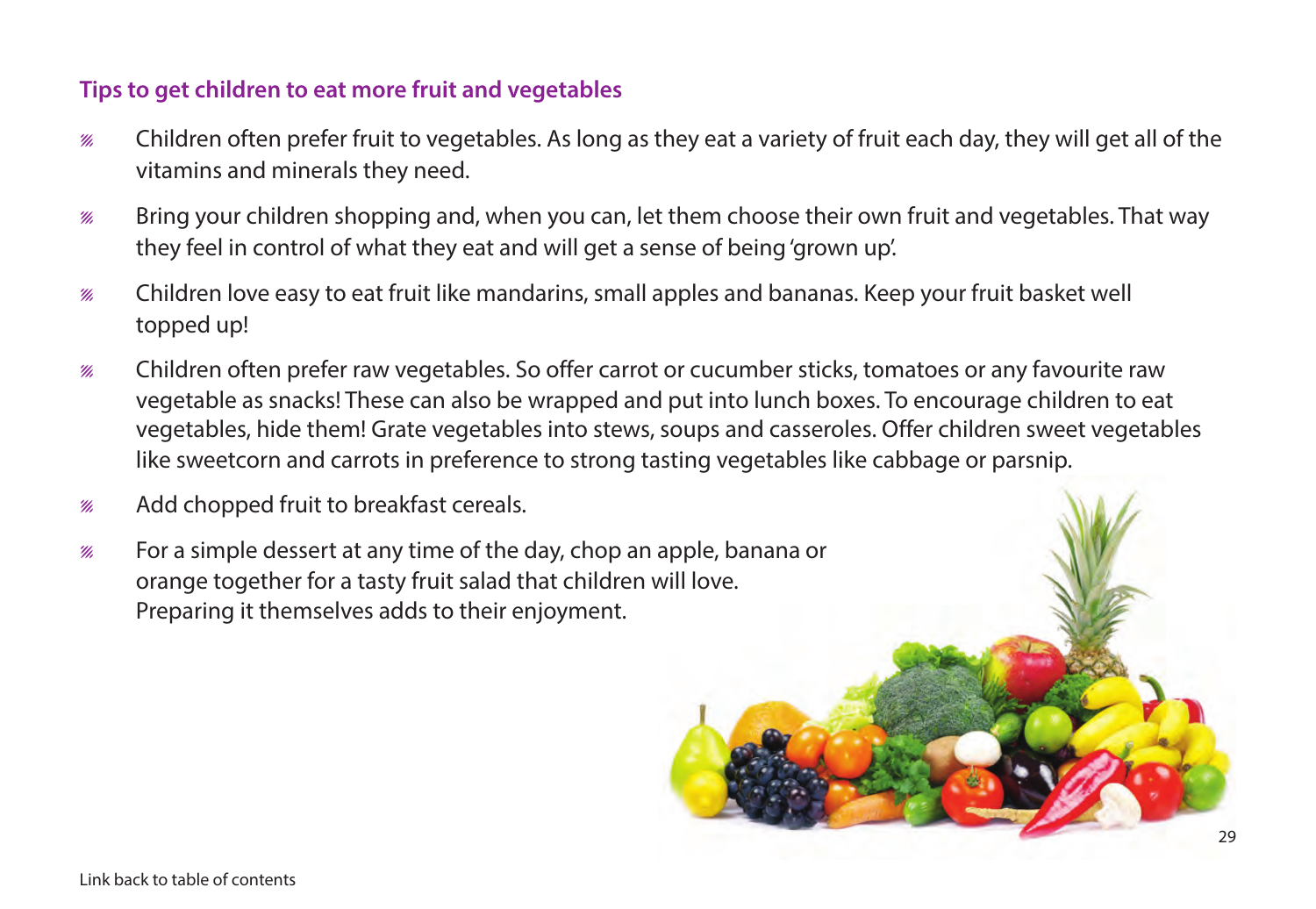#### **Useful websites**

Information regarding healthy eating for children, recipes and food safety information:

- Health Promotion <www.healthpromotion.ie>
- [Irish Food Board Bord Bia](www.bordbia.ie) www.bordbia.ie
- [Irelands' Seafood Development Agency –](http://www.bim.ie) Bord Iascaigh Mhara www.bim.ie
- [Irish Heart Foundation](www.irishheart.ie)  www.irishheart.ie
- *\** [National Dairy Council](www.ndc.ie) www.ndc.ie
- [Safefood, Food Safety Promotion Board](www.safefood.eu)  www.safefood.eu
- [Healthy Eating Programme](www.fooddudes.ie) www.fooddudes.ie
- [Coelic Society of Ireland](www.coeliac.ie) www.coeliac.ie
- [Diabetes Association](www.diabetes.ie)  www.diabetes.ie
- Health Sevice Executive <www.hse.ie/healthyeating>
- [National Parents Council](www.npc.ie) www.npc.ie
- Healthy Food for All <www.healthyfoodforall.com>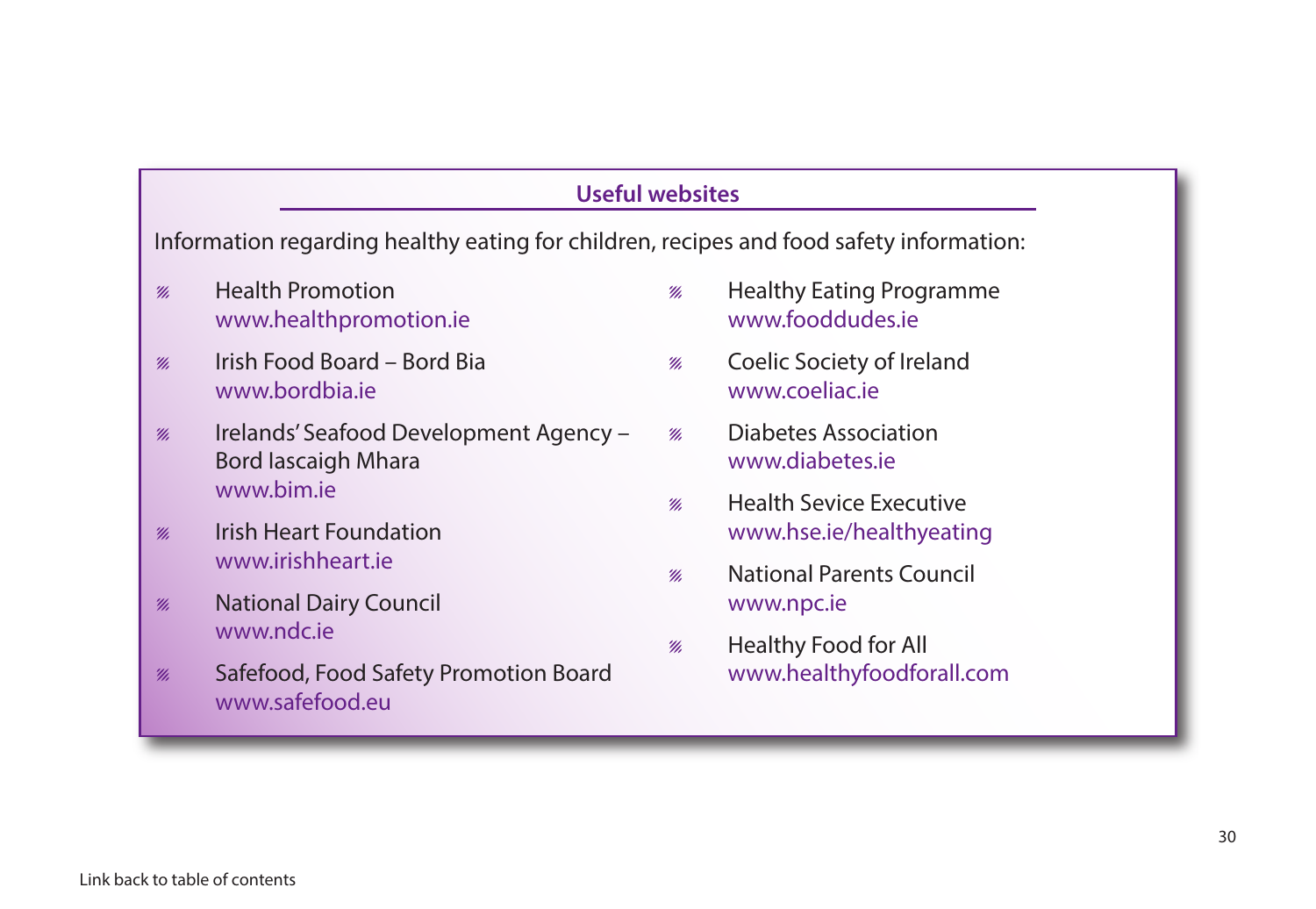### <span id="page-33-0"></span>**Health and hygiene**

Your child is now sharing a room daily with a large number of four/five year olds. Close contact with other children is unavoidable, so particular attention should be paid to health and hygiene.

You should check your child's hair regularly for head lice. Watch out for worms. Inform the teacher or principal immediately if you notice anything like this.

### **Resources** • [Health Service Executive](www.hse.ie/eng/health/immunisation)  www.hse.ie/eng/health/ immunisation

Children who are sick should not be sent to school. You must consider the other children in the class. There is a school screening programme and a school immunisation programme for children attending public primary schools.

School health screenings are conducted by public health nurses and medical officers and are carried out on the school premises. The school principal is told the date of the screenings in advance so parents can be notified and are entitled to be present. Children's hearing and sight are examined, and where requested by the parent or deemed necessary, a physical examination may be carried out.

Problems identified at these screenings are treated free of charge if the child attends as a public patient at an out-patient hospital department. Any subsequent treatment (whether out-patient or in-patient) arising from this initial referral is free of charge as a public patient.

Vaccinations under the Childhood Immunisation Programme are provided free of charge to all children. Parental consent is required for the administration of vaccinations to children and young people up to the age of sixteen.

Dental services to children attending primary school are also provided. They are screened in second, fourth and six class and are referred for treatment, if necessary, to the local dental clinic.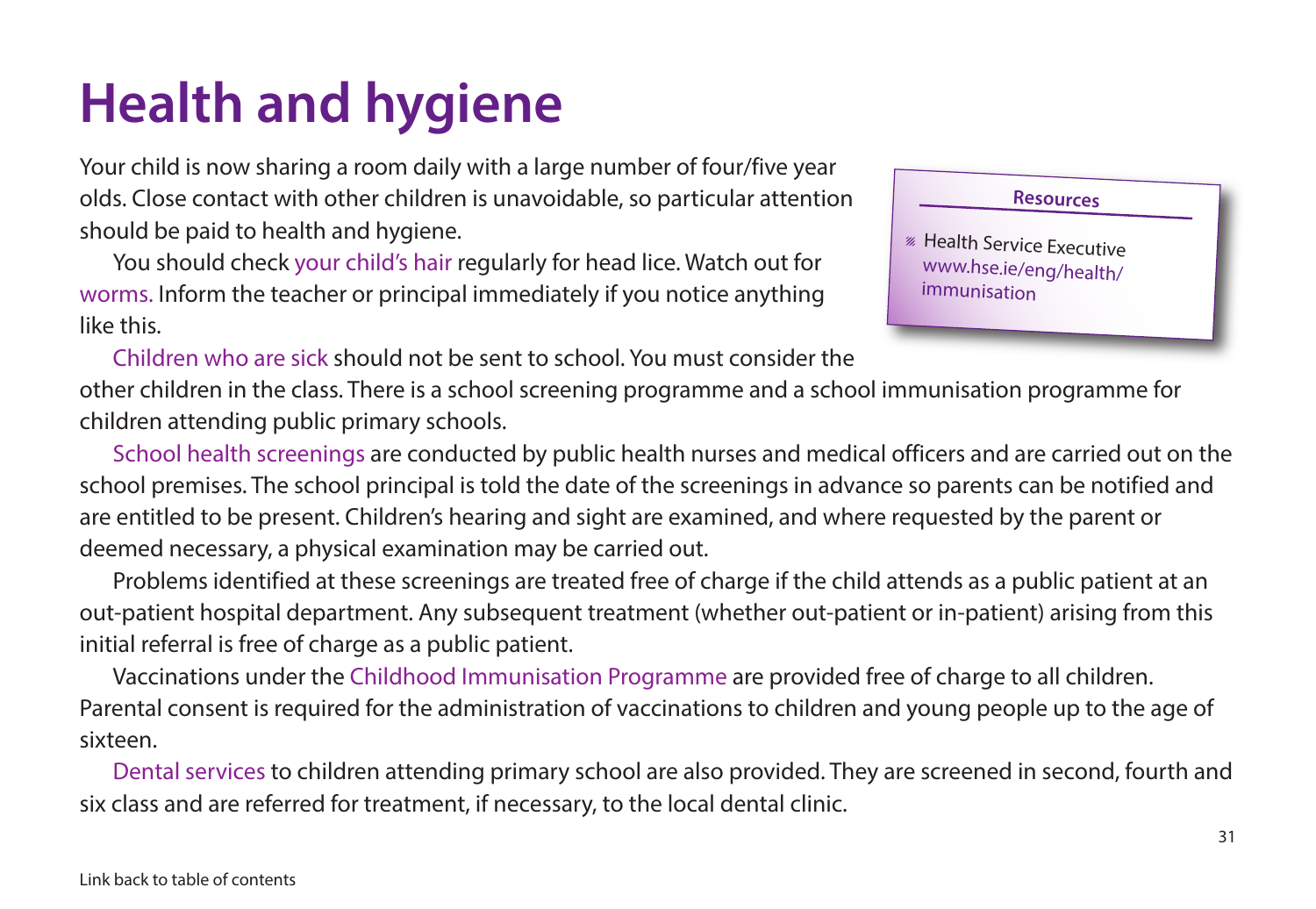#### **Administration of medication**

If your child has a particular health problem such as an allergy, asthma, epilepsy or diabetes you should advise the school. The school should be made aware of the name and address of your family doctor. If your child needs medication on a regular basis, proper and clearly understood arrangements for administration of medicines must be made.

While teachers in schools act 'in loco parentis', there is no obligation on them to either administer medicines regularly or to supervise children taking them. It should not create a problem however, if teachers are willing, have the permission of the board of management, have the written approval of parents and have been trained.

Teachers generally do their best to make provision for children who are ill, but ultimately will not do so if this in any way jeopardised the safety and welfare of any child in their care.

You are encouraged to provide maximum support and assistance in helping the school accommodate your child. This could include measures such as self administration (where necessary and only after approval from a GP) or under parental supervision. Where teachers have been given medication to administer in cases of emergency such as adrenaline in case of anaphylaxis, this medication should be the smallest dose possible to ensure recovery until a medical expert can take over. At no time should an emergency dose be such that it could harm your child if inappropriately administered. Confirmation of this should be obtained in writing from the medical practitioner responsible for your child before a school agrees to hold such life saving medication in its care. Where possible EpiPen type injections should be used and not injection needles.

Where children are suffering from life threatening conditions, parents should outline clearly in writing, what can and can't be done in a particular emergency situation, with particular reference to what may be a risk to the child.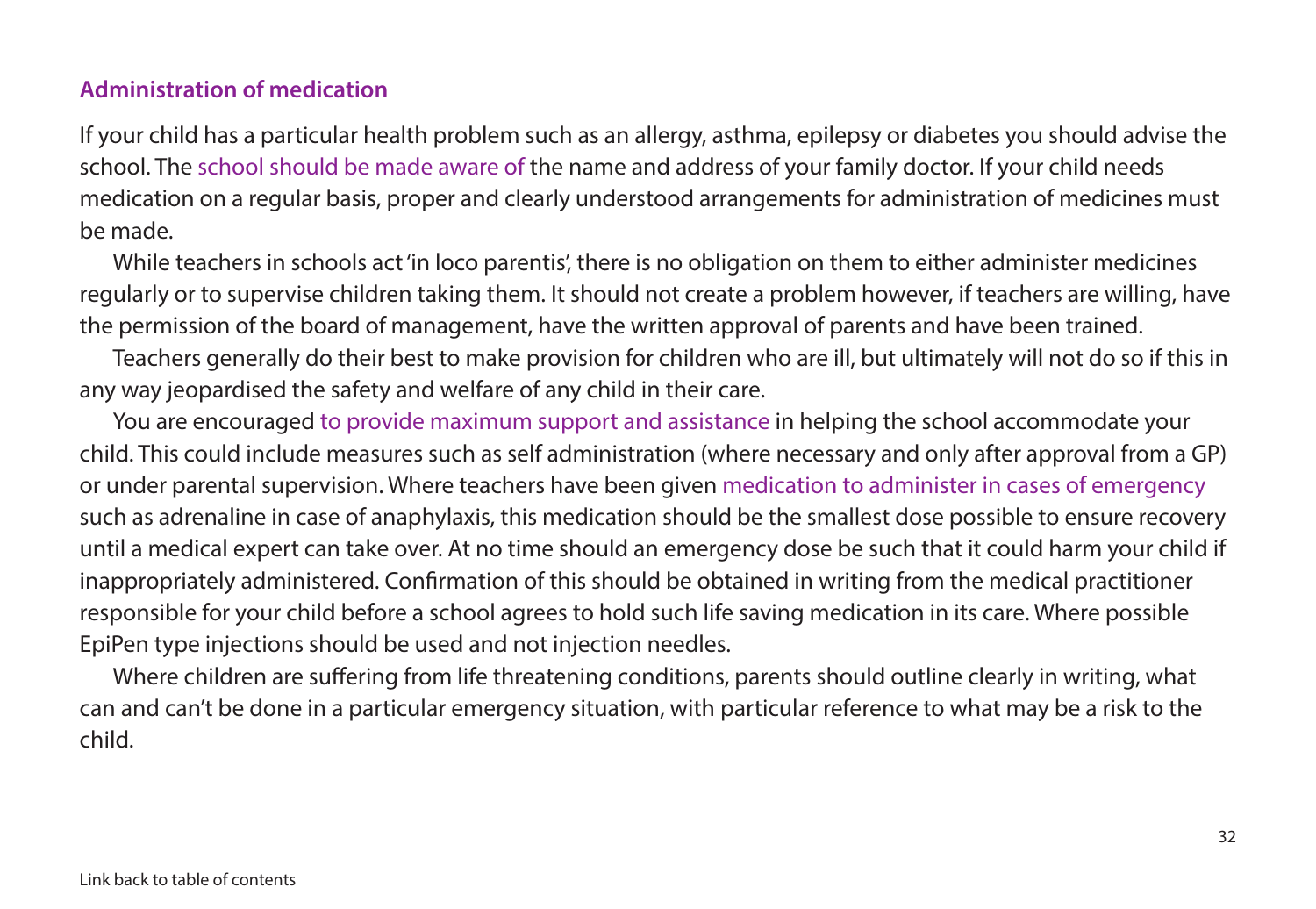#### **Head lice**

Head lice are a common problem in primary schools. As your child shares a classroom and playground daily with a large number of other children, it is very easy for these to spread. Unfortunately, they are extremely mobile and can pass from one individual to another by head to head contact.

How do you tell if your child has head lice? The first clue is frequent scratching of the scalp. To check if head lice are present, carefully examine the hair around the back of your child's neck and behind the ears. The best way to find lice and their eggs is to run a fine-toothed comb through damp parted hair, looking carefully for evidence of lice. Since head lice shy away from light, you may only see their empty eggs shells (nits), which are small whitish ovals of equal size attached to the hair shaft.

You should check your child's hair regularly for head lice. If your child has head lice you should inform the teacher or principal and treat the hair immediately. Everybody, including you, other members of the family and schoolfriends, should be checked for lice. The reality is that anybody could catch head lice. Head lice are not choosy about what type of hair they go for. In fact, they tend to prefer clean rather than dirty hair! Head lice are easy to treat. Lotion or shampoo treatments can be bought from pharmacies without a prescription.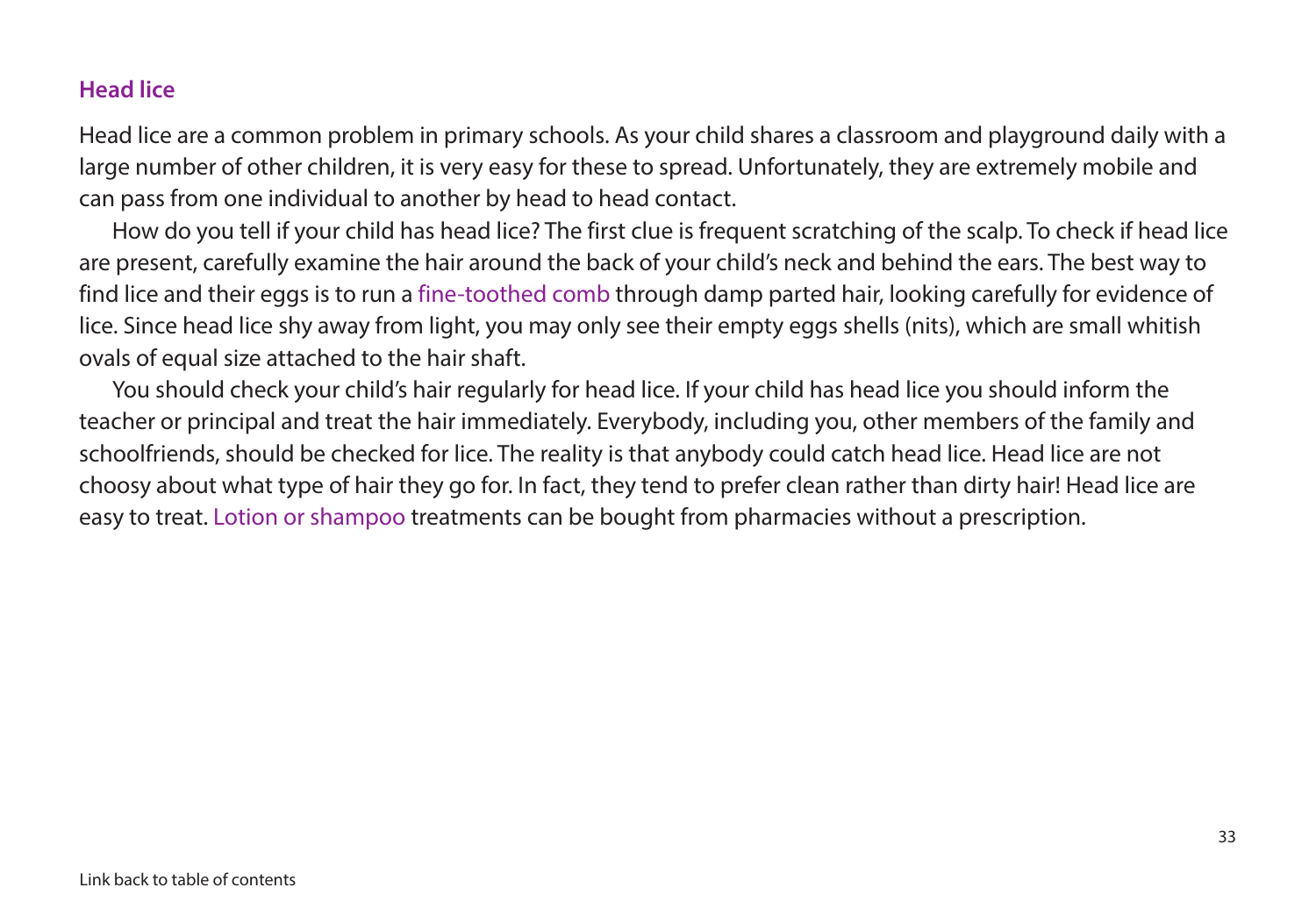# <span id="page-36-0"></span>**Bullying**

Bullying is a problem which children encounter and one which is of great concern to parents and teachers. It is a problem which requires cooperation between schools and parents in seeking solutions. It can be physical, verbal or emotional and may be carried out by groups or by an individual.

Much of the advice in previous sections has emphasised the importance of building independence and confidence in the child. The importance of talking to and listening to children has also been stressed. These are important factors in helping the child to deal with early approaches from a bully.

Children need to have the confidence to say 'no' in a good assertive tone of voice if they are bullied for lunch or possessions. Children who are confident of their abilities and of their appearance are also more likely to be able to shrug off a taunt or a jibe. They also need to know that they have the right to tell an adult about a problem. Bullies will select children whom they feel can be kept quiet.

Building self esteem and a quiet sense of confidence is equally important for the child who is a bully, as it is for the potential victims.

Why do some children become bullies? This can happen for many reasons and may include the following:

- They may be bullied themselves by parents or brothers or sisters at home.
- $%$  They may feel inadequate and lack confidence.
- They may feel under pressure to succeed.

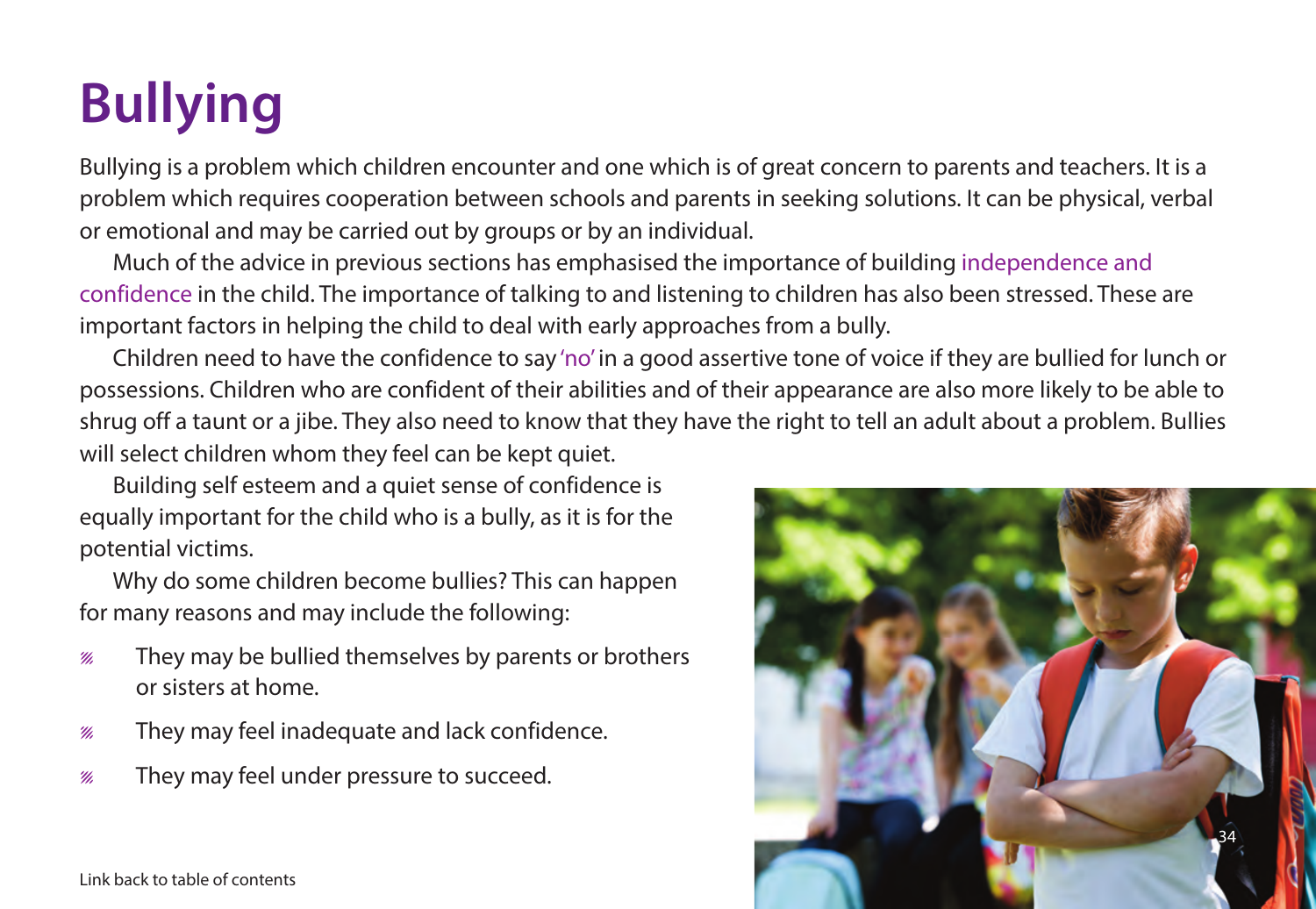- They may find it difficult to socialise with their peers and so pick on more vulnerable children.
- $\mathscr{C}$  They may be very spoilt and go totally unchallenged at home.
- Some children become involved in bullying by acting as bystanders or supporters of a bully. If this is the case, it must be pointed out that they are equally guilty of bullying.

If your child is a bully it is important to acknowledge that fact and help him/her to overcome this. One of the most difficult problems faced by schools in tackling bullying is getting the child (and parents) to acknowledge the fact that s/he is involved in such behaviour.

#### **What to do**

- Try to find out if this is a temporary response to something else in the child's life such as a new baby, a bereavement or stress at home.
- Talk to your child and try to get your child to understand how the victim feels. Help your child to socialise by inviting other children to play or to go on outings. Don't respond by being a bully yourself. Hitting and verbal attack will make the things worse. You will need to deal with this problem over a period of time.
- Talk to the child's teacher. You will find teachers willing to help. It is important that you and the teacher take the same approach to the problem.
- Bullies often suffer from a lack of confidence. Don't compare your child's achievement with others. Praise helpful, kind behaviour at every opportunity.
- Children should be taught to accept differences in others. If your child always seems overly critical of others help by making positive remarks about other children.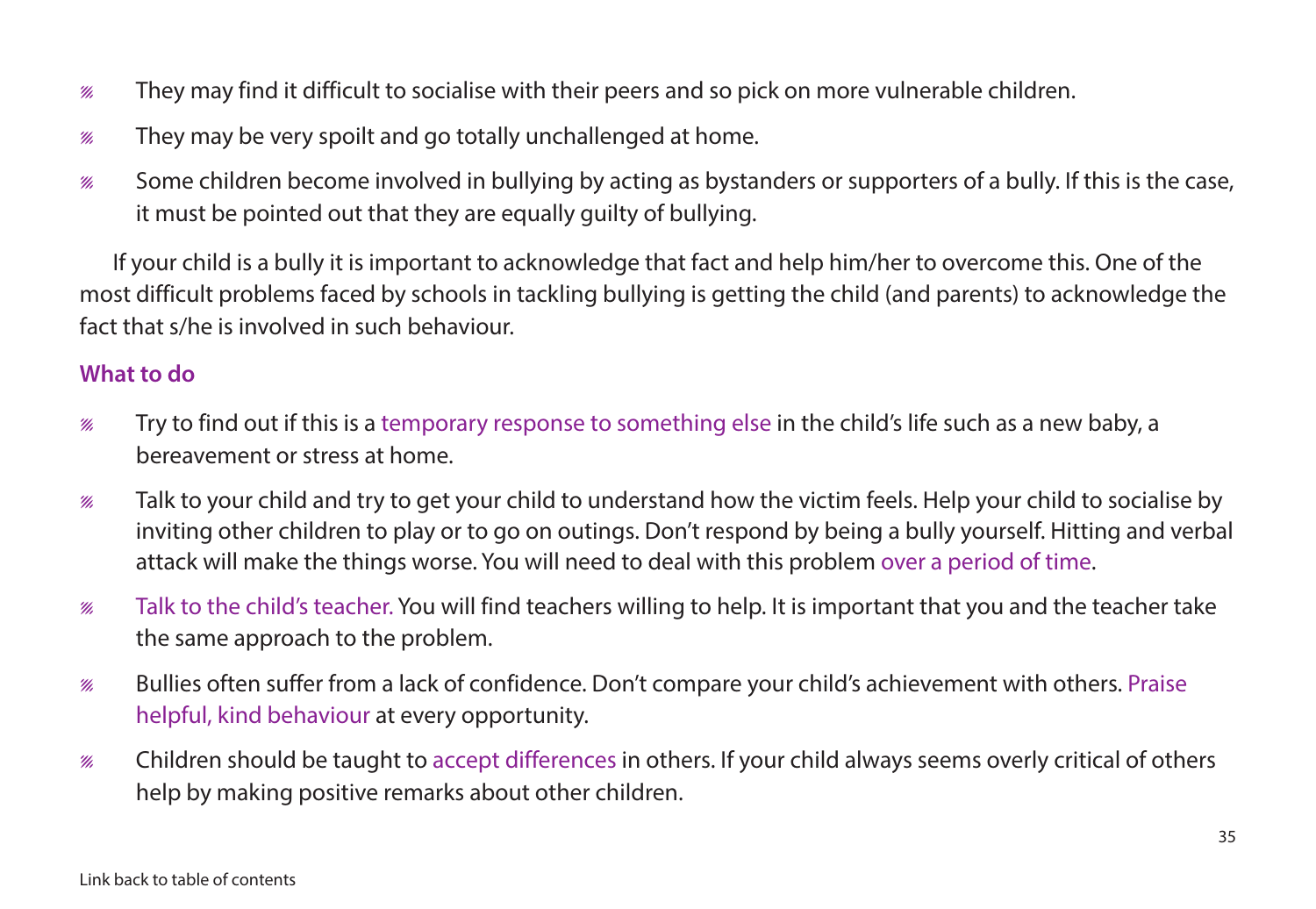#### **If your child tells you that s/he is being bullied**

- Stay calm and don't overreact no matter what you are feeling. Your reaction may convey a sense of anger or disappointment to the child and could be counter-productive. Children who are bullied often feel a sense of failure and guilt. Your response should explain that they are not at fault and that this is a problem which can be overcome.
- $\mathscr{C}$  Teaching the child that s/he has the right to say 'no' and to carry him/herself in a confident way will deal with many situations. Establish the right to tell and talk about the problem.
- Talk to the teacher. Bullying is a hidden activity and with classes of up to thirty it can be difficult for teachers to spot. Teachers need the support of parents in tackling this problem.
- If the bullying is physical, don't tell your child to hit back. Schools cannot encourage children to engage in violence and conflicting advice will only confuse the child. Also, telling a vulnerable child to hit back is asking the impossible of them and will only add to their sense of failure when they find they cannot do so.
- Children can be vulnerable and may need help to socialise. You can facilitate this by inviting children to play and by enlisting the help of other parents.
- It is important to tell children that some situations are impossible and that safety must come first. Advise your child that sometimes, if threatened, to get away and tell. It is important in a situation like this to praise a child for using commonsense.

**Resources** • [Department of Education and Skills](www.education.ie) www.education.ie • [National Parents Council](www.npc.ie)  www.npc.ie • School Days [www.schooldays.ie/articles/bullying](http://www.schooldays.ie/articles/bullying) • Cybercrime [www.justice.ie/en/JELR/Pages/](www.justice.ie/en/JELR/Pages/Cybercrime) Cybercrime • Webwise [www.webwise.ie](https://www.webwise.ie)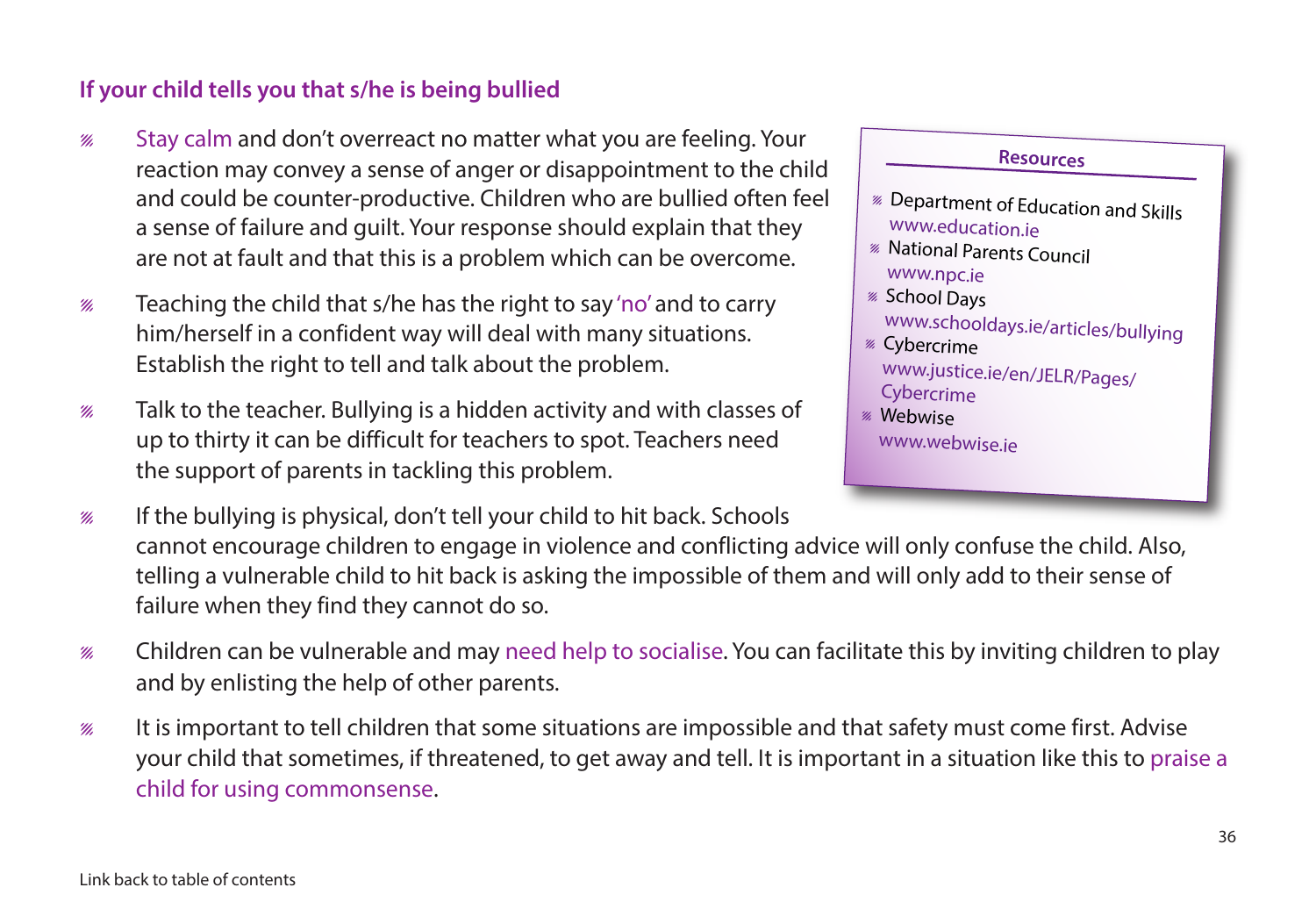- Some children attract bullies because of poor personal hygiene or habits. If this is the case it can be overcome with help from you.
- Cyberbullying can become a problem as children get older. Useful information and answers to frequently asked questions are available on [www.webwise.ie.](https://www.webwise.ie)

### **Possible signs that a child is a victim of bullying**

- May begin to do poorly at school.
- May have unexplained bruises or scratches and may be evasive when questioned about them.
- $\mathscr{C}$  May begin to bully other children in the family.
- May be unwilling to go to school or walk to and from school.
- $\mathscr{C}$  May come home regularly with books or clothes torn or missing.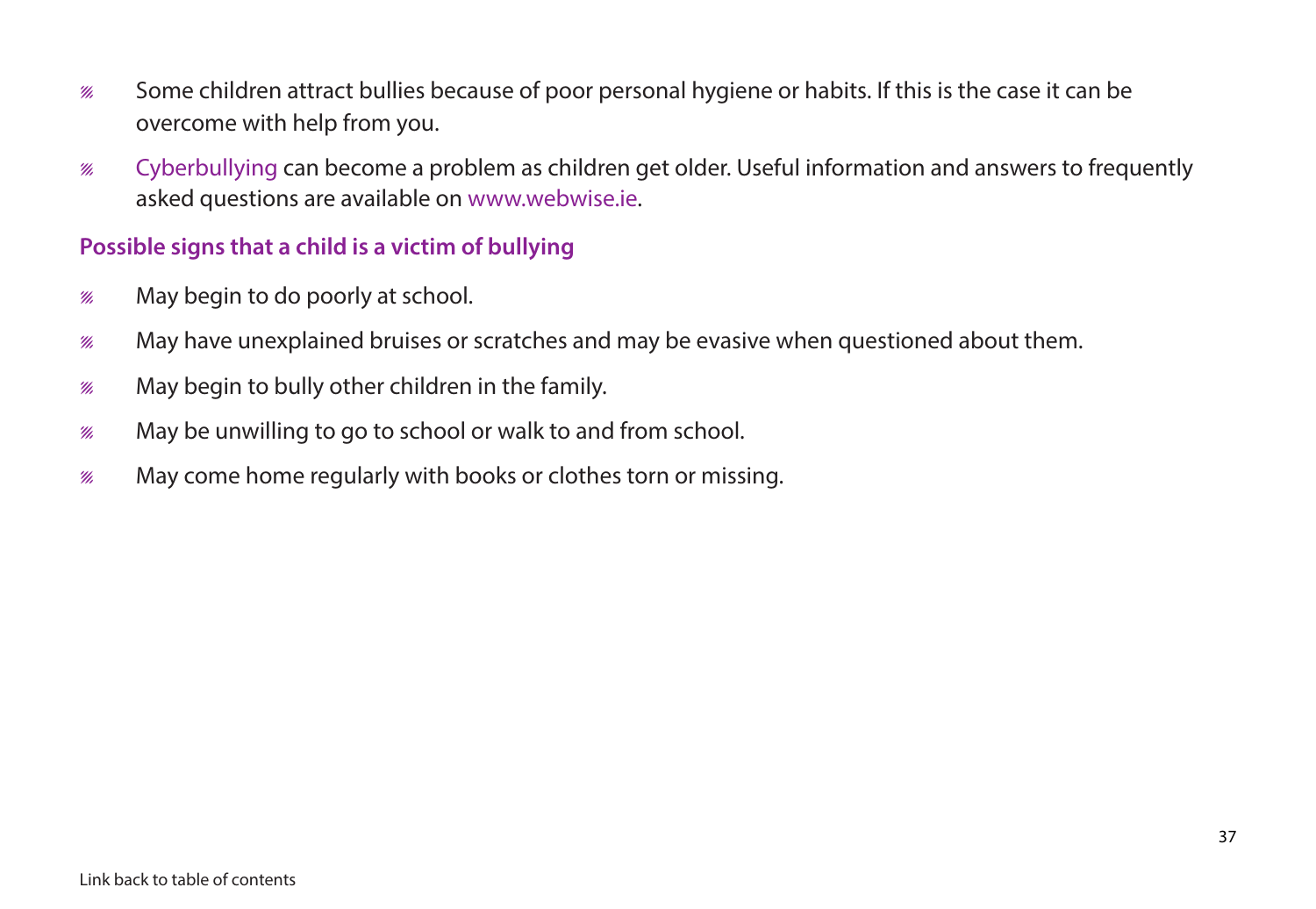### <span id="page-40-0"></span>**Interculturalism**

Teachers recognise that schools play a very important role in forming positive attitudes in children to people of different cultural, religious and ethnic backgrounds or skin colour. In particular, teachers are aware of the need to develop and implement anti-racist policies and practices and to promote interculturalism in schools.

For adults and children coming to a new culture there is a degree of culture shock. Children may be striving to acquire understanding and fluency in English. Children from other countries will be encouraged by teachers to maintain a strong connection to their own culture and their own language while at the same time learning about Irish culture and language.

Teachers try to include and involve parents of ethnic minorities in their children's education. Child-rearing practices and expectations about children differ throughout the world. Open discussion between teacher and parents help to prevent misunderstandings

### **Resources**

- Living in Ireland <www.livinginireland.ie>
- [Show Racism the Red Card](www.theredcard.ie) www.theredcard.ie
- [Jesuit Refugee Service Ireland](https://www.jrs.ie) www.jrs.ie
- [National Youth Council of Ireland](http://www.intercultural.ie)  www.intercultural.ie
- [Office for the Promotion of Migrant Integration](http://www.integration.ie) www.integration.ie
- [Irish Human Rights and Equality Commission](https://www.ihrec.ie) www.ihrec.ie
- Department of Education and Skills www.education.ie/en/Schools-Colleges/ I[nformation/Intercultural-Education-Strategy/](https://www.education.ie/en/Schools-Colleges/Information/Intercultural-Education-Strategy/Intercultural-Education-Strategy.html) Intercultural-Education-Strategy.html
- [English as an Additional Language](https://pdst.ie/eal) www.pdst.ie/eal

and are of benefit to all concerned. Parents might also consider involving their children in out of school activities: football, basketball, community games or swimming.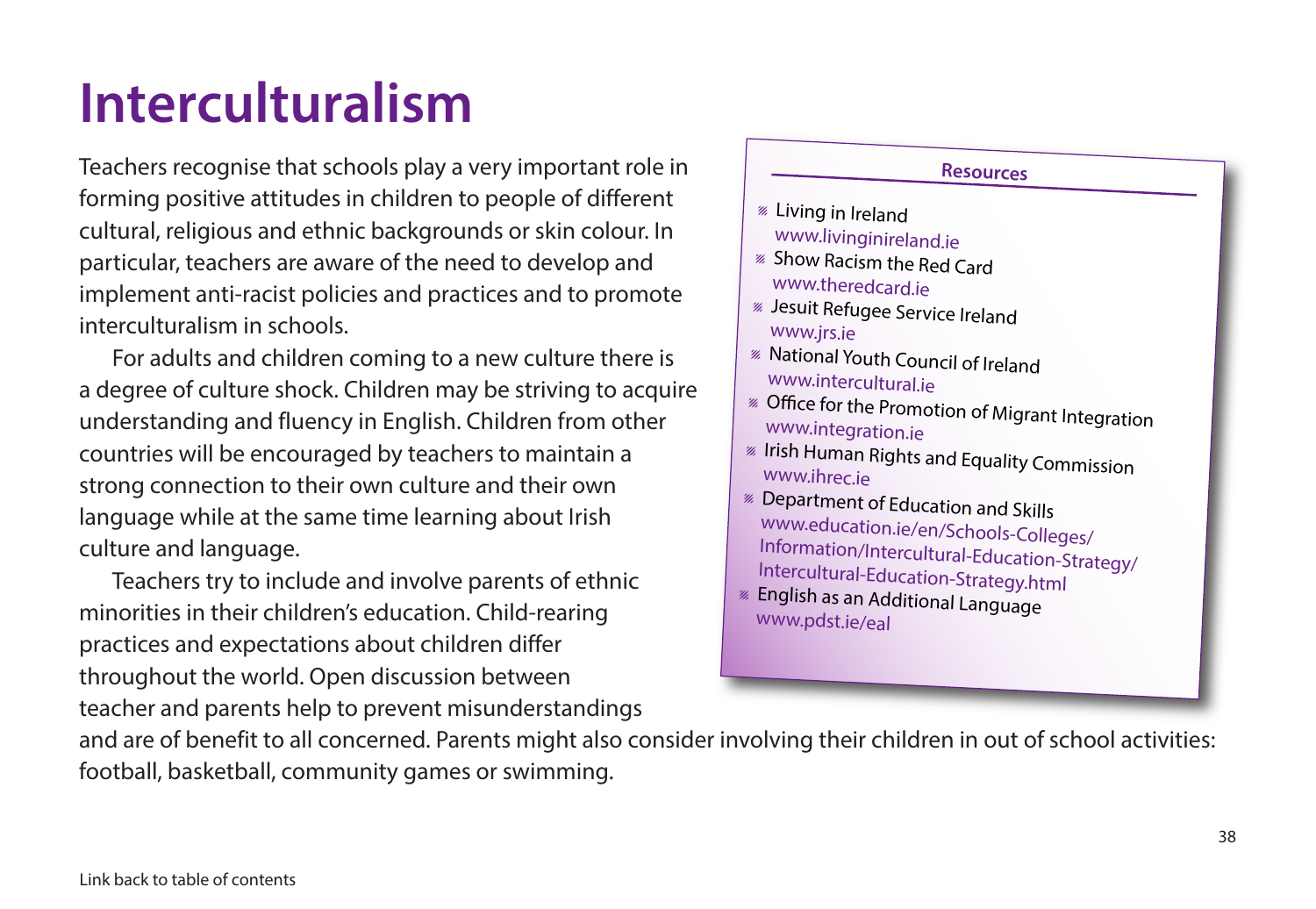Parents are actively encouraged to participate in school life and contribute to class activities. Through storytelling, song, dance, cookery demonstrations or by discussing the geography and history of their country they can contribute to children learning, in a most practical way, about the riches and diversity of other cultures. Parents may also be encouraged to engage in activities such as paired reading which will promote curricular development as well as improving inter-cultural relations. Involvement in the parents' association, sports training or school tours are other means by which parents can participate in school activities. For non-English speaking parents the school might be able to help them to find English language classes.

Every child has the right to feel safe from mocking, threats, verbal and physical abuse. If racist incidents occur in schools they will be dealt with in the same way as any other form of unacceptable behaviour. The children who have behaved unacceptably will be counselled and the children at the receiving end of such behaviour will be given support.

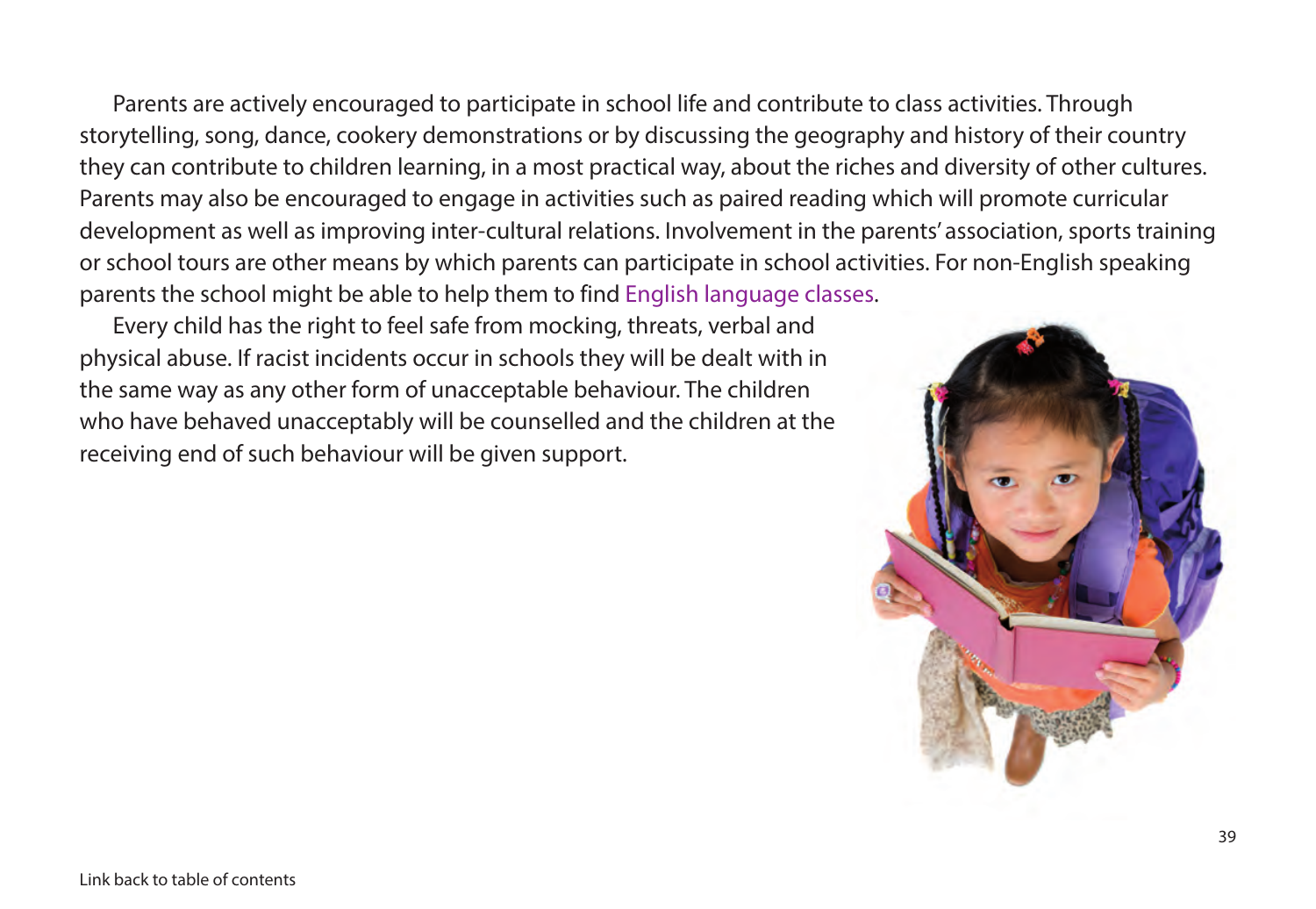### <span id="page-42-0"></span>**Homework**

Policy in relation to homework will vary from school to school. If your child's school has a policy of giving homework the following routine should be established early:

- Set aside a quiet regular time.
- $*$  The child should be sitting comfortably.
- Homework time should include time for oral as well as written work. Oral work, particularly in the early stages of schooling, can consolidate that which is learned through both Irish and English.
- Encourage your child to keep books and copies clean and tidy.
- If your child is working independently be available to help and show an interest in what is being done. Praise your child's efforts at every opportunity.
- If, when working with your child, you feel yourself becoming impatient you should stop. Don't threaten as this will only have a negative effect.
- If your child is persistently having problems with homework contact the teacher and discuss the difficulties.
- $\mathscr{C}$  If, for any reason, homework cannot be done let the teacher know.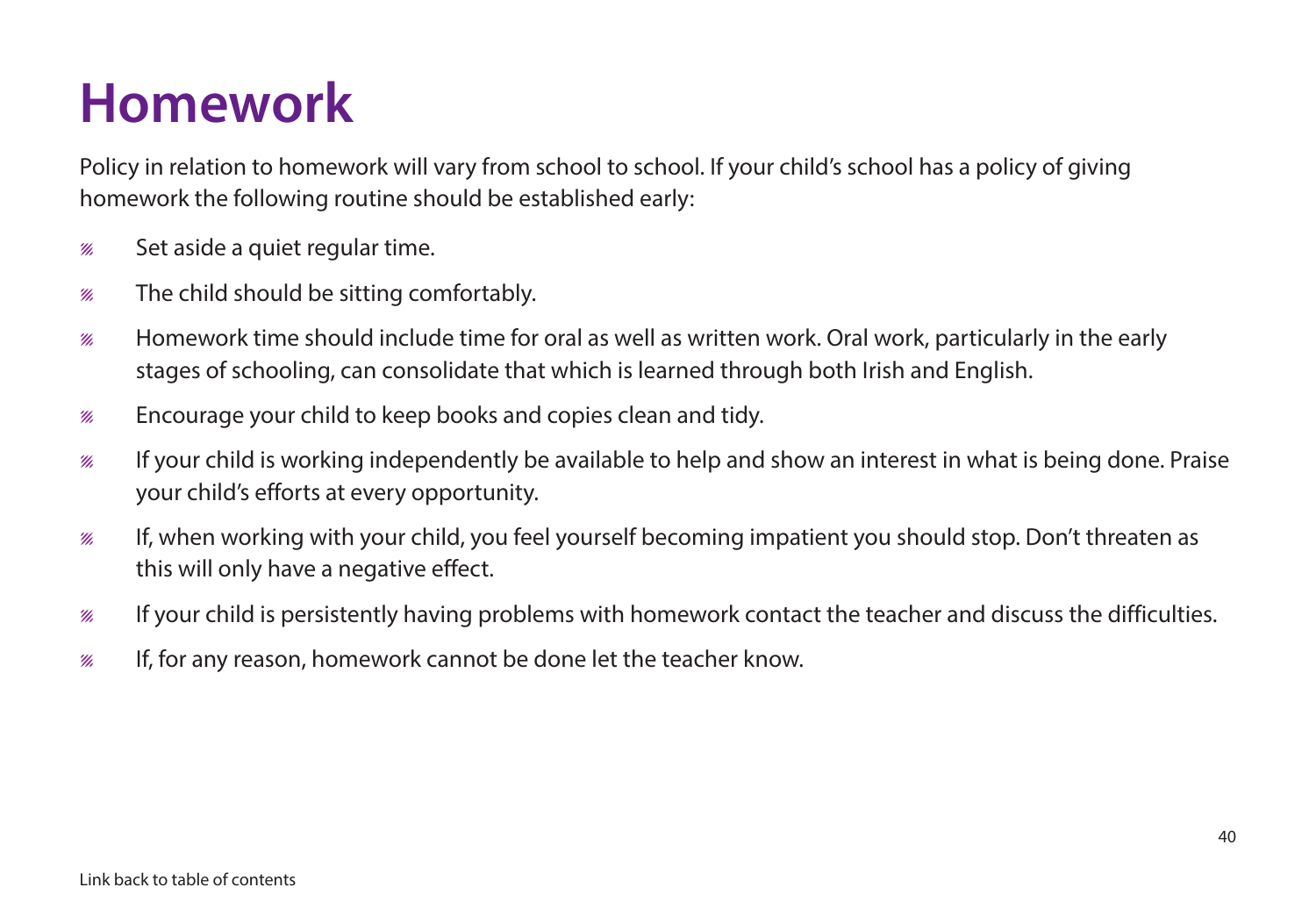Much debate has taken place in recent years on the effects of television/game consoles, etc. on young children. The reality is that most children watch TV or play computer games in moderation, this is not a bad thing. Children can learn a great deal and language can be enhanced through television. Don't allow them to watch unsuitable

material. Children in senior classes should be aware of what is going on in the world so encourage them to watch and talk about news items. This will add to their general knowledge and command of language. Do not allow children to watch television while doing homework.

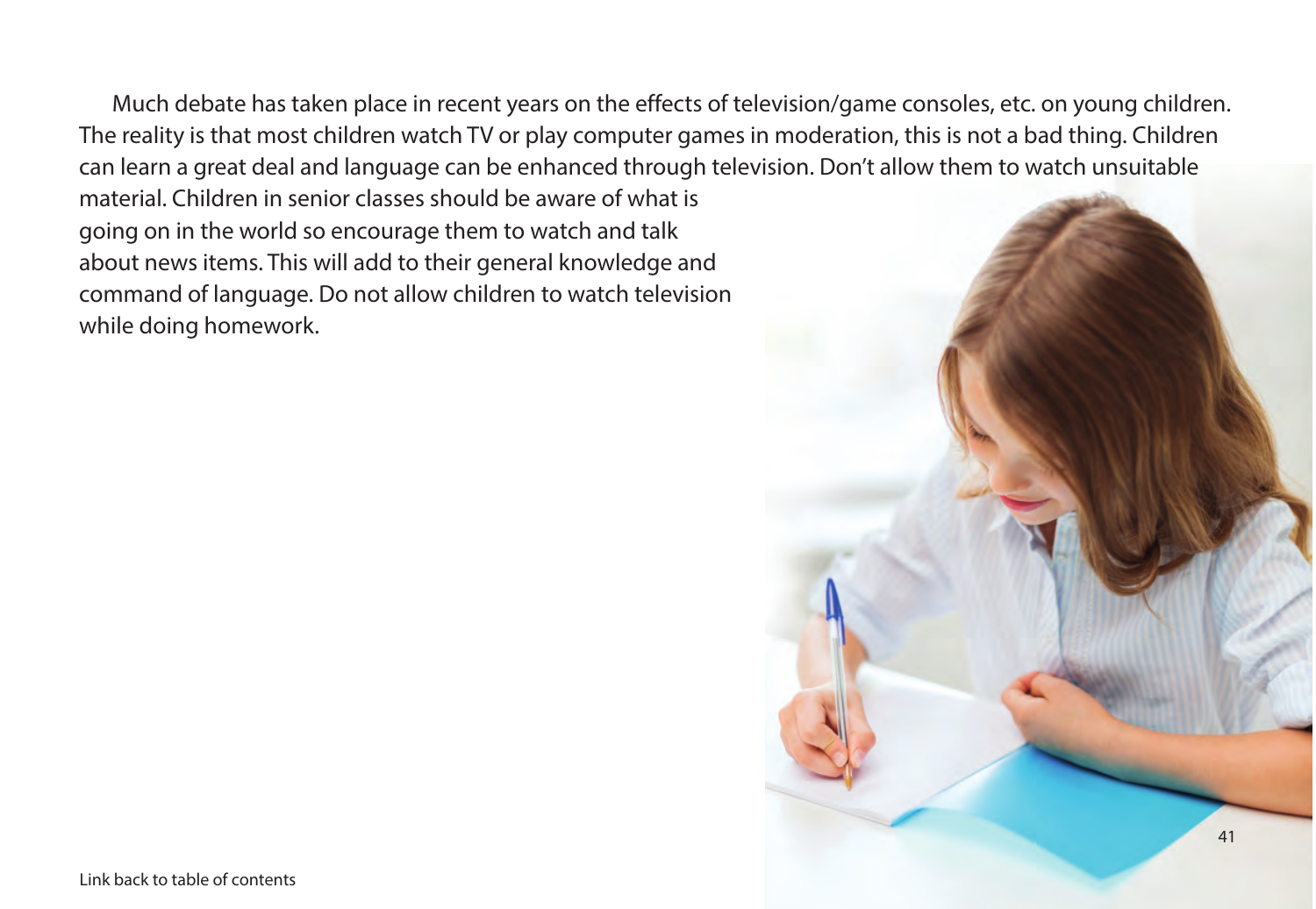### <span id="page-44-0"></span>**Home-school communication**

For schools to do what is best for your child it is very important to have good home-school communication. Parents are the primary educators of their children and their cooperation and support are essential to the school.

Each school has its own way of communicating with parents and will use a form of communication which best suits its needs and those of parents.

For general information schools sometimes issue notices or newsletters to parents through the children. It is important that you check your child's schoolbag regularly for notes. If left unchecked, younger children may produce these weeks after they are relevant!

Schools hold parent-teacher meetings at some stage during the school year. It is important that you attend these to keep in touch with your child's progress. It is also important that your child sees you are interested in his/her progress in school. Most primary schools will have a website – check the website regularly for up-to-date information.

Each school must prepare a code of behaviour. The principal of the school will provide parents with a copy of this code and will enlist parents' cooperation in ensuring this code is followed.

If your child is experiencing a particular problem it is essential that you communicate this to the teacher. Family stress caused by an illness, a new baby, a bereavement or a separation may result in the child becoming disruptive or withdrawn in school. It is unfair to expect the teacher to deal with a child who is upset if the teacher does not know there is a problem. Letting teachers know will allow them to help your child to cope and to make allowance for that distress.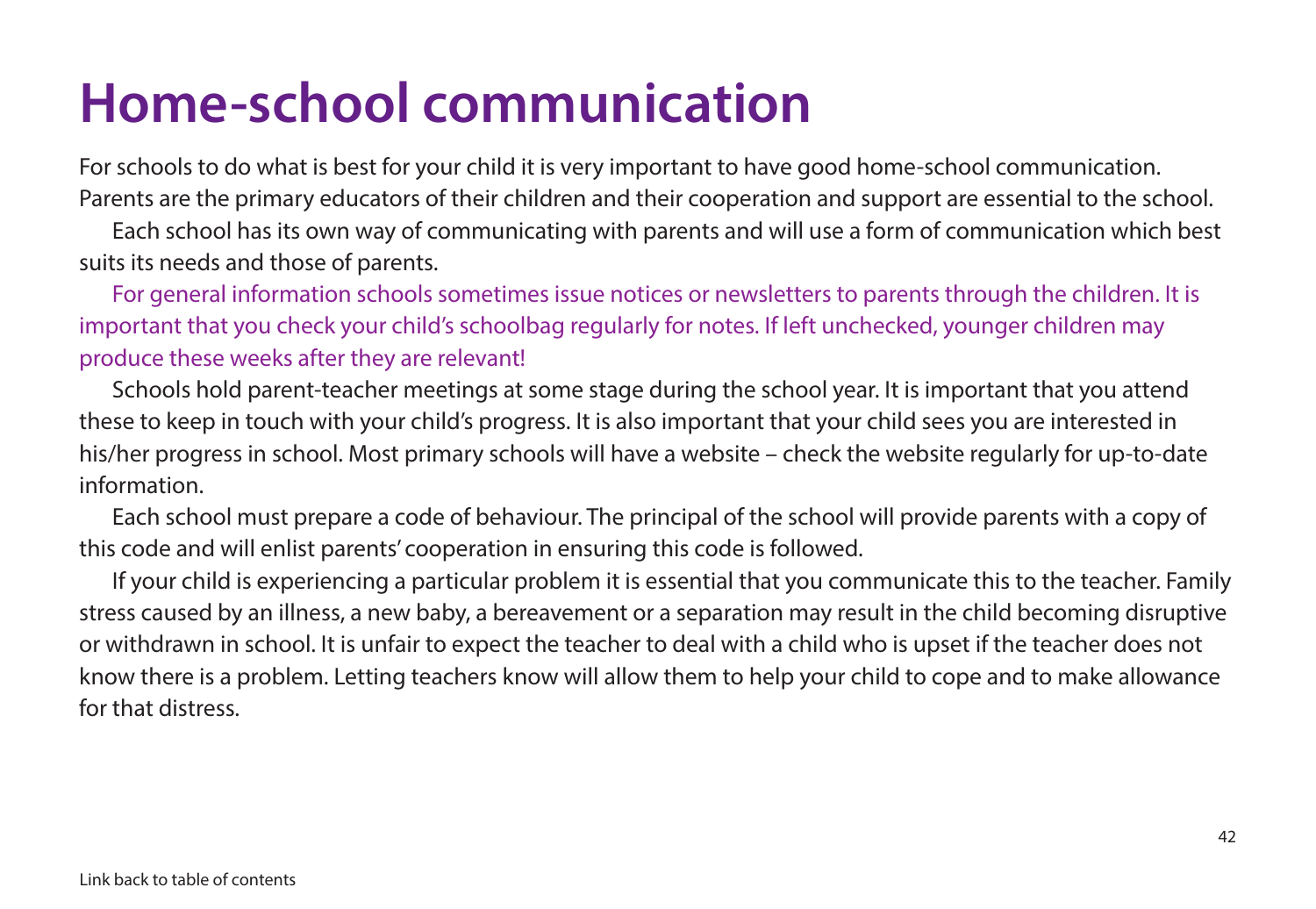### <span id="page-45-0"></span>**The board of management**

The board of management/manager(s) is the body of persons or the person appointed by the patron to manage the school. The patron is the person recognised as such by the Minister for Education and Skills.

 The board of management includes representatives of parents, teachers, trustees or patrons, the principal and the community.

You can read more about the boards of management a[t www.education.ie.](www.education.ie)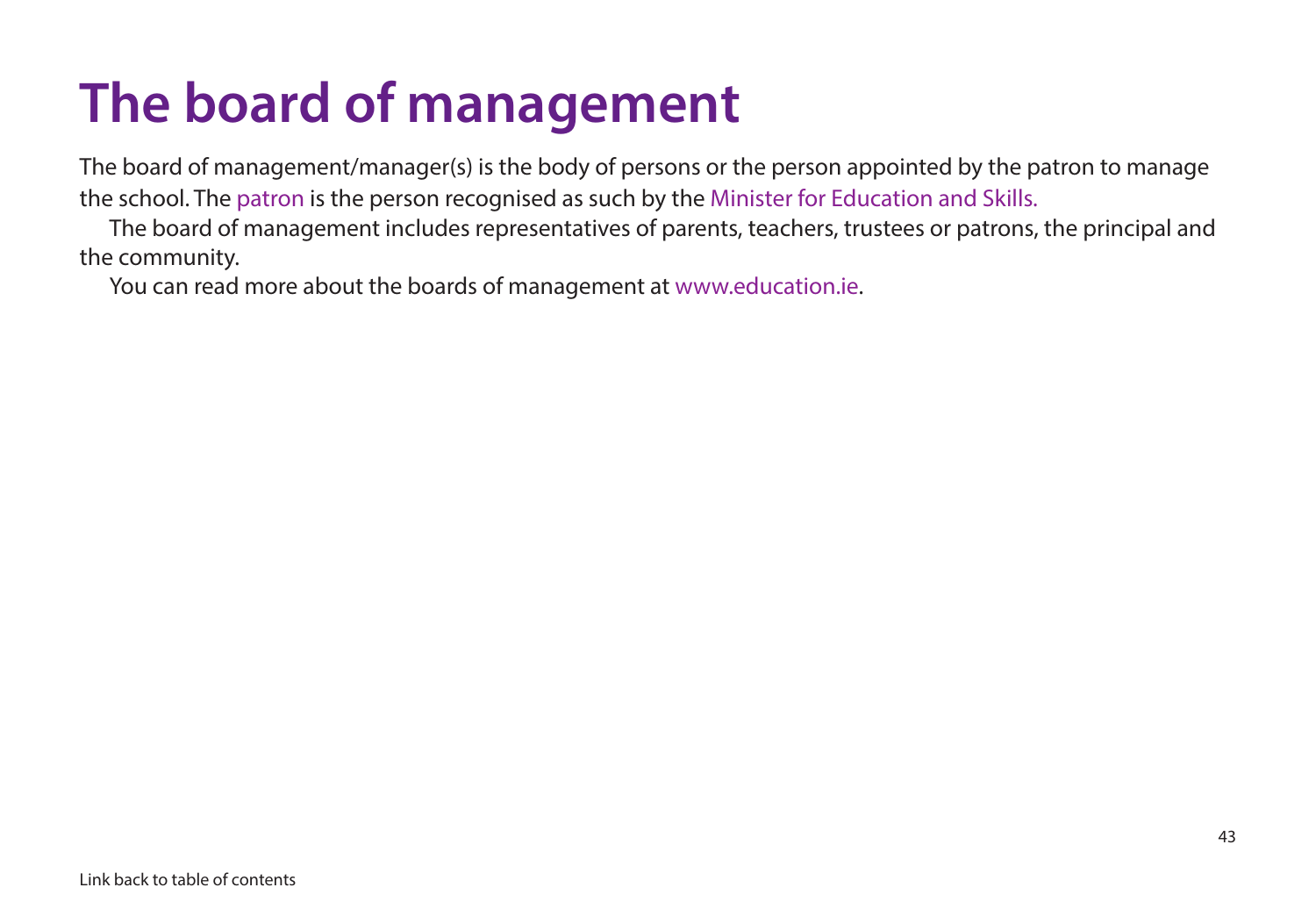## <span id="page-46-0"></span>**If you are new to Ireland**

In Ireland ALL children are entitled to free primary and post-primary education. Education in Ireland is compulsory from age six to sixteen or until students have completed three years of second level (post-primary) education, under the Education Welfare Act (2000). In general, children who are at least four years of age on 1 September of a school year to approximately twelve years of age attend a primary school and children from approximately twelve years to eighteen years attend a post-primary school.

#### **How to enrol your child in primary school**

If you wish to enrol your child in a local school please contact the principal of the school by phone and arrange to meet with him/her. Do not go to the school for the first time without making an appointment. If you are worried your English is not good enough to communicate with the principal you may bring a friend with you to help. At the first meeting, you can ask the school principal to enrol your child. Applications for school enrolment should be made in writing.

It should also be noted that some schools also insist that an application for enrolment can only be accepted following receipt of a completed school enrolment form and you should discuss this with the school principal. Where a school refuses to enrol a child, a copy of the decision, including the reasons for refusal should be received in writing. Section 29 of the Education Act 1998 provides that a parent may appeal against a decision to refuse to enrol a child in a school.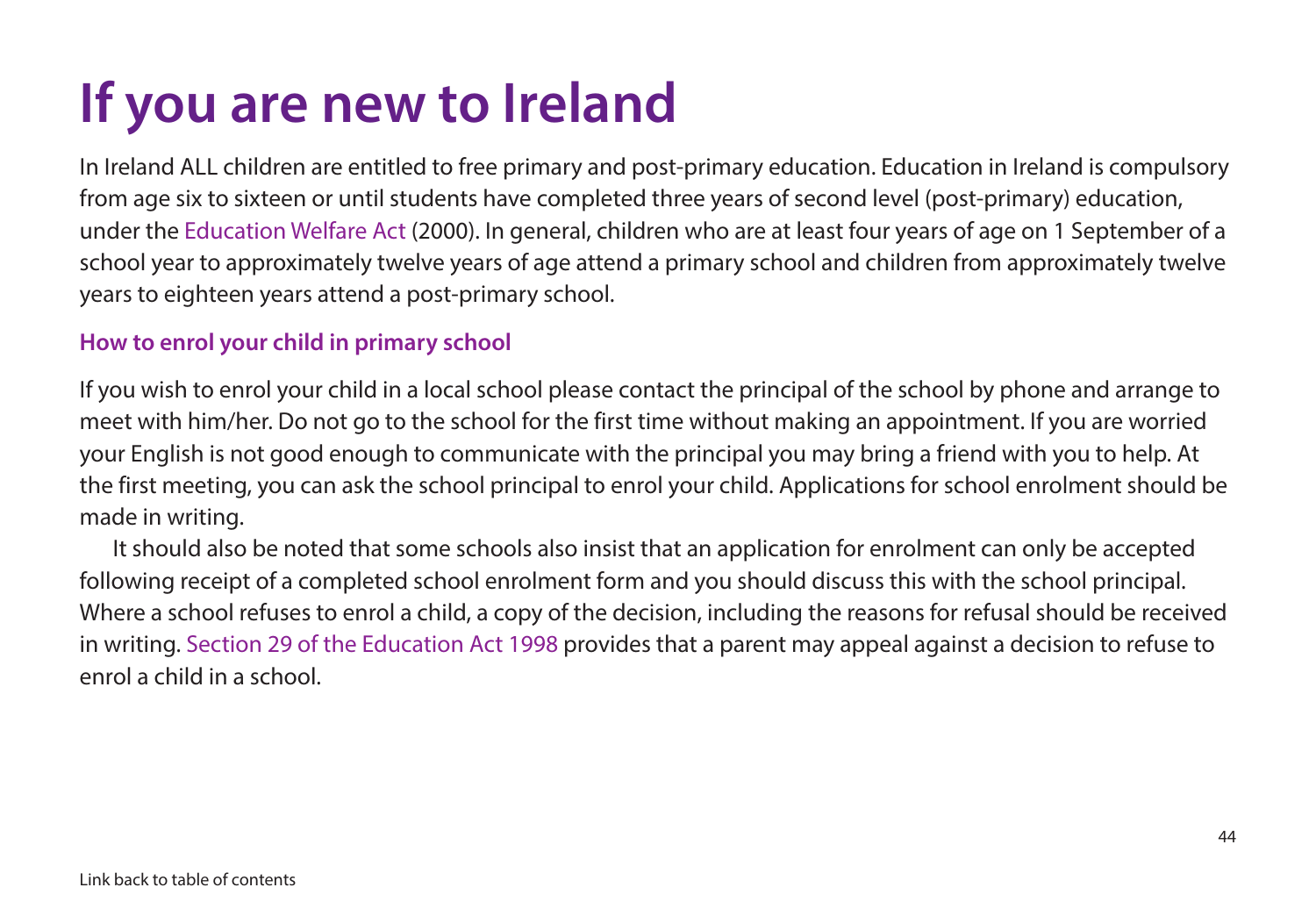Tusla Educational Welfare Services can assist you with placement where efforts to secure a place has not been successful. In dealing with any such request, Tusla (Child and Family Agency) will require a copy of all correspondence with the relevant schools. Further details can be obtained from Tusla directly by phoning their National Office 01 7718500; by emai[l info@tusla.ie](mailto:info@tusla.ie) or through their website [www.tusla.ie.](https://www.tusla.ie)

If a school is full, another school in the locality will be suggested.

If your child is enrolled in the school the principal will want to know information such as:

- $\mathscr{C}$  the name, age and nationality of your son/daughter;
- your name, address and a contact telephone number where you can be contacted, if for example, your son/daughter becomes ill at school;
- if s/he has any medical problems that the school should be aware of such as asthma/epilepsy in case s/he gets sick while in school;
- what education your son/daughter has had to date;
- what particularly interests your son/daughter such as music, art, sports;
- if you want your child to partake in the school's religious education classes and/or in religious ceremonies; and/or
- $*$  if s/he has any special needs.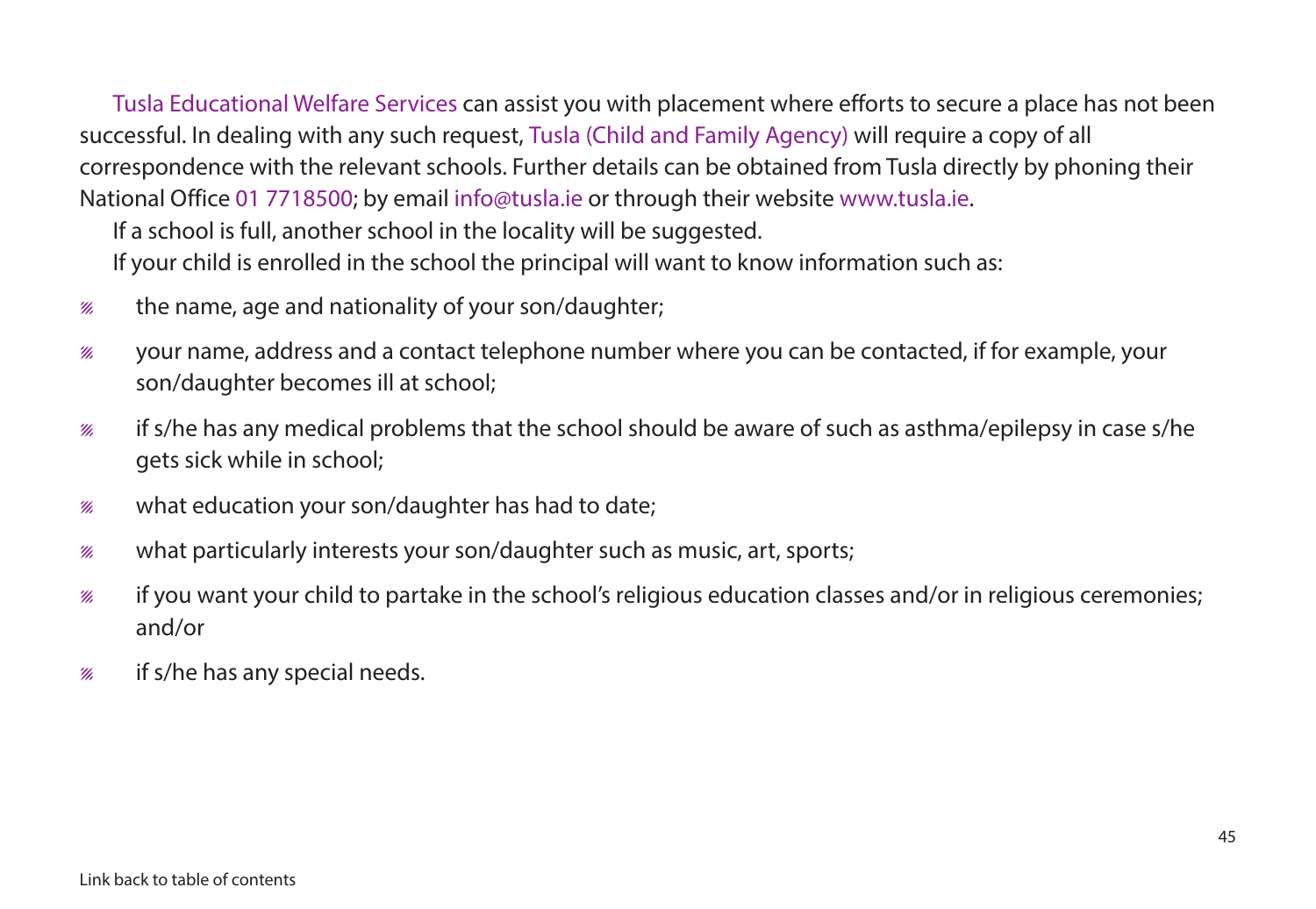#### **Are there different types of schools?**

Yes, primary schools are based on a particular religious ethos, for example, Roman Catholic, Church of Ireland or Islam. In the 'Educate Together' schools a multi-religious ethos is found. Most schools teach the curriculum through English. Some schools teach the curriculum through Irish – which is the national language and first official language with English being a second official language. Single sex schools teach boys and girls separately. Other schools teach boys and girls together. It should also be noted that some primary schools are junior schools, catering for students from junior infants to second class while others schools are all through schools catering for students from junior infants to sixth class.

#### **Attendance at school**

Once your child is enrolled in a school he or she must attend school every school day. It is your responsibility and it is required by Irish law that you inform the school of your child's absence from school because of illness or other exceptional circumstances. You should send a letter to the class teacher to explain the reason for your son's/ daughter's absence or the reason why they have attended late or need to leave early.

A letter may say: (Name of child) was absent from school yesterday (date) due to (reason). Signed: (your name).

#### **The school day**

A school day lasts 5 hours and 40 minutes. Classes usually start between 8.45am and 9.30am. Schools are open from Monday to Friday. Younger children may finish their school day one hour earlier than the children in the more senior classes. In the school day there is normally a mid-morning break and a lunch break. It is important to ensure that your child has food and drink for these two breaks. You should consult with the school principal about the food and drink requirements for school breaks. It should be noted that some schools have designated 'healthy eating days' while others may forbid certain foods – e.g. crisps, fizzy drinks. If in doubt ask the principal or class teacher.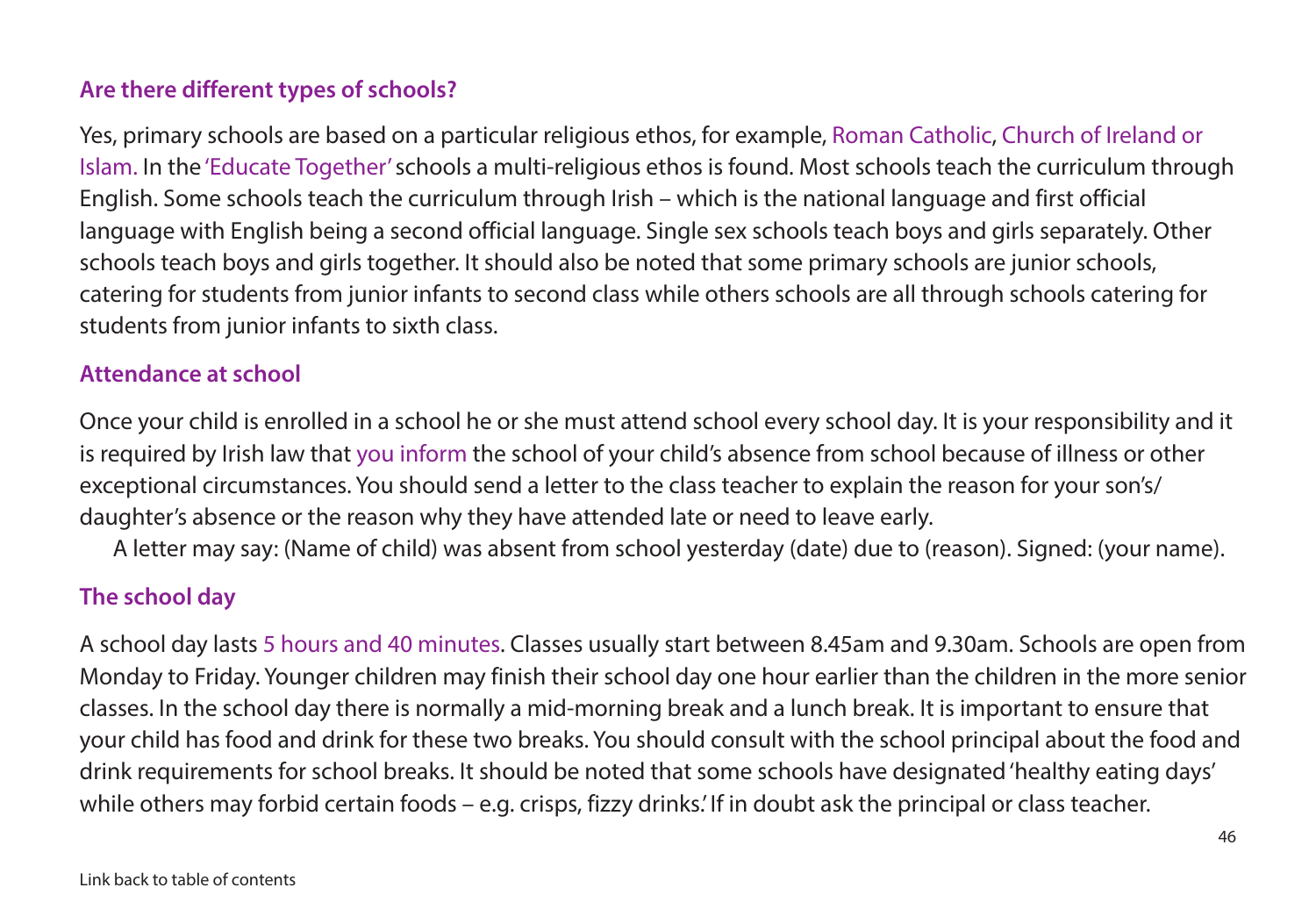#### **School books**

If you cannot afford to pay the full cost of text books then ask the school principal if s/he can assist you with the purchase of school books. The Department of Education and Skills provides an annual grant to schools to assist with some of the costs of text books.

#### **English language support**

Experience to date has shown that young children learn English very quickly. It is normal to place a child, even if she or he has very little English, in a class with children of a similar age. The Department of Education and Skills provides additional educational support to schools to enable the schools to provide extra English classes for children with an identified English language deficit.

#### **Discipline**

Corporal punishment is not used in Irish schools. It is illegal. Each school has a code of discipline. Sanctions used by a school are specified within this code.

#### **School ethos**

Irish primary schools promote tolerance, mutual respect and an understanding of cultural, ethical, racial, social and religious diversity. They also promote the reality of difference within an intercultural society. The celebration of intercultural diversity is an important component of school life particularly through experiences in music, art, dance, and history. The school is a multi-cultural environment. Every child's ethnic origin and religion is respected. It is expected that all children will also respect other children in the school.